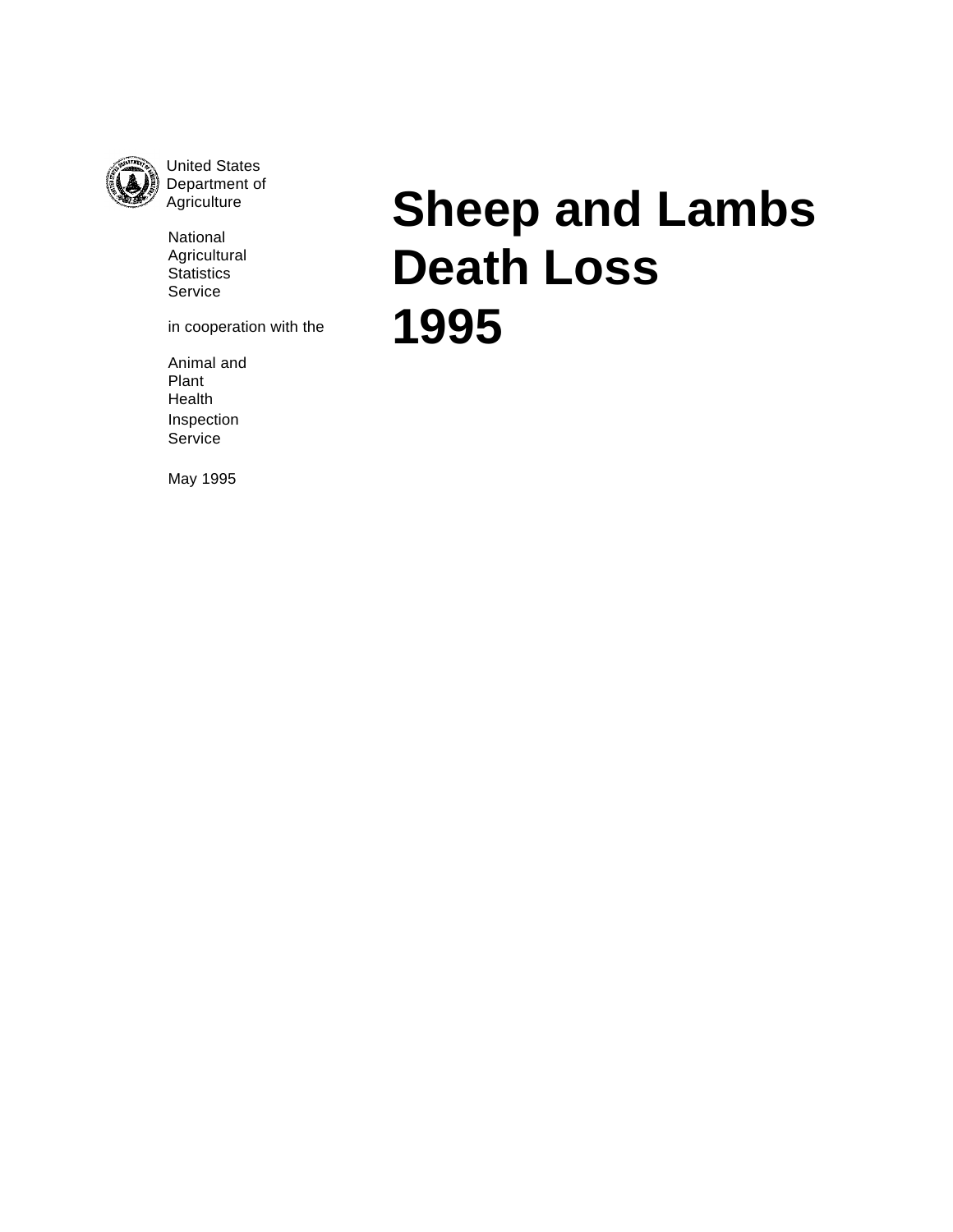**Sheep and Lambs Death Loss,** by Linda L. Simpson, Livestock Section, Livestock, Dairy and Poultry Branch, Estimates Division, National Agricultural Statistics Service, U. S. Department of Agriculture, Washington, D. C. 20250. May 1995.

# **Abstract**

A total of 336,600 sheep and 910,100 lambs were lost from all causes in 1994. Predators, including coyotes, dogs, mountain lions, eagles, etc., were responsible for 31.6 percent of the sheep losses and 45.5 percent of the lamb losses. Losses from predators was about 50 percent for lambs both before and after docking. Coyotes were responsible for over half the predator losses of sheep and lambs. Losses from causes other than predators included digestive, Losses from causes other than predators included digestive, respiratory, metabolic, and lambing problems. Lambing problems was the leading cause of losses from non-predators in sheep, with almost 10 percent of the total. Weather-related losses was the leading cause in lambs with 40.5 percent of the total.

Over half the predator losses occurred in operations with over 1,000 head of breeding sheep on January 1, 1994. This size of operation also had the largest non-predator losses with 32.7 percent of the total.

Fencing and husbandry practices tied for the leading non-lethal control measures used during 1994, and farmers and ranchers spent an average of \$1.77 on non-lethal control measures and \$0.50 on lethal measures.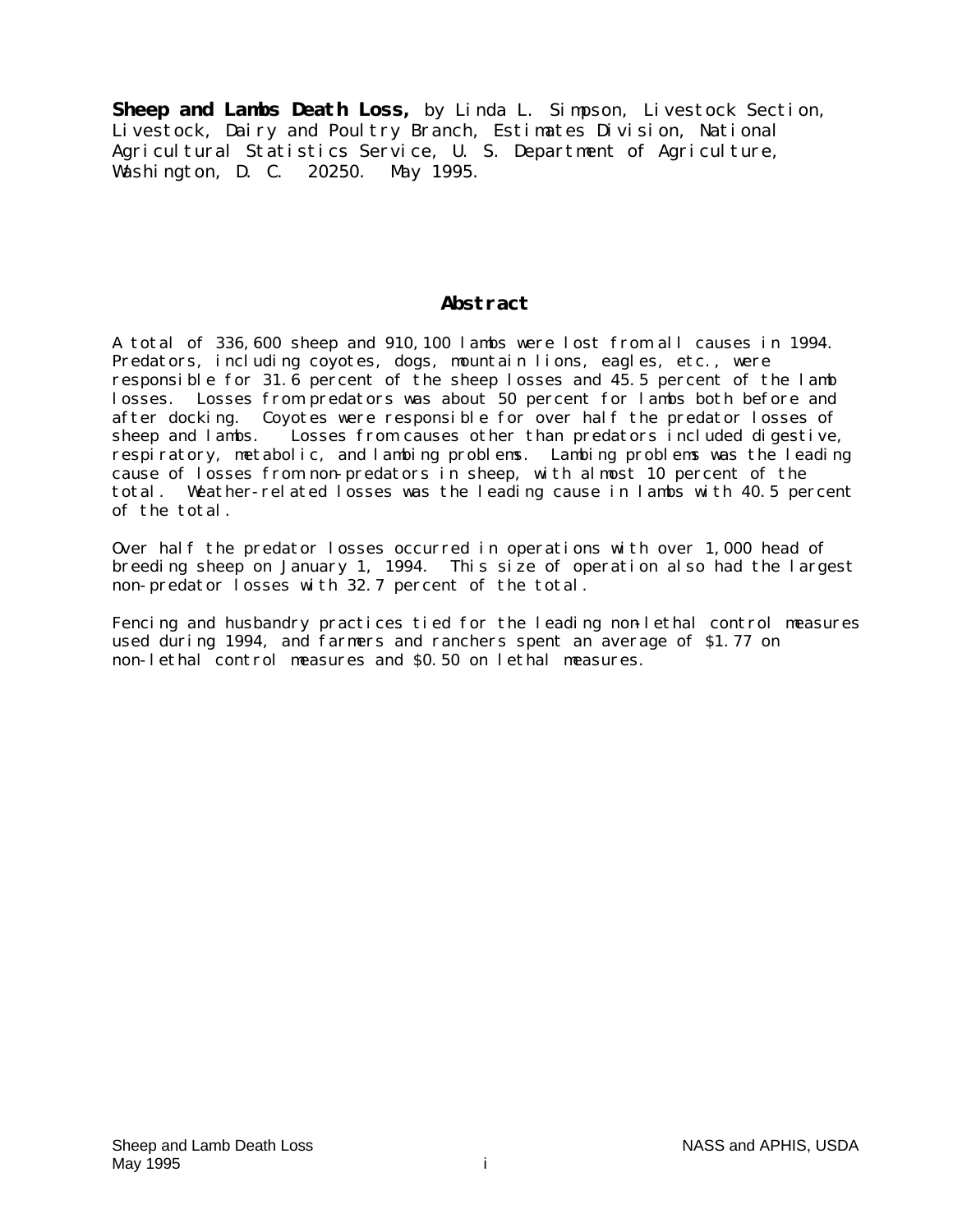# **1994 Sheep and Lamb Death Losses Total 1.25 Million**

A total of 1.25 million head of sheep and lambs were lost from all causes during 1994 in the United States. This report contains data on losses by kind and size group of mature sheep and lambs (less than one year old). Lamb losses are further broken down for the Western United States by before and after docking (tails removed).

Predators accounted for 520,600 head (41.7 percent) of all losses for both sheep and lambs. The leading cause was coyotes with 44.4 percent of the total followed by dogs with 6.5 percent and mountain lions, cougars or pumas with 4.9 percent. In the Western United States, predators killed about one third of the lambs before they were docked.

Losses from non-predators including digestive, respiratory, metabolic and lambing problems as well as theft, poisoning and weather was responsible for the remainder of the losses. Lambing problems was the leading causes of identifiable losses with 14.1 percent, followed by respiratory with 13.8 percent.

Losses by size group is summarized for the major types is as follows:

|                      | $1 - 24$ | $25 - 99$ | $100 - 999$ | $1,000 +$ |
|----------------------|----------|-----------|-------------|-----------|
| Total                | 107, 775 | 178, 200  | 272, 650    | 387, 375  |
| Predators            | 26, 575  | 42, 300   | 101, 025    | 198, 150  |
| Coyotes              | 12,000   | 23,850    | 69, 450     | 138, 500  |
| Dogs                 | 12,875   | 12, 525   | 9,775       | 5, 150    |
| <b>Non-Predators</b> | 81, 200  | 135, 900  | 171, 625    | 189, 225  |
| Lambing Prob.        | 24,725   | 35, 250   | 24,750      | 18,000    |
| Di gesti ve          | 10, 275  | 17, 575   | 25, 100     | 35, 400   |
| Respiratory          | 8,950    | 18, 475   | 30, 350     | 25, 575   |

## Inventory on January 1, 1994

The leading non-lethal control measure used were fencing, guard animals and husbandry, costing farmers and ranchers and average of \$1.77 per breeding animal.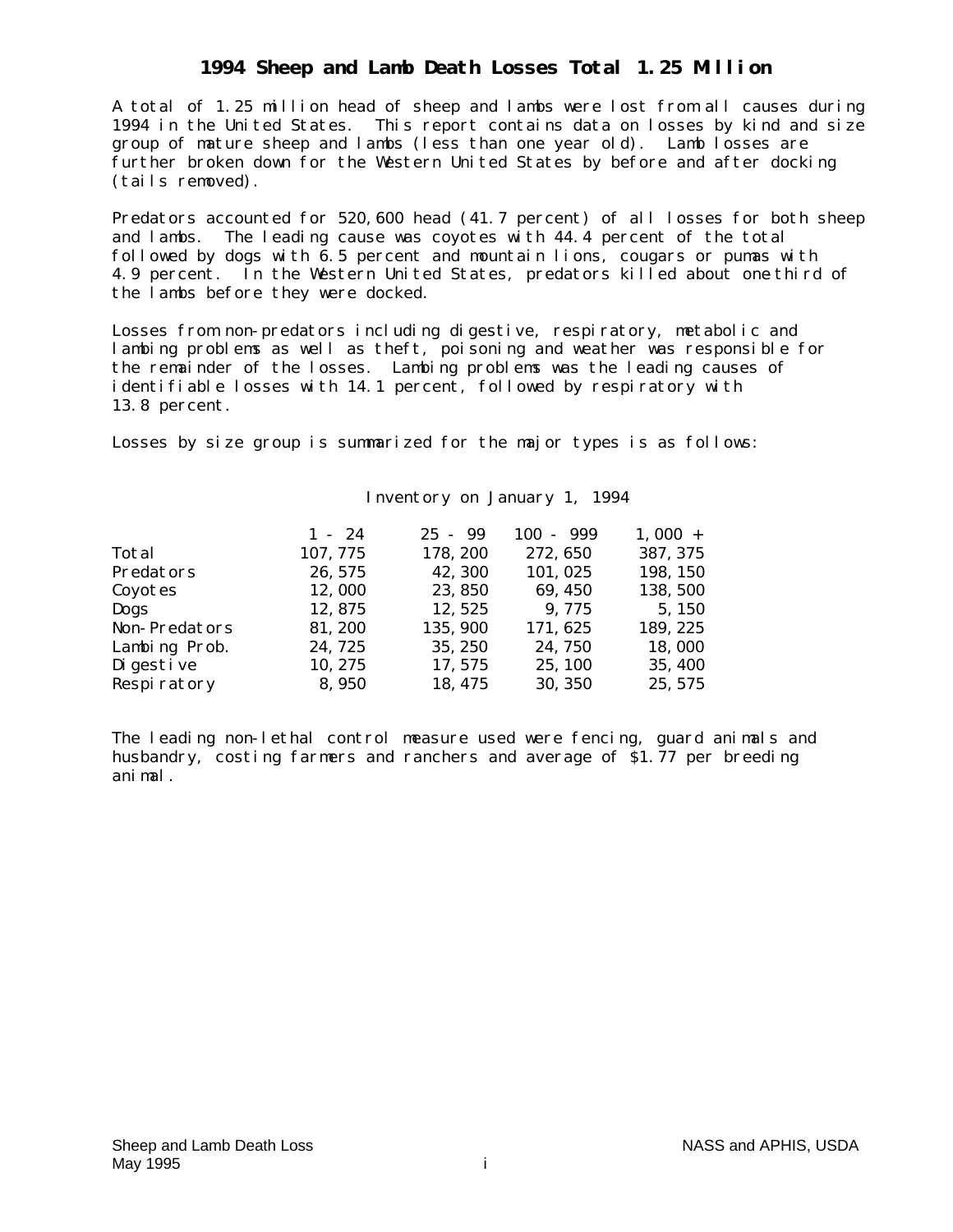|                        |                 | Total All Causes                                                                                                                                        |                  |                   | Predators                                                               |                  |                    | Causes Other<br>Than Predators |                     |
|------------------------|-----------------|---------------------------------------------------------------------------------------------------------------------------------------------------------|------------------|-------------------|-------------------------------------------------------------------------|------------------|--------------------|--------------------------------|---------------------|
| State:                 |                 |                                                                                                                                                         | Lambs            |                   | Lambs                                                                   |                  |                    |                                | Lambs               |
|                        |                 | Sheep : Before : After : Sheep : Before : After : Sheep : Before : After<br>: Docki ng: Docki ng: i Docki ng: Docki ng: i Docki ng: Docki ng : bocki ng |                  |                   |                                                                         |                  |                    |                                |                     |
|                        |                 |                                                                                                                                                         |                  |                   | Head                                                                    |                  |                    |                                |                     |
| AL                     | 1,000           | 0                                                                                                                                                       | 2,500            | 850               | $\bf{0}$                                                                | 1,625            | <b>150</b>         | $\bf{0}$                       | 875                 |
| AZ                     | 3,000           | 4,000                                                                                                                                                   | 5,000            | 1,750             |                                                                         | 2, 100 2, 650    | 1,250              | 1,900                          | 2,350               |
| AR<br><b>CA</b>        | 50<br>24,000    | $\bf{0}$<br>24,000                                                                                                                                      | 400<br>24,000    | 50<br>9,350       | $\bf{0}$<br>11,500                                                      | 200<br>15, 075   | $\bf{0}$<br>14,650 | $\bf{0}$<br>12,500             | 200<br>8,925        |
| C <sub>0</sub>         | 15,000          | 20,000                                                                                                                                                  | 55,000           | 6,500             | 9,000                                                                   | 20,000           | 8,500              | 11,000                         | 35,000              |
| <b>CT</b><br>DE        | 700<br>50       | $\bf{0}$<br>$\bf{0}$                                                                                                                                    | 1,000<br>50      | 425<br>$\bf{0}$   | $\bf{0}$<br>0                                                           | 300<br>$\bf{0}$  | 275<br>50          | $\bf{0}$<br>0                  | 700<br>50           |
| FL                     | 50              | 0                                                                                                                                                       | 400              | 25                | $\bf{0}$                                                                | 200              | 25                 | 0                              | 200                 |
| GA<br>$\mathbf{H}$     | 50<br>1,700     | 0<br>$\bf{0}$                                                                                                                                           | 400<br>2,000     | 25<br>50          | $\bf{0}$<br>0                                                           | 225<br>25        | 25<br>1,650        | $\bf{0}$<br>$\bf{0}$           | 175<br>1,975        |
| ID                     | 12,000          | 21,000                                                                                                                                                  | 18,000           | 3,800             | 5,300                                                                   | 9,900            | 8,200              | 15,700                         | 8,100               |
| IL                     | 4,000           | $\bf{0}$                                                                                                                                                | 14,000           | 1,025             | $\bf{0}$                                                                | 2, 225           | 2,975              | $\bf{0}$                       | 11,775              |
| <b>IN</b><br><b>IA</b> | 2,000<br>8,000  | $\bf{0}$<br>$\bf{0}$                                                                                                                                    | 4,000<br>30,000  | 925<br>1, 250     | $\bf{0}$<br>$\bf{0}$                                                    | 425<br>2,525     | 1,075<br>6,750     | $\bf{0}$<br>$\bf{0}$           | 3,575<br>27, 475    |
| KS                     | 7,000           | $\bf{0}$                                                                                                                                                | 11,000           | 1, 125            | $\bf{0}$                                                                | 1,025            | 5,875              | 0                              | 9,975               |
| KY<br>LA               | 1,300<br>600    | $\bf{0}$<br>0                                                                                                                                           | 4,500<br>1,500   | 525<br>225        | 0<br>$\bf{0}$                                                           | 825<br>700       | 775<br>375         | 0<br>0                         | 3,675<br>800        |
| ME                     | <b>200</b>      | $\bf{0}$                                                                                                                                                | 500              | 50                | 0                                                                       | 50               | 150                | $\bf{0}$                       | 450                 |
| MD                     | 1,000           | $\bf{0}$                                                                                                                                                | 2,000            | <b>100</b>        | 0                                                                       | 300              | 900                | 0                              | 1,700               |
| MA<br>MI               | 500<br>4,000    | 0<br>$\bf{0}$                                                                                                                                           | 800<br>10,000    | <b>100</b><br>800 | $\bf{0}$<br>$\bf{0}$                                                    | 200<br>1,025     | 400<br>3, 200      | $\bf{0}$<br>$\bf{0}$           | 600<br>8,975        |
| <b>MN</b>              | 9,000           | $\bf{0}$                                                                                                                                                | 21,000           | 1,075             | 0                                                                       | 2, 125           | 7,925              | $\bf{0}$                       | 18, 875             |
| MS<br>M <sub>D</sub>   | 100<br>1,900    | 0<br>0                                                                                                                                                  | 300<br>4,700     | <b>100</b><br>525 | $\bf{0}$<br>0                                                           | 200<br>1,025     | $\bf{0}$<br>1,375  | $\bf{0}$<br>$\bf{0}$           | <b>100</b><br>3,675 |
| MГ                     | 29,000          | 35,000                                                                                                                                                  | 40,000           | 6,600             | 9, 100                                                                  | 27, 200          | 22, 400            | 25, 900                        | 12,800              |
| NE                     | 5,000           | $\bf{0}$<br>5,000                                                                                                                                       | 13,000<br>13,000 | 900<br>3,775      | o<br>2,300                                                              | 1,600<br>12, 375 | 4,100<br>4,225     | $\bf{0}$<br>2,700              | 11, 400<br>625      |
| NV<br>NH               | 8,000<br>400    | $\bf{0}$                                                                                                                                                | 900              | 50                | $\bf{0}$                                                                | 50               | 350                | $\bf{0}$                       | 850                 |
| NJ                     | 700             | 0                                                                                                                                                       | 1, 700           | 50                | 0                                                                       | 50               | 650                | 0                              | 1,650               |
| <b>NM</b><br>NY        | 21,000<br>5,000 | 12,000<br>$\bf{0}$                                                                                                                                      | 21,000<br>6,000  | 6, 975<br>700     | 6,400<br>$\bf{0}$                                                       | 12,000<br>700    | 14,025<br>4,300    | 5,600<br>$\bf{0}$              | 9,000<br>5,300      |
| NC                     | 1,300           | $\bf{0}$                                                                                                                                                | 2, 100           | 300               | 0                                                                       | 525              | 1,000              | $\bf{0}$                       | 1,575               |
| ND<br><b>OH</b>        | 4,000<br>4,500  | $\bf{0}$<br>$\bf{0}$                                                                                                                                    | 14,000<br>12,500 | 825<br>1,025      | $\bf{0}$<br>$\bf{0}$                                                    | 3,000<br>1,425   | 3, 175<br>3, 475   | $\bf{0}$<br>$\bf{0}$           | 11,000<br>11,075    |
| <b>OK</b>              | 4,000           | $\bf{0}$                                                                                                                                                | 8,000            | 1,025             | $\bf{0}$                                                                | 1, 425           | 2, 975             | $\bf{0}$                       | 6, 575              |
| OR                     | 14,000          | 14, 200                                                                                                                                                 | 22,000           | 4,275             | 2,400                                                                   | 13, 100          | 9,725              | 11,800                         | 8,900               |
| PA<br>RI               | 4,000<br>50     | $\bf{0}$<br>$\bf{0}$                                                                                                                                    | 10,000<br>50     | 700<br>50         | $\bf{0}$<br>$\bf{0}$                                                    | 825<br>25        | 3,300<br>$\bf{0}$  | $\bf{0}$<br>0                  | 9, 175<br>25        |
| <b>SC</b>              | 50              | $\bf{0}$                                                                                                                                                | 200              | 25                | $\bf{0}$                                                                | 150              | 25                 | $\bf{0}$                       | 50                  |
| <b>SD</b><br>TN        | 20,000<br>1,000 | $\bf{0}$<br>0                                                                                                                                           | 45,000<br>1,600  | 2, 425<br>225     | $\boldsymbol{0}$<br>$\bf{0}$                                            | 12,750<br>225    | 17, 575<br>775     | $\bf{0}$<br>$\bf{0}$           | 32, 250<br>1,375    |
| TX                     | 46,000          | 78,000                                                                                                                                                  | 50,000           | 16, 400           | 57,000                                                                  | 31,000           | 29,600             | 21,000                         | 19,000              |
| <b>UT</b>              | 18,000          | 29,000                                                                                                                                                  | 32,000           | 9,875             | 11,850                                                                  | 24, 350          | 8, 125             | 17, 150                        | 7,650               |
| <b>VT</b><br>VA        | 800<br>8,000    | $\bf{0}$<br>$\bf{0}$                                                                                                                                    | 2,300<br>15,000  | 325<br>2,100      | $\bf{0}$<br>$\bf{0}$                                                    | 200<br>3,050     | 475<br>5,900       | $\bf{0}$<br>$\bf{0}$           | 2,100<br>11,950     |
| WA                     | 2,000           | 3,500                                                                                                                                                   | 2,000            | 750               | 600                                                                     | 1,000            | 1,250              | 2,900                          | 1,000               |
| W<br>WI                | 4,600<br>3,000  | $\bf{0}$<br>$\bf{0}$                                                                                                                                    | 12,000<br>12,000 | 1,350<br>200      | 0<br>$\bf{0}$                                                           | 4,225<br>1,375   | 3, 250<br>2,800    | 0<br>$\bf{0}$                  | 7,775<br>10,625     |
| WY                     | 35,000          | 55,000                                                                                                                                                  | 60,000           | 15,000            | 35,000                                                                  | 46,000           | 20,000             | 20,000                         | 14,000              |
| <b>US</b>              | <b>336, 600</b> |                                                                                                                                                         |                  |                   | 300, 700 609, 400 106, 575 152, 550 261, 475 230, 025 148, 150 347, 925 |                  |                    |                                |                     |
|                        |                 |                                                                                                                                                         |                  |                   |                                                                         |                  |                    |                                |                     |

#### Sheep and Lambs: Losses from All Causes, Predators, and Causes Other Than Predators by State and United States, 1994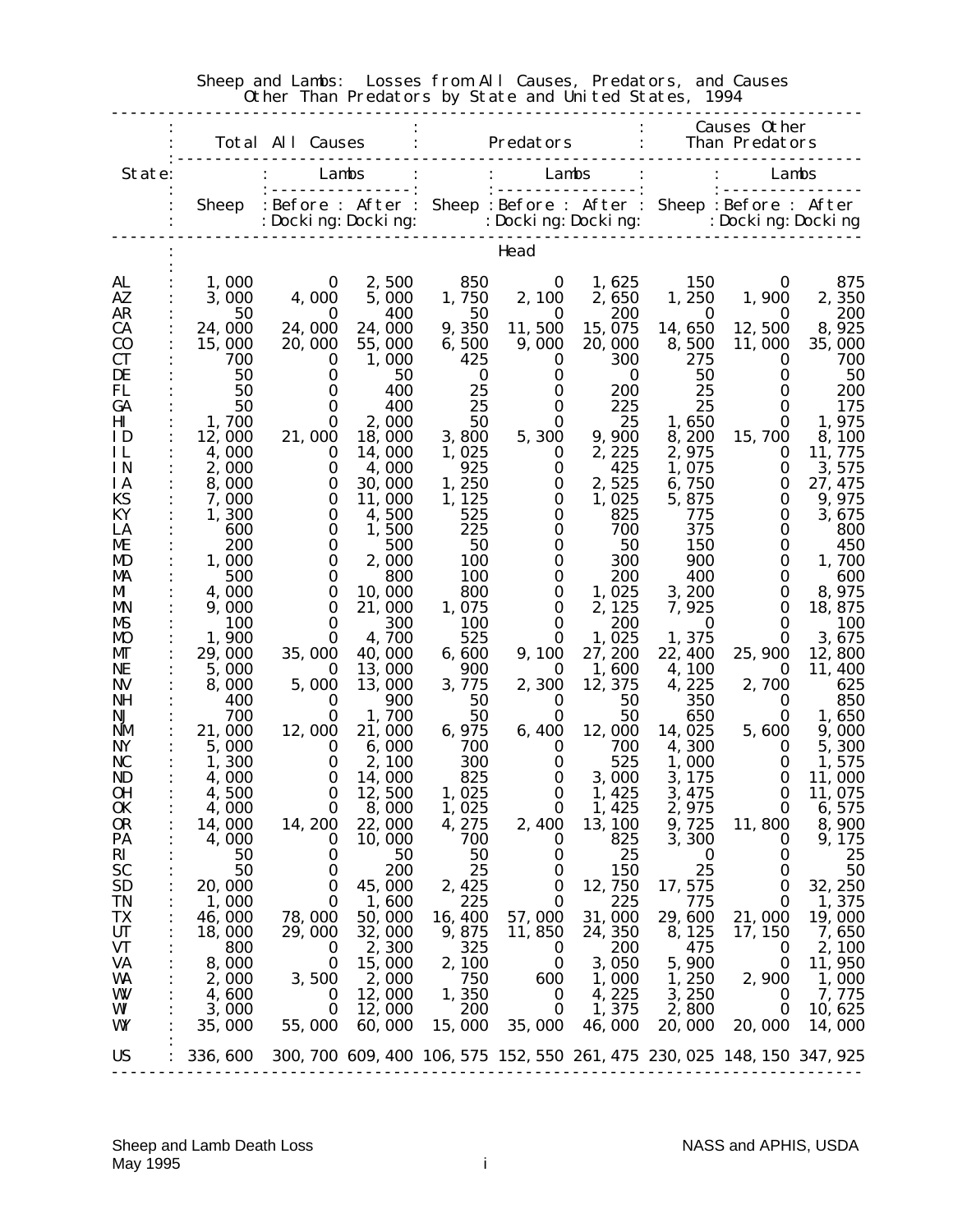#### -------------------------------------------------------------------------------- : Coyotes : Dogs :------------------------------------------------------------------------- : : Lambs : : Lambs State: :-----------------------: :----------------------- : Sheep : Before : After : Sheep : Before : After :  $\qquad \qquad$  : Docking : Docking :  $\qquad \qquad$  : Docking : Docking ------------------------------------------------------------------------------- **idead** : 1999 (Particular) AL : 800 0 1,500 50 0 100 AZ : 1,500 1,600 2,100 150 225 450 AR : 25 0 75 25 0 125 CA : 5,750 6,125 10,800 925 3,825 1,625  $C0$  : 2,700 3,700 12,500 1,000 300 1,300  $\rm CT$  : 375 0 300 0 0 0 DE : 0 0 0 0 0 0 0 FL : 25 0 125 0 0 75 GA : 25 0 200 0 0 25  $\text{H1}$  : 0 0 0 0 50 0 25 ID : 2,900 4,300 8,600 300 400 400 IL : 450 0 1,100 575 0 825 IN : 300 0 175 625 0 250  $I A$  : 300 0 925 900 0 1,575 KS :  $575$  0 600 550 0 125 KY :  $450$  0  $425$  75 0  $400$ LA : 175 0 700 50 0 0 ME :  $50$  0  $50$  0 0 0 MD : 0 0 0 100 0 275 MA : 50 0 150 50 0 50  $M$  : 125 0 700 650 0 325 MN : 75 0 1,000 750 0 800 MS : 0 0 150 100 0 50  $\mathbf{M0}$  : 100 0 425 425 0 600  $\text{MT}$  : 5,000 4,400 19,100 500 100 400 NE : 800 0 1, 350 75 0 200 NV : 3,075 1,700 10,375 75 0 25 NH : 25 0 50 0 0 0 NJ : 0 0 0 0 50 0 50 NM : 3,450 3,325 6,100 1,425 200 450 NY : 175 0 300 525 0 350 NC : 0 0 0 300 0 500 ND : 675 0 2,675 150 0 250 0H : 350 0 1,025 675 0 350 0K : 500 0 800 500 0 575  $\begin{array}{ccccccccc} \text{OR} & : & 2,750 & & 1,575 & & 9,100 & & 750 & & 50 & & 1,200 \ \text{PA} & : & 600 & & 0 & & 675 & & 100 & & 0 & & 150 \ \text{RI} & : & 25 & & 0 & & 25 & & 25 & & 0 & & 0 \ \text{SC} & : & 25 & & 0 & & 25 & & 0 & & 50 \ \text{SD} & : & 1,925 & & 0 & & 8,775 & & 425 & & 0 & & 700 \ \text{IN} & : & 50 & & 0$ PA : 600 0 675 100 0 150 RI :  $25$  0  $25$  25 0 0 SC : 25 0 25 0 0 50  $\text{SD}$  : 1,925 0 8,775 425 0 700  $TN$  : 50 0 50 175 0 175  $TX$  : 7,400 22,750 19,700 2,300 1,225 1,100 UT :  $5,950$   $8,325$   $15,925$   $550$   $300$   $525$  $\sqrt{1}$  : 225 0 200 75 0 0 VT<br>
VA : 225 0 200 75 0 0<br>
VA : 100 0 1,025 2,000 0 1,800<br>
WM : 575 525 800 125 50 200<br>
WM : 300 0 2,000 1,000 0 2,000<br>
WM : 100 0 1,300 50 0 2,000 WA :  $\begin{array}{cccccccc} 575 & 525 & 800 & 1,025 & 50 & 1,000 \ 0 & 0 & 2,000 & 1,000 & 0 & 2,000 \ 0 & 0 & 1,300 & 50 & 2 & 000 \ 0 & 0 & 1,500 & 20,000 & 37,500 & 400 & 200 & 200 \ \end{array}$  $W$  : 300 0 2,000 1,000 0 2,000 WI : 100 0 1,300 50 0 75 WY : 11,500 20,000 37,500 400 200 200 : 100 million US : 62,325 78,325 181,475 19,600 6,875 20,725 --------------------------------------------------------------------------------

# Sheep and Lambs: Losses from Coyotes and Dogs by State and United States, 1994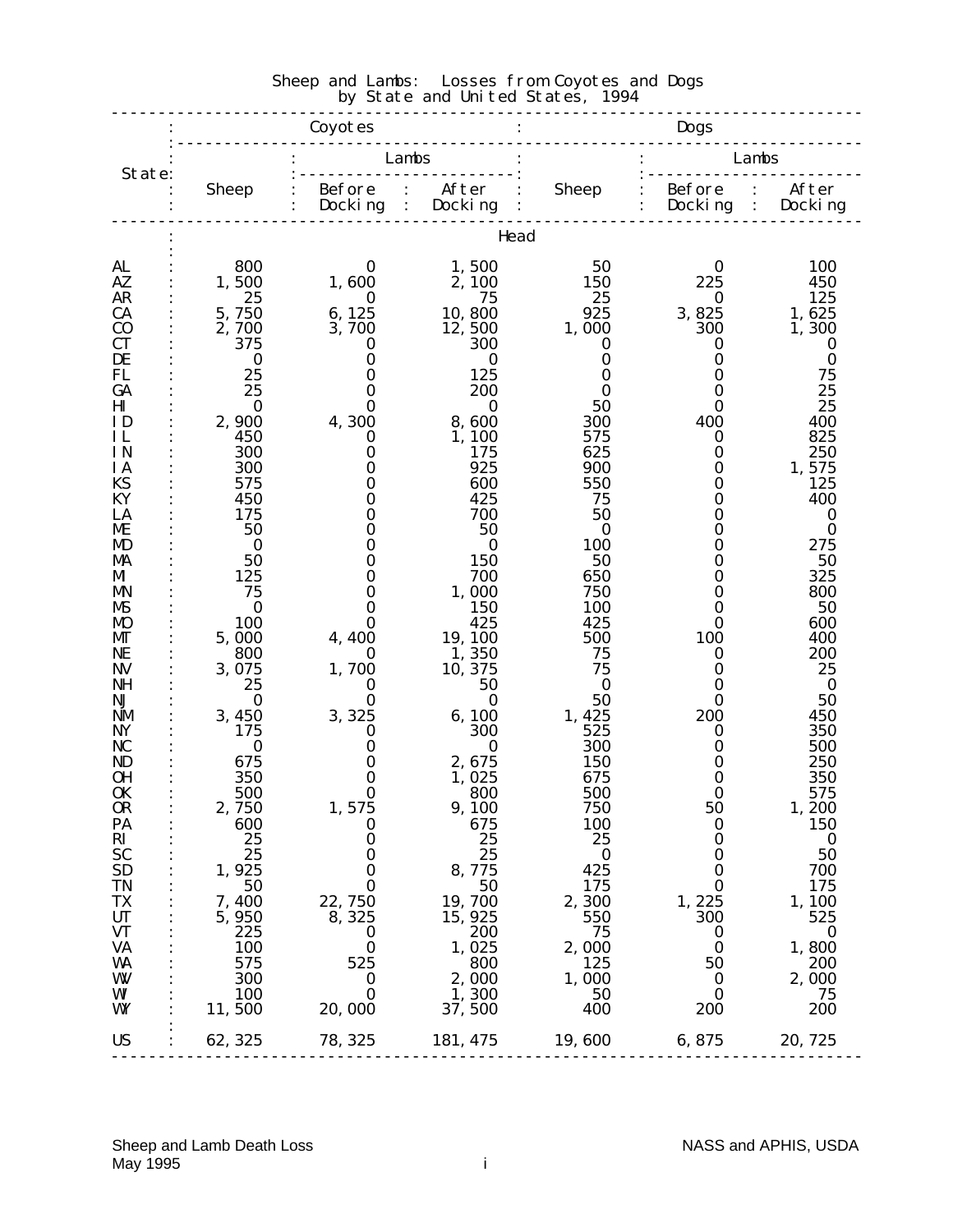| Lambs<br>Lambs<br>State:<br>: Before : After<br>: Before : After<br>: Docking : Docking<br><b>Sheep</b><br><b>Sheep</b><br>$:$ Docking :<br>Docking<br>$\ddot{\cdot}$<br>.<br>Head<br>AL<br>$\bf{0}$<br>0<br>0<br>0<br>0<br>O<br>100<br>100<br>AZ.<br>100<br>175<br>O<br>0<br><b>AR</b><br>$\bf{0}$<br>$\bf{0}$<br>$\bf{0}$<br>$\bf{0}$<br>O<br>2, 275<br>975<br>1,850<br>75<br>325<br><b>CA</b><br>275<br>C <sub>0</sub><br>1,200<br>1,000<br>2,900<br>1,300<br>100<br>2,000<br><b>CT</b><br>0<br>0<br>0<br>0<br>0<br>0<br>DE<br>0<br>0<br>0<br>0<br>0<br>0<br>FL<br>0<br>0<br>O<br>GA<br>0<br>0<br>0<br>O<br>Ш<br>0<br>0<br>0<br>0<br>0<br>0<br>100<br>200<br>300<br>500<br>ΙD<br>0<br>O<br>ΗL<br>ი<br>0<br>0<br>0<br>0<br>0<br>IN<br>$\bf{0}$<br>0<br>0<br>0<br>0<br>$\bf{0}$<br><b>IA</b><br>0<br>KS<br>75<br>0<br>0<br>KY<br>$\bf{0}$<br>0<br>LA<br>0<br>0<br>ME<br>0<br>Ո<br>0<br>MD<br>0<br>0<br>0<br>MA<br>M<br>0<br>0<br>0<br>MN<br>O<br>0<br>0<br>MS<br>0<br>0<br><b>MO</b><br>0<br>0<br>0<br>0<br>0<br>0<br>200<br>400<br>100<br>500<br>400<br>MГ<br>0<br>25<br>$\bf{0}$<br>NE<br>$\bf{0}$<br>$\bf{0}$<br>0<br>0<br>1,050<br>75<br>225<br>475<br>225<br><b>NV</b><br>0<br>25<br>NH<br>$\bf{0}$<br>0<br>0<br>0<br>$\bf{0}$<br>$\bf{0}$<br>$\bf{0}$<br>NJ<br>0<br>$\bf{0}$<br>0<br>0<br>225<br>700<br>325<br>450<br>300<br>NM<br>50<br>NY<br>$\bf{0}$<br>$\bf{0}$<br>0<br>0<br>0<br>0<br>NC<br>0<br>0<br>0<br>0<br>0<br>ND<br>0<br>0<br>0<br>OН<br>0<br>0<br>0<br><b>OK</b><br>0<br>0<br>0<br>0<br>0<br>0<br>OR<br>450<br>175<br>1, 625<br>225<br>25<br>400<br>PA<br>$\bf{0}$<br>$\boldsymbol{0}$<br>$\bf{0}$<br>$\bf{0}$<br>$\bf{0}$<br>$\bf{0}$<br>$R_{SC}$<br>$\boldsymbol{0}$<br>$\boldsymbol{0}$<br>0<br>$\boldsymbol{0}$<br>$\bf{0}$<br>$\boldsymbol{0}$<br>0<br>$\bf{0}$<br>$\bf{0}$<br>$\bf{0}$<br>$\bf{0}$<br>0<br>$\bf{0}$<br><b>SD</b><br>$\bf{0}$<br>$\bf{0}$<br>$\bf{0}$<br>$\bf{0}$<br>$\bf{0}$<br><b>TN</b><br>$\bf{0}$<br>$\bf{0}$<br>$\bf{0}$<br>$\bf{0}$<br>$\bf{0}$<br>$\bf{0}$<br><b>TX</b><br>3,300<br>75<br>100<br>1,975<br>1,600<br>$\bf{0}$<br><b>UT</b><br>2,200<br>1,550<br>5, 350<br>875<br>725<br>1,900<br><b>VT</b><br>$\boldsymbol{0}$<br>$\boldsymbol{0}$<br>$\boldsymbol{0}$<br>$\bf{0}$<br>0<br>$\bf{0}$<br><b>VA</b><br>$\bf{0}$<br>$\bf{0}$<br>0<br>0<br>0<br>$\bf{0}$<br>$\bf{0}$<br>WA<br>$\bf{0}$<br>$\bf{0}$<br>$\boldsymbol{0}$<br>$\bf{0}$<br>$\bf{0}$<br>W<br>0<br>75<br>$\bf{0}$<br>$\bf{0}$<br>$\bf{0}$<br>$\bf{0}$<br>WI<br>$\bf{0}$<br>$\bf{0}$<br>$\bf{0}$<br>$\bf{0}$<br>$\bf{0}$<br>$\bf{0}$<br>400<br>1,000<br>500<br>1,100<br>200<br>1,400<br>WY<br>11,450<br>6,725<br>17,050<br>4,625<br><b>US</b><br>1,425<br>7,625 |  | Mountain Lions, Cougars, Pumas | $\ddot{\cdot}$ | <u>.</u> | <b>Bears</b> |  |
|-----------------------------------------------------------------------------------------------------------------------------------------------------------------------------------------------------------------------------------------------------------------------------------------------------------------------------------------------------------------------------------------------------------------------------------------------------------------------------------------------------------------------------------------------------------------------------------------------------------------------------------------------------------------------------------------------------------------------------------------------------------------------------------------------------------------------------------------------------------------------------------------------------------------------------------------------------------------------------------------------------------------------------------------------------------------------------------------------------------------------------------------------------------------------------------------------------------------------------------------------------------------------------------------------------------------------------------------------------------------------------------------------------------------------------------------------------------------------------------------------------------------------------------------------------------------------------------------------------------------------------------------------------------------------------------------------------------------------------------------------------------------------------------------------------------------------------------------------------------------------------------------------------------------------------------------------------------------------------------------------------------------------------------------------------------------------------------------------------------------------------------------------------------------------------------------------------------------------------------------------------------------------------------------------------------------------------------------------------------------------------------------------------------------------------------------------------------------------------------------------------------------------------------------------------------------------------------------------------------------------------------------------------------------------------------|--|--------------------------------|----------------|----------|--------------|--|
|                                                                                                                                                                                                                                                                                                                                                                                                                                                                                                                                                                                                                                                                                                                                                                                                                                                                                                                                                                                                                                                                                                                                                                                                                                                                                                                                                                                                                                                                                                                                                                                                                                                                                                                                                                                                                                                                                                                                                                                                                                                                                                                                                                                                                                                                                                                                                                                                                                                                                                                                                                                                                                                                                   |  |                                |                |          |              |  |
|                                                                                                                                                                                                                                                                                                                                                                                                                                                                                                                                                                                                                                                                                                                                                                                                                                                                                                                                                                                                                                                                                                                                                                                                                                                                                                                                                                                                                                                                                                                                                                                                                                                                                                                                                                                                                                                                                                                                                                                                                                                                                                                                                                                                                                                                                                                                                                                                                                                                                                                                                                                                                                                                                   |  |                                |                |          |              |  |
|                                                                                                                                                                                                                                                                                                                                                                                                                                                                                                                                                                                                                                                                                                                                                                                                                                                                                                                                                                                                                                                                                                                                                                                                                                                                                                                                                                                                                                                                                                                                                                                                                                                                                                                                                                                                                                                                                                                                                                                                                                                                                                                                                                                                                                                                                                                                                                                                                                                                                                                                                                                                                                                                                   |  |                                |                |          |              |  |
|                                                                                                                                                                                                                                                                                                                                                                                                                                                                                                                                                                                                                                                                                                                                                                                                                                                                                                                                                                                                                                                                                                                                                                                                                                                                                                                                                                                                                                                                                                                                                                                                                                                                                                                                                                                                                                                                                                                                                                                                                                                                                                                                                                                                                                                                                                                                                                                                                                                                                                                                                                                                                                                                                   |  |                                |                |          |              |  |
|                                                                                                                                                                                                                                                                                                                                                                                                                                                                                                                                                                                                                                                                                                                                                                                                                                                                                                                                                                                                                                                                                                                                                                                                                                                                                                                                                                                                                                                                                                                                                                                                                                                                                                                                                                                                                                                                                                                                                                                                                                                                                                                                                                                                                                                                                                                                                                                                                                                                                                                                                                                                                                                                                   |  |                                |                |          |              |  |
|                                                                                                                                                                                                                                                                                                                                                                                                                                                                                                                                                                                                                                                                                                                                                                                                                                                                                                                                                                                                                                                                                                                                                                                                                                                                                                                                                                                                                                                                                                                                                                                                                                                                                                                                                                                                                                                                                                                                                                                                                                                                                                                                                                                                                                                                                                                                                                                                                                                                                                                                                                                                                                                                                   |  |                                |                |          |              |  |
|                                                                                                                                                                                                                                                                                                                                                                                                                                                                                                                                                                                                                                                                                                                                                                                                                                                                                                                                                                                                                                                                                                                                                                                                                                                                                                                                                                                                                                                                                                                                                                                                                                                                                                                                                                                                                                                                                                                                                                                                                                                                                                                                                                                                                                                                                                                                                                                                                                                                                                                                                                                                                                                                                   |  |                                |                |          |              |  |
|                                                                                                                                                                                                                                                                                                                                                                                                                                                                                                                                                                                                                                                                                                                                                                                                                                                                                                                                                                                                                                                                                                                                                                                                                                                                                                                                                                                                                                                                                                                                                                                                                                                                                                                                                                                                                                                                                                                                                                                                                                                                                                                                                                                                                                                                                                                                                                                                                                                                                                                                                                                                                                                                                   |  |                                |                |          |              |  |
|                                                                                                                                                                                                                                                                                                                                                                                                                                                                                                                                                                                                                                                                                                                                                                                                                                                                                                                                                                                                                                                                                                                                                                                                                                                                                                                                                                                                                                                                                                                                                                                                                                                                                                                                                                                                                                                                                                                                                                                                                                                                                                                                                                                                                                                                                                                                                                                                                                                                                                                                                                                                                                                                                   |  |                                |                |          |              |  |
|                                                                                                                                                                                                                                                                                                                                                                                                                                                                                                                                                                                                                                                                                                                                                                                                                                                                                                                                                                                                                                                                                                                                                                                                                                                                                                                                                                                                                                                                                                                                                                                                                                                                                                                                                                                                                                                                                                                                                                                                                                                                                                                                                                                                                                                                                                                                                                                                                                                                                                                                                                                                                                                                                   |  |                                |                |          |              |  |
|                                                                                                                                                                                                                                                                                                                                                                                                                                                                                                                                                                                                                                                                                                                                                                                                                                                                                                                                                                                                                                                                                                                                                                                                                                                                                                                                                                                                                                                                                                                                                                                                                                                                                                                                                                                                                                                                                                                                                                                                                                                                                                                                                                                                                                                                                                                                                                                                                                                                                                                                                                                                                                                                                   |  |                                |                |          |              |  |
|                                                                                                                                                                                                                                                                                                                                                                                                                                                                                                                                                                                                                                                                                                                                                                                                                                                                                                                                                                                                                                                                                                                                                                                                                                                                                                                                                                                                                                                                                                                                                                                                                                                                                                                                                                                                                                                                                                                                                                                                                                                                                                                                                                                                                                                                                                                                                                                                                                                                                                                                                                                                                                                                                   |  |                                |                |          |              |  |
|                                                                                                                                                                                                                                                                                                                                                                                                                                                                                                                                                                                                                                                                                                                                                                                                                                                                                                                                                                                                                                                                                                                                                                                                                                                                                                                                                                                                                                                                                                                                                                                                                                                                                                                                                                                                                                                                                                                                                                                                                                                                                                                                                                                                                                                                                                                                                                                                                                                                                                                                                                                                                                                                                   |  |                                |                |          |              |  |
|                                                                                                                                                                                                                                                                                                                                                                                                                                                                                                                                                                                                                                                                                                                                                                                                                                                                                                                                                                                                                                                                                                                                                                                                                                                                                                                                                                                                                                                                                                                                                                                                                                                                                                                                                                                                                                                                                                                                                                                                                                                                                                                                                                                                                                                                                                                                                                                                                                                                                                                                                                                                                                                                                   |  |                                |                |          |              |  |
|                                                                                                                                                                                                                                                                                                                                                                                                                                                                                                                                                                                                                                                                                                                                                                                                                                                                                                                                                                                                                                                                                                                                                                                                                                                                                                                                                                                                                                                                                                                                                                                                                                                                                                                                                                                                                                                                                                                                                                                                                                                                                                                                                                                                                                                                                                                                                                                                                                                                                                                                                                                                                                                                                   |  |                                |                |          |              |  |
|                                                                                                                                                                                                                                                                                                                                                                                                                                                                                                                                                                                                                                                                                                                                                                                                                                                                                                                                                                                                                                                                                                                                                                                                                                                                                                                                                                                                                                                                                                                                                                                                                                                                                                                                                                                                                                                                                                                                                                                                                                                                                                                                                                                                                                                                                                                                                                                                                                                                                                                                                                                                                                                                                   |  |                                |                |          |              |  |
|                                                                                                                                                                                                                                                                                                                                                                                                                                                                                                                                                                                                                                                                                                                                                                                                                                                                                                                                                                                                                                                                                                                                                                                                                                                                                                                                                                                                                                                                                                                                                                                                                                                                                                                                                                                                                                                                                                                                                                                                                                                                                                                                                                                                                                                                                                                                                                                                                                                                                                                                                                                                                                                                                   |  |                                |                |          |              |  |
|                                                                                                                                                                                                                                                                                                                                                                                                                                                                                                                                                                                                                                                                                                                                                                                                                                                                                                                                                                                                                                                                                                                                                                                                                                                                                                                                                                                                                                                                                                                                                                                                                                                                                                                                                                                                                                                                                                                                                                                                                                                                                                                                                                                                                                                                                                                                                                                                                                                                                                                                                                                                                                                                                   |  |                                |                |          |              |  |
|                                                                                                                                                                                                                                                                                                                                                                                                                                                                                                                                                                                                                                                                                                                                                                                                                                                                                                                                                                                                                                                                                                                                                                                                                                                                                                                                                                                                                                                                                                                                                                                                                                                                                                                                                                                                                                                                                                                                                                                                                                                                                                                                                                                                                                                                                                                                                                                                                                                                                                                                                                                                                                                                                   |  |                                |                |          |              |  |
|                                                                                                                                                                                                                                                                                                                                                                                                                                                                                                                                                                                                                                                                                                                                                                                                                                                                                                                                                                                                                                                                                                                                                                                                                                                                                                                                                                                                                                                                                                                                                                                                                                                                                                                                                                                                                                                                                                                                                                                                                                                                                                                                                                                                                                                                                                                                                                                                                                                                                                                                                                                                                                                                                   |  |                                |                |          |              |  |
|                                                                                                                                                                                                                                                                                                                                                                                                                                                                                                                                                                                                                                                                                                                                                                                                                                                                                                                                                                                                                                                                                                                                                                                                                                                                                                                                                                                                                                                                                                                                                                                                                                                                                                                                                                                                                                                                                                                                                                                                                                                                                                                                                                                                                                                                                                                                                                                                                                                                                                                                                                                                                                                                                   |  |                                |                |          |              |  |
|                                                                                                                                                                                                                                                                                                                                                                                                                                                                                                                                                                                                                                                                                                                                                                                                                                                                                                                                                                                                                                                                                                                                                                                                                                                                                                                                                                                                                                                                                                                                                                                                                                                                                                                                                                                                                                                                                                                                                                                                                                                                                                                                                                                                                                                                                                                                                                                                                                                                                                                                                                                                                                                                                   |  |                                |                |          |              |  |
|                                                                                                                                                                                                                                                                                                                                                                                                                                                                                                                                                                                                                                                                                                                                                                                                                                                                                                                                                                                                                                                                                                                                                                                                                                                                                                                                                                                                                                                                                                                                                                                                                                                                                                                                                                                                                                                                                                                                                                                                                                                                                                                                                                                                                                                                                                                                                                                                                                                                                                                                                                                                                                                                                   |  |                                |                |          |              |  |
|                                                                                                                                                                                                                                                                                                                                                                                                                                                                                                                                                                                                                                                                                                                                                                                                                                                                                                                                                                                                                                                                                                                                                                                                                                                                                                                                                                                                                                                                                                                                                                                                                                                                                                                                                                                                                                                                                                                                                                                                                                                                                                                                                                                                                                                                                                                                                                                                                                                                                                                                                                                                                                                                                   |  |                                |                |          |              |  |
|                                                                                                                                                                                                                                                                                                                                                                                                                                                                                                                                                                                                                                                                                                                                                                                                                                                                                                                                                                                                                                                                                                                                                                                                                                                                                                                                                                                                                                                                                                                                                                                                                                                                                                                                                                                                                                                                                                                                                                                                                                                                                                                                                                                                                                                                                                                                                                                                                                                                                                                                                                                                                                                                                   |  |                                |                |          |              |  |
|                                                                                                                                                                                                                                                                                                                                                                                                                                                                                                                                                                                                                                                                                                                                                                                                                                                                                                                                                                                                                                                                                                                                                                                                                                                                                                                                                                                                                                                                                                                                                                                                                                                                                                                                                                                                                                                                                                                                                                                                                                                                                                                                                                                                                                                                                                                                                                                                                                                                                                                                                                                                                                                                                   |  |                                |                |          |              |  |
|                                                                                                                                                                                                                                                                                                                                                                                                                                                                                                                                                                                                                                                                                                                                                                                                                                                                                                                                                                                                                                                                                                                                                                                                                                                                                                                                                                                                                                                                                                                                                                                                                                                                                                                                                                                                                                                                                                                                                                                                                                                                                                                                                                                                                                                                                                                                                                                                                                                                                                                                                                                                                                                                                   |  |                                |                |          |              |  |
|                                                                                                                                                                                                                                                                                                                                                                                                                                                                                                                                                                                                                                                                                                                                                                                                                                                                                                                                                                                                                                                                                                                                                                                                                                                                                                                                                                                                                                                                                                                                                                                                                                                                                                                                                                                                                                                                                                                                                                                                                                                                                                                                                                                                                                                                                                                                                                                                                                                                                                                                                                                                                                                                                   |  |                                |                |          |              |  |
|                                                                                                                                                                                                                                                                                                                                                                                                                                                                                                                                                                                                                                                                                                                                                                                                                                                                                                                                                                                                                                                                                                                                                                                                                                                                                                                                                                                                                                                                                                                                                                                                                                                                                                                                                                                                                                                                                                                                                                                                                                                                                                                                                                                                                                                                                                                                                                                                                                                                                                                                                                                                                                                                                   |  |                                |                |          |              |  |
|                                                                                                                                                                                                                                                                                                                                                                                                                                                                                                                                                                                                                                                                                                                                                                                                                                                                                                                                                                                                                                                                                                                                                                                                                                                                                                                                                                                                                                                                                                                                                                                                                                                                                                                                                                                                                                                                                                                                                                                                                                                                                                                                                                                                                                                                                                                                                                                                                                                                                                                                                                                                                                                                                   |  |                                |                |          |              |  |
|                                                                                                                                                                                                                                                                                                                                                                                                                                                                                                                                                                                                                                                                                                                                                                                                                                                                                                                                                                                                                                                                                                                                                                                                                                                                                                                                                                                                                                                                                                                                                                                                                                                                                                                                                                                                                                                                                                                                                                                                                                                                                                                                                                                                                                                                                                                                                                                                                                                                                                                                                                                                                                                                                   |  |                                |                |          |              |  |
|                                                                                                                                                                                                                                                                                                                                                                                                                                                                                                                                                                                                                                                                                                                                                                                                                                                                                                                                                                                                                                                                                                                                                                                                                                                                                                                                                                                                                                                                                                                                                                                                                                                                                                                                                                                                                                                                                                                                                                                                                                                                                                                                                                                                                                                                                                                                                                                                                                                                                                                                                                                                                                                                                   |  |                                |                |          |              |  |
|                                                                                                                                                                                                                                                                                                                                                                                                                                                                                                                                                                                                                                                                                                                                                                                                                                                                                                                                                                                                                                                                                                                                                                                                                                                                                                                                                                                                                                                                                                                                                                                                                                                                                                                                                                                                                                                                                                                                                                                                                                                                                                                                                                                                                                                                                                                                                                                                                                                                                                                                                                                                                                                                                   |  |                                |                |          |              |  |
|                                                                                                                                                                                                                                                                                                                                                                                                                                                                                                                                                                                                                                                                                                                                                                                                                                                                                                                                                                                                                                                                                                                                                                                                                                                                                                                                                                                                                                                                                                                                                                                                                                                                                                                                                                                                                                                                                                                                                                                                                                                                                                                                                                                                                                                                                                                                                                                                                                                                                                                                                                                                                                                                                   |  |                                |                |          |              |  |
|                                                                                                                                                                                                                                                                                                                                                                                                                                                                                                                                                                                                                                                                                                                                                                                                                                                                                                                                                                                                                                                                                                                                                                                                                                                                                                                                                                                                                                                                                                                                                                                                                                                                                                                                                                                                                                                                                                                                                                                                                                                                                                                                                                                                                                                                                                                                                                                                                                                                                                                                                                                                                                                                                   |  |                                |                |          |              |  |
|                                                                                                                                                                                                                                                                                                                                                                                                                                                                                                                                                                                                                                                                                                                                                                                                                                                                                                                                                                                                                                                                                                                                                                                                                                                                                                                                                                                                                                                                                                                                                                                                                                                                                                                                                                                                                                                                                                                                                                                                                                                                                                                                                                                                                                                                                                                                                                                                                                                                                                                                                                                                                                                                                   |  |                                |                |          |              |  |
|                                                                                                                                                                                                                                                                                                                                                                                                                                                                                                                                                                                                                                                                                                                                                                                                                                                                                                                                                                                                                                                                                                                                                                                                                                                                                                                                                                                                                                                                                                                                                                                                                                                                                                                                                                                                                                                                                                                                                                                                                                                                                                                                                                                                                                                                                                                                                                                                                                                                                                                                                                                                                                                                                   |  |                                |                |          |              |  |
|                                                                                                                                                                                                                                                                                                                                                                                                                                                                                                                                                                                                                                                                                                                                                                                                                                                                                                                                                                                                                                                                                                                                                                                                                                                                                                                                                                                                                                                                                                                                                                                                                                                                                                                                                                                                                                                                                                                                                                                                                                                                                                                                                                                                                                                                                                                                                                                                                                                                                                                                                                                                                                                                                   |  |                                |                |          |              |  |
|                                                                                                                                                                                                                                                                                                                                                                                                                                                                                                                                                                                                                                                                                                                                                                                                                                                                                                                                                                                                                                                                                                                                                                                                                                                                                                                                                                                                                                                                                                                                                                                                                                                                                                                                                                                                                                                                                                                                                                                                                                                                                                                                                                                                                                                                                                                                                                                                                                                                                                                                                                                                                                                                                   |  |                                |                |          |              |  |
|                                                                                                                                                                                                                                                                                                                                                                                                                                                                                                                                                                                                                                                                                                                                                                                                                                                                                                                                                                                                                                                                                                                                                                                                                                                                                                                                                                                                                                                                                                                                                                                                                                                                                                                                                                                                                                                                                                                                                                                                                                                                                                                                                                                                                                                                                                                                                                                                                                                                                                                                                                                                                                                                                   |  |                                |                |          |              |  |
|                                                                                                                                                                                                                                                                                                                                                                                                                                                                                                                                                                                                                                                                                                                                                                                                                                                                                                                                                                                                                                                                                                                                                                                                                                                                                                                                                                                                                                                                                                                                                                                                                                                                                                                                                                                                                                                                                                                                                                                                                                                                                                                                                                                                                                                                                                                                                                                                                                                                                                                                                                                                                                                                                   |  |                                |                |          |              |  |
|                                                                                                                                                                                                                                                                                                                                                                                                                                                                                                                                                                                                                                                                                                                                                                                                                                                                                                                                                                                                                                                                                                                                                                                                                                                                                                                                                                                                                                                                                                                                                                                                                                                                                                                                                                                                                                                                                                                                                                                                                                                                                                                                                                                                                                                                                                                                                                                                                                                                                                                                                                                                                                                                                   |  |                                |                |          |              |  |

#### Sheep and Lambs: Losses from Mountain Lions, Cougars, Pumas, and Bears by State and United States, 1994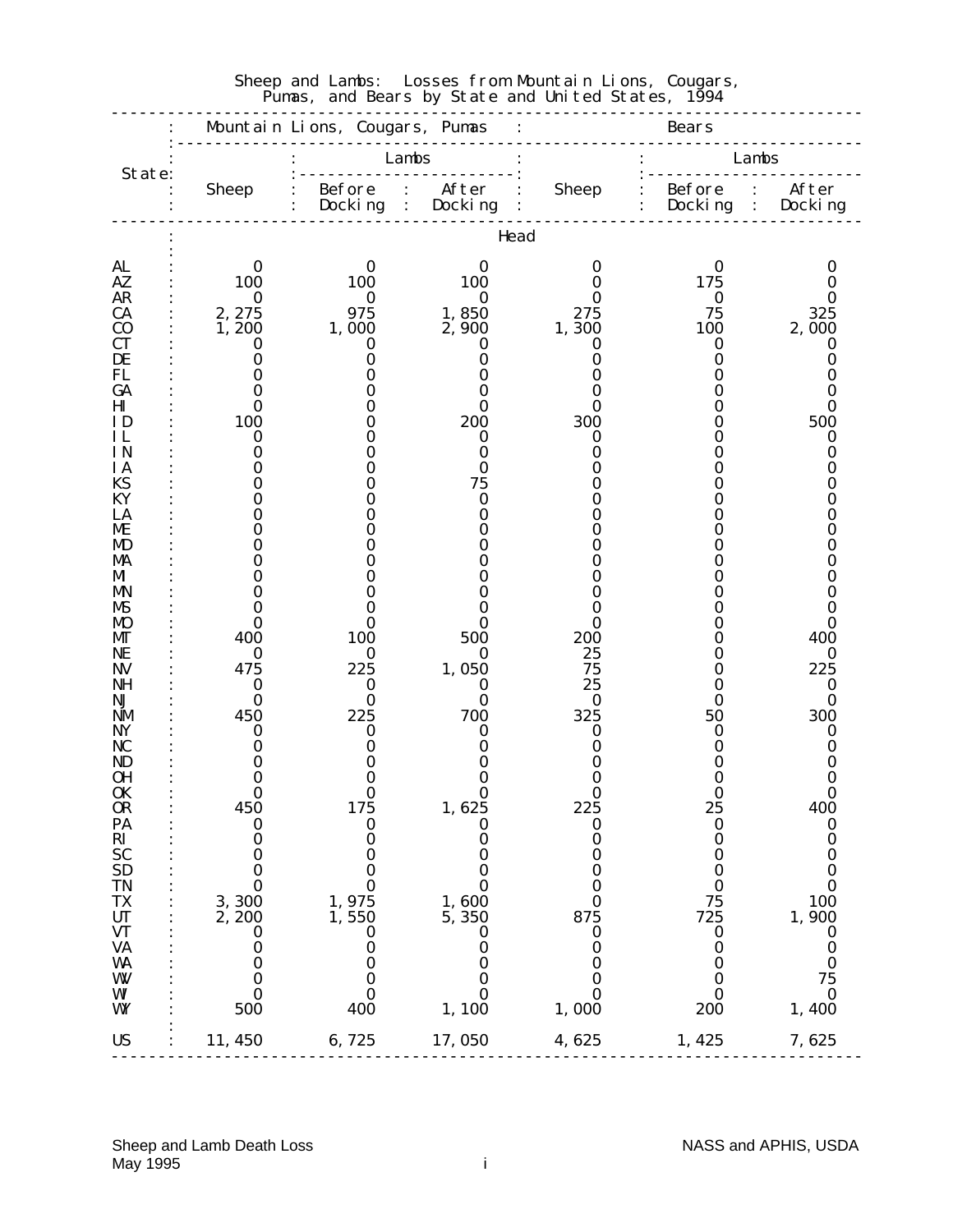|                        |                      | <b>Foxes</b>          |                                                      | Eagl es      |                                 |                            |
|------------------------|----------------------|-----------------------|------------------------------------------------------|--------------|---------------------------------|----------------------------|
| State:                 |                      |                       | Lambs                                                |              |                                 | Lambs                      |
|                        | <b>Sheep</b>         | Before<br>Docking     | After<br>$\ddot{\cdot}$<br>Docking<br>$\ddot{\cdot}$ | <b>Sheep</b> | <b>Before</b><br>$\ddot{\cdot}$ | After<br>Docking : Docking |
|                        |                      |                       | Head                                                 |              |                                 |                            |
| AL                     | $\bf{0}$             | 0                     | 0                                                    | 0            | O                               | 0                          |
| AZ.<br><b>AR</b>       | 0<br>0               | 0<br>0                | 0<br>O                                               |              | 0<br>O                          | 0<br>0                     |
| CA                     | 0                    | 25                    | 0                                                    |              | 275                             | 125                        |
| $\bf CO$               | 0                    | 1,300                 | 100                                                  |              | 2,600                           | 600                        |
| CT<br>DE               | 0                    | 0<br>0                | 0<br>0                                               |              | 0<br>0                          | $\bf{0}$<br>0              |
| FL                     |                      | 0                     | 0                                                    |              |                                 | 0                          |
| GA                     |                      | Ո                     | 0                                                    |              | 0                               | 0                          |
| H <sub>I</sub>         |                      | 0                     | 0                                                    |              |                                 | 0                          |
| ΙD<br>IL               | 0                    | 200<br>0              | 100<br>$\bf{0}$                                      |              |                                 | 0<br>0                     |
| <b>IN</b>              |                      | O                     | 0                                                    |              |                                 | $\bf{0}$                   |
| ΙA                     |                      |                       | 0                                                    |              |                                 | 25                         |
| <b>KS</b>              |                      |                       | O                                                    |              |                                 | $\bf{0}$                   |
| KY<br>LA               |                      |                       | 0<br>0                                               |              |                                 | 0<br>0                     |
| ME                     |                      |                       | 0                                                    |              |                                 | 0                          |
| MD                     |                      |                       | 25                                                   |              |                                 | 0                          |
| MA<br>M                |                      |                       | $\bf{0}$<br>0                                        |              |                                 | 0<br>0                     |
| MN                     | 0                    | 0                     | 0                                                    |              |                                 | 0                          |
| MS                     |                      |                       | 0                                                    |              |                                 | Ո                          |
| <b>MO</b>              | 0                    | O                     | O                                                    | 0            | 0                               | 0                          |
| MГ<br>NE               | 100<br>$\bf{0}$      | 2,300<br>0            | 3,600<br>0                                           | 100<br>0     | 2,000<br>$\bf{0}$               | 3,200<br>$\bf{0}$          |
| <b>NV</b>              | 0                    |                       | 0                                                    | Ո            | 25                              | 0                          |
| NH                     | 0                    | O                     | 0                                                    | 0            | $\bf{0}$                        | 0                          |
| NJ                     |                      |                       | 0                                                    | 0            | 0                               | 0                          |
| <b>NM</b><br>NY        |                      |                       | 325<br>50                                            | 600<br>0     | 1,150<br>0                      | 1,325<br>0                 |
| NC                     |                      |                       | $\bf{0}$                                             |              | 0                               | 0                          |
| ND                     |                      |                       | 75                                                   |              |                                 | 0                          |
| OН                     | 0                    |                       | 0                                                    |              | 0                               | 0                          |
| <b>OK</b><br>OR        | 0<br>$\bf{0}$        | 0<br>225              | $\bf{0}$<br><b>150</b>                               | 0<br>0       | 0<br><b>200</b>                 | 0<br>375                   |
| PA                     | $\bf{0}$             | $\bf{0}$              | $\boldsymbol{0}$                                     | $\bf{0}$     | $\bf{0}$                        | $\bf{0}$                   |
| $R_{SC}^{R}$           | $\bf{0}$             | $\boldsymbol{0}$      | $\bf{0}$                                             | 0            | $\bf{0}$                        | $\bf{0}$                   |
| <b>SD</b>              | $\bf{0}$<br>$\bf{0}$ | 0<br>$\bf{0}$         | $\bf{0}$<br>2, 125                                   | 0<br>0       | 0<br>0                          | 50<br>1,075                |
| <b>TN</b>              | $\bf{0}$             | $\bf{0}$              | $\bf{0}$                                             | 0            | $\bf{0}$                        | $\bf{0}$                   |
| TX                     | 500                  | 4, 175                | 2,000                                                | 200          | 13, 525                         | 3,200                      |
| <b>UT</b>              | 125                  | 375                   | 450                                                  | 0            | 325                             | 125                        |
| <b>VT</b><br><b>VA</b> | $\bf{0}$<br>$\bf{0}$ | $\boldsymbol{0}$<br>0 | $\bf{0}$<br>25                                       | 0<br>0       | 0<br>0                          | $\bf{0}$<br>100            |
| WA                     | $\bf{0}$             | 0                     | $\bf{0}$                                             | 0            | 0                               | $\boldsymbol{0}$           |
| W                      | $\bf{0}$             | 0                     | 100                                                  | 0            | $\bf{0}$                        | $\bf{0}$                   |
| WI                     | 0                    | $\bf{0}$              | $\bf{0}$                                             | $\bf{0}$     | $\bf{0}$                        | $\bf{0}$                   |
| WY                     | 100                  | 6,500                 | 2,400                                                | 1,000        | 7,200                           | 2,900                      |
| <b>US</b>              | 825                  | 15, 100               | 11, 525                                              | 1,900        | 27, 300                         | 13, 100                    |

#### Sheep and Lambs: Losses from Foxes and Eagles **by State and United States, 1994**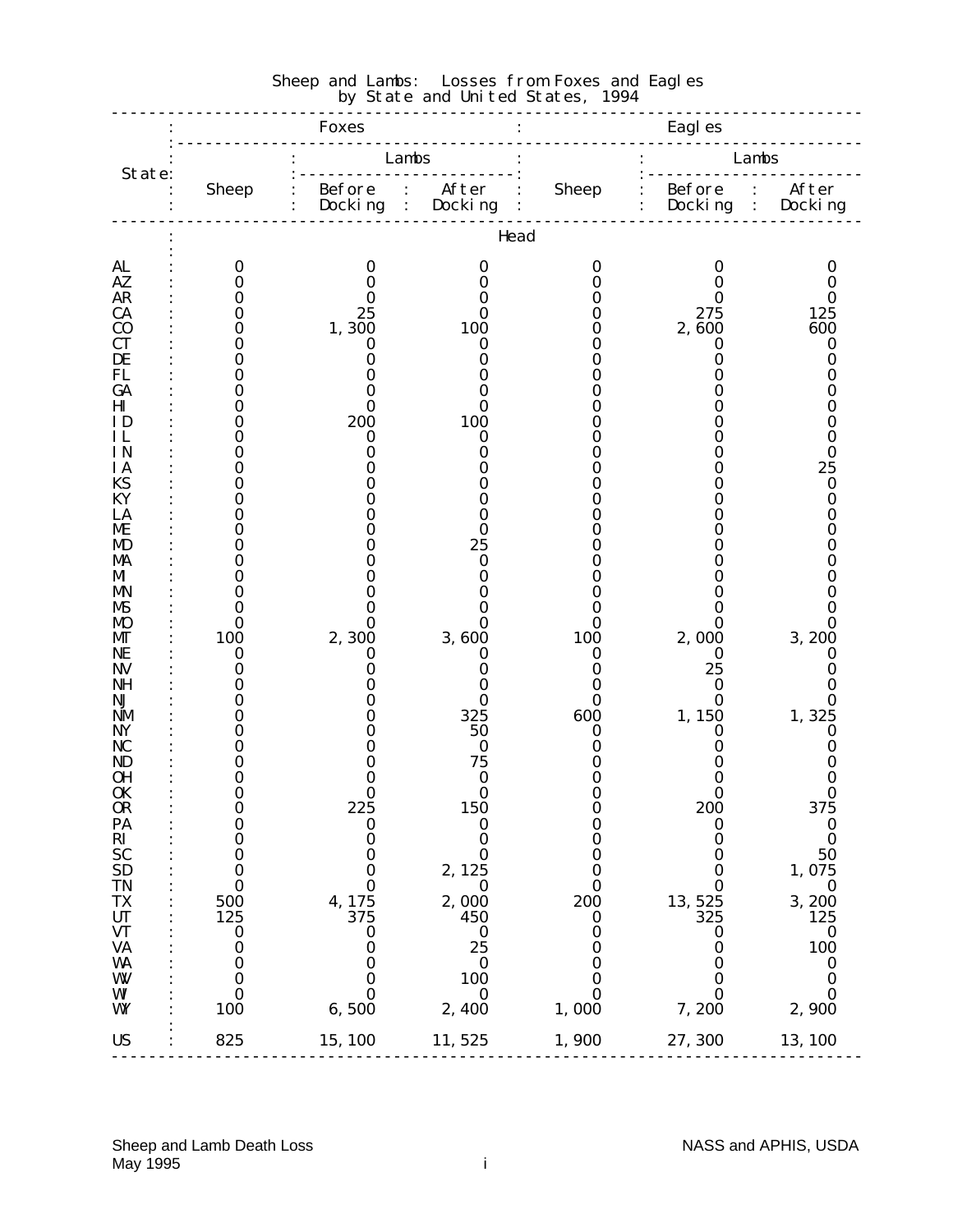| Lambs<br>Lambs<br>State:<br>: Before : After<br>: Docking : Docking<br><b>Sheep</b><br>Head<br><b>AL</b><br>$\bf{0}$<br>$\boldsymbol{0}$<br>$\bf{0}$<br>0<br>0<br>0<br>AZ<br>$\bf{0}$<br>0<br>$\bf{0}$<br>$\bf{0}$<br>$\bf{0}$<br>0<br><b>AR</b><br>$\bf{0}$<br>0<br>0<br>0<br>0<br>0<br>125<br><b>CA</b><br>25<br>100<br>100<br>175<br>0<br>$\bf CO$<br>100<br>0<br>$\bf{0}$<br>$\boldsymbol{0}$<br>$\boldsymbol{0}$<br>0<br>CT<br>0<br>0<br>0<br>0<br>0<br>0<br>DE<br>0<br>0<br>0<br>0<br>0<br>FL<br>0<br>0<br>0<br>0<br>0<br>GA<br>0<br>O<br>0<br>0<br>0<br>0<br>Ш<br>0<br>0<br>0<br>0<br>0<br>ΙD<br>0<br>O<br>0<br>0<br>IL<br>0<br>0<br>O<br>O<br><b>IN</b><br>0<br>0<br>0<br>0<br>ΙA<br>0<br>0<br>0<br>0<br><b>KS</b><br>200<br>0<br>0<br>0<br>O<br>KY<br>0<br>0<br>0<br>0<br>LA<br>0<br>0<br>0<br>0<br>ME<br>0<br>0<br>O<br>0<br>0<br>MD<br>0<br>0<br>0<br>O<br>MA<br>0<br>0<br>0<br>0<br>0<br>M<br>0<br>0<br>0<br>Ո<br>0<br>0<br>250<br>225<br>0<br>0<br>MN<br>0<br>0<br>0<br>0<br>$\bf{0}$<br>MS<br>0<br>0<br>0<br><b>MO</b><br>0<br>0<br>$\bf{0}$<br>0<br>0<br>0<br>200<br>100<br>100<br>MГ<br>0<br>0<br>0<br>NE<br>$\bf{0}$<br>$\bf{0}$<br>0<br>$\bf{0}$<br>0<br>75<br>125<br>225<br><b>NV</b><br>0<br>0<br>$\bf{0}$<br>$\bf{0}$<br>$\bf{0}$<br>NH<br>0<br>0<br>$\bf{0}$<br>$\bf{0}$<br>NJ<br>0<br>0<br>0<br>1,400<br>2,800<br>700<br>NM<br>0<br>O<br>$\bf{0}$<br>NY<br>0<br>0<br>0<br>O<br>NC<br>0<br>0<br>0<br>0<br>0<br>ND<br>0<br>O<br>O<br>0<br>0<br>OН<br>0<br>0<br>0<br>0<br>0<br>25<br>25<br><b>OK</b><br>$\mathbf 0$<br>0<br>0<br>0<br>OR<br>75<br>O<br><b>175</b><br>0<br>$\bf{0}$<br>$\boldsymbol{0}$<br>$\bf{0}$<br>PA<br>$\bf{0}$<br>$\boldsymbol{0}$<br>$\bf{0}$<br>$\boldsymbol{0}$<br>$\bf{0}$ |  |
|--------------------------------------------------------------------------------------------------------------------------------------------------------------------------------------------------------------------------------------------------------------------------------------------------------------------------------------------------------------------------------------------------------------------------------------------------------------------------------------------------------------------------------------------------------------------------------------------------------------------------------------------------------------------------------------------------------------------------------------------------------------------------------------------------------------------------------------------------------------------------------------------------------------------------------------------------------------------------------------------------------------------------------------------------------------------------------------------------------------------------------------------------------------------------------------------------------------------------------------------------------------------------------------------------------------------------------------------------------------------------------------------------------------------------------------------------------------------------------------------------------------------------------------------------------------------------------------------------------------------------------------------------------------------------------------------------------------------------|--|
|                                                                                                                                                                                                                                                                                                                                                                                                                                                                                                                                                                                                                                                                                                                                                                                                                                                                                                                                                                                                                                                                                                                                                                                                                                                                                                                                                                                                                                                                                                                                                                                                                                                                                                                          |  |
|                                                                                                                                                                                                                                                                                                                                                                                                                                                                                                                                                                                                                                                                                                                                                                                                                                                                                                                                                                                                                                                                                                                                                                                                                                                                                                                                                                                                                                                                                                                                                                                                                                                                                                                          |  |
|                                                                                                                                                                                                                                                                                                                                                                                                                                                                                                                                                                                                                                                                                                                                                                                                                                                                                                                                                                                                                                                                                                                                                                                                                                                                                                                                                                                                                                                                                                                                                                                                                                                                                                                          |  |
|                                                                                                                                                                                                                                                                                                                                                                                                                                                                                                                                                                                                                                                                                                                                                                                                                                                                                                                                                                                                                                                                                                                                                                                                                                                                                                                                                                                                                                                                                                                                                                                                                                                                                                                          |  |
|                                                                                                                                                                                                                                                                                                                                                                                                                                                                                                                                                                                                                                                                                                                                                                                                                                                                                                                                                                                                                                                                                                                                                                                                                                                                                                                                                                                                                                                                                                                                                                                                                                                                                                                          |  |
|                                                                                                                                                                                                                                                                                                                                                                                                                                                                                                                                                                                                                                                                                                                                                                                                                                                                                                                                                                                                                                                                                                                                                                                                                                                                                                                                                                                                                                                                                                                                                                                                                                                                                                                          |  |
|                                                                                                                                                                                                                                                                                                                                                                                                                                                                                                                                                                                                                                                                                                                                                                                                                                                                                                                                                                                                                                                                                                                                                                                                                                                                                                                                                                                                                                                                                                                                                                                                                                                                                                                          |  |
|                                                                                                                                                                                                                                                                                                                                                                                                                                                                                                                                                                                                                                                                                                                                                                                                                                                                                                                                                                                                                                                                                                                                                                                                                                                                                                                                                                                                                                                                                                                                                                                                                                                                                                                          |  |
|                                                                                                                                                                                                                                                                                                                                                                                                                                                                                                                                                                                                                                                                                                                                                                                                                                                                                                                                                                                                                                                                                                                                                                                                                                                                                                                                                                                                                                                                                                                                                                                                                                                                                                                          |  |
|                                                                                                                                                                                                                                                                                                                                                                                                                                                                                                                                                                                                                                                                                                                                                                                                                                                                                                                                                                                                                                                                                                                                                                                                                                                                                                                                                                                                                                                                                                                                                                                                                                                                                                                          |  |
|                                                                                                                                                                                                                                                                                                                                                                                                                                                                                                                                                                                                                                                                                                                                                                                                                                                                                                                                                                                                                                                                                                                                                                                                                                                                                                                                                                                                                                                                                                                                                                                                                                                                                                                          |  |
|                                                                                                                                                                                                                                                                                                                                                                                                                                                                                                                                                                                                                                                                                                                                                                                                                                                                                                                                                                                                                                                                                                                                                                                                                                                                                                                                                                                                                                                                                                                                                                                                                                                                                                                          |  |
|                                                                                                                                                                                                                                                                                                                                                                                                                                                                                                                                                                                                                                                                                                                                                                                                                                                                                                                                                                                                                                                                                                                                                                                                                                                                                                                                                                                                                                                                                                                                                                                                                                                                                                                          |  |
|                                                                                                                                                                                                                                                                                                                                                                                                                                                                                                                                                                                                                                                                                                                                                                                                                                                                                                                                                                                                                                                                                                                                                                                                                                                                                                                                                                                                                                                                                                                                                                                                                                                                                                                          |  |
|                                                                                                                                                                                                                                                                                                                                                                                                                                                                                                                                                                                                                                                                                                                                                                                                                                                                                                                                                                                                                                                                                                                                                                                                                                                                                                                                                                                                                                                                                                                                                                                                                                                                                                                          |  |
|                                                                                                                                                                                                                                                                                                                                                                                                                                                                                                                                                                                                                                                                                                                                                                                                                                                                                                                                                                                                                                                                                                                                                                                                                                                                                                                                                                                                                                                                                                                                                                                                                                                                                                                          |  |
|                                                                                                                                                                                                                                                                                                                                                                                                                                                                                                                                                                                                                                                                                                                                                                                                                                                                                                                                                                                                                                                                                                                                                                                                                                                                                                                                                                                                                                                                                                                                                                                                                                                                                                                          |  |
|                                                                                                                                                                                                                                                                                                                                                                                                                                                                                                                                                                                                                                                                                                                                                                                                                                                                                                                                                                                                                                                                                                                                                                                                                                                                                                                                                                                                                                                                                                                                                                                                                                                                                                                          |  |
|                                                                                                                                                                                                                                                                                                                                                                                                                                                                                                                                                                                                                                                                                                                                                                                                                                                                                                                                                                                                                                                                                                                                                                                                                                                                                                                                                                                                                                                                                                                                                                                                                                                                                                                          |  |
|                                                                                                                                                                                                                                                                                                                                                                                                                                                                                                                                                                                                                                                                                                                                                                                                                                                                                                                                                                                                                                                                                                                                                                                                                                                                                                                                                                                                                                                                                                                                                                                                                                                                                                                          |  |
|                                                                                                                                                                                                                                                                                                                                                                                                                                                                                                                                                                                                                                                                                                                                                                                                                                                                                                                                                                                                                                                                                                                                                                                                                                                                                                                                                                                                                                                                                                                                                                                                                                                                                                                          |  |
|                                                                                                                                                                                                                                                                                                                                                                                                                                                                                                                                                                                                                                                                                                                                                                                                                                                                                                                                                                                                                                                                                                                                                                                                                                                                                                                                                                                                                                                                                                                                                                                                                                                                                                                          |  |
|                                                                                                                                                                                                                                                                                                                                                                                                                                                                                                                                                                                                                                                                                                                                                                                                                                                                                                                                                                                                                                                                                                                                                                                                                                                                                                                                                                                                                                                                                                                                                                                                                                                                                                                          |  |
|                                                                                                                                                                                                                                                                                                                                                                                                                                                                                                                                                                                                                                                                                                                                                                                                                                                                                                                                                                                                                                                                                                                                                                                                                                                                                                                                                                                                                                                                                                                                                                                                                                                                                                                          |  |
|                                                                                                                                                                                                                                                                                                                                                                                                                                                                                                                                                                                                                                                                                                                                                                                                                                                                                                                                                                                                                                                                                                                                                                                                                                                                                                                                                                                                                                                                                                                                                                                                                                                                                                                          |  |
|                                                                                                                                                                                                                                                                                                                                                                                                                                                                                                                                                                                                                                                                                                                                                                                                                                                                                                                                                                                                                                                                                                                                                                                                                                                                                                                                                                                                                                                                                                                                                                                                                                                                                                                          |  |
|                                                                                                                                                                                                                                                                                                                                                                                                                                                                                                                                                                                                                                                                                                                                                                                                                                                                                                                                                                                                                                                                                                                                                                                                                                                                                                                                                                                                                                                                                                                                                                                                                                                                                                                          |  |
|                                                                                                                                                                                                                                                                                                                                                                                                                                                                                                                                                                                                                                                                                                                                                                                                                                                                                                                                                                                                                                                                                                                                                                                                                                                                                                                                                                                                                                                                                                                                                                                                                                                                                                                          |  |
|                                                                                                                                                                                                                                                                                                                                                                                                                                                                                                                                                                                                                                                                                                                                                                                                                                                                                                                                                                                                                                                                                                                                                                                                                                                                                                                                                                                                                                                                                                                                                                                                                                                                                                                          |  |
|                                                                                                                                                                                                                                                                                                                                                                                                                                                                                                                                                                                                                                                                                                                                                                                                                                                                                                                                                                                                                                                                                                                                                                                                                                                                                                                                                                                                                                                                                                                                                                                                                                                                                                                          |  |
|                                                                                                                                                                                                                                                                                                                                                                                                                                                                                                                                                                                                                                                                                                                                                                                                                                                                                                                                                                                                                                                                                                                                                                                                                                                                                                                                                                                                                                                                                                                                                                                                                                                                                                                          |  |
|                                                                                                                                                                                                                                                                                                                                                                                                                                                                                                                                                                                                                                                                                                                                                                                                                                                                                                                                                                                                                                                                                                                                                                                                                                                                                                                                                                                                                                                                                                                                                                                                                                                                                                                          |  |
|                                                                                                                                                                                                                                                                                                                                                                                                                                                                                                                                                                                                                                                                                                                                                                                                                                                                                                                                                                                                                                                                                                                                                                                                                                                                                                                                                                                                                                                                                                                                                                                                                                                                                                                          |  |
| $\bf{0}$<br>$\bf{0}$<br>$\bf{0}$<br>$\bf{0}$<br>$\boldsymbol{0}$<br>0                                                                                                                                                                                                                                                                                                                                                                                                                                                                                                                                                                                                                                                                                                                                                                                                                                                                                                                                                                                                                                                                                                                                                                                                                                                                                                                                                                                                                                                                                                                                                                                                                                                    |  |
| $\overline{RI}$<br>SC<br>SD<br>$\bf{0}$<br>0<br>0<br>0<br>$\boldsymbol{0}$<br>$\bf{0}$                                                                                                                                                                                                                                                                                                                                                                                                                                                                                                                                                                                                                                                                                                                                                                                                                                                                                                                                                                                                                                                                                                                                                                                                                                                                                                                                                                                                                                                                                                                                                                                                                                   |  |
| 75<br>$\bf{0}$<br>$\bf{0}$<br>0<br>0<br>$\bf{0}$                                                                                                                                                                                                                                                                                                                                                                                                                                                                                                                                                                                                                                                                                                                                                                                                                                                                                                                                                                                                                                                                                                                                                                                                                                                                                                                                                                                                                                                                                                                                                                                                                                                                         |  |
| <b>TN</b><br>$\bf{0}$<br>$\bf{0}$<br>$\boldsymbol{0}$<br>$\boldsymbol{0}$<br>$\bf{0}$<br>0                                                                                                                                                                                                                                                                                                                                                                                                                                                                                                                                                                                                                                                                                                                                                                                                                                                                                                                                                                                                                                                                                                                                                                                                                                                                                                                                                                                                                                                                                                                                                                                                                               |  |
| 325<br><b>TX</b><br>2,300<br>100<br>100<br>$1,400$<br>$125$<br>9,775<br>25<br><b>UT</b><br>25<br>50<br>$\boldsymbol{0}$<br>$\boldsymbol{0}$                                                                                                                                                                                                                                                                                                                                                                                                                                                                                                                                                                                                                                                                                                                                                                                                                                                                                                                                                                                                                                                                                                                                                                                                                                                                                                                                                                                                                                                                                                                                                                              |  |
| <b>VT</b><br>$\bf{0}$<br>$\bf{0}$<br>$\bf{0}$<br>0<br>$\boldsymbol{0}$<br>$\bf{0}$                                                                                                                                                                                                                                                                                                                                                                                                                                                                                                                                                                                                                                                                                                                                                                                                                                                                                                                                                                                                                                                                                                                                                                                                                                                                                                                                                                                                                                                                                                                                                                                                                                       |  |
| <b>VA</b><br>50<br>0<br>$\bf{0}$<br>$\boldsymbol{0}$<br>0<br>0                                                                                                                                                                                                                                                                                                                                                                                                                                                                                                                                                                                                                                                                                                                                                                                                                                                                                                                                                                                                                                                                                                                                                                                                                                                                                                                                                                                                                                                                                                                                                                                                                                                           |  |
| WA<br>$\bf{0}$<br>$\bf{0}$<br>$\bf{0}$<br>$\bf{0}$<br>$\bf{0}$<br>0                                                                                                                                                                                                                                                                                                                                                                                                                                                                                                                                                                                                                                                                                                                                                                                                                                                                                                                                                                                                                                                                                                                                                                                                                                                                                                                                                                                                                                                                                                                                                                                                                                                      |  |
| W<br>25<br>$\bf{0}$<br>$\bf{0}$<br>$\bf{0}$<br>0<br>$\boldsymbol{0}$<br>$\bf{0}$<br>$\bf{0}$<br>0                                                                                                                                                                                                                                                                                                                                                                                                                                                                                                                                                                                                                                                                                                                                                                                                                                                                                                                                                                                                                                                                                                                                                                                                                                                                                                                                                                                                                                                                                                                                                                                                                        |  |
| W<br>$\bf{0}$<br>0<br>$\boldsymbol{0}$<br>200<br>$\bf{0}$<br>WY<br>200<br>200<br>$\bf{0}$<br>$\bf{0}$                                                                                                                                                                                                                                                                                                                                                                                                                                                                                                                                                                                                                                                                                                                                                                                                                                                                                                                                                                                                                                                                                                                                                                                                                                                                                                                                                                                                                                                                                                                                                                                                                    |  |
| 450<br>2,875<br>11,650<br>6,325<br>450<br>550<br><b>US</b>                                                                                                                                                                                                                                                                                                                                                                                                                                                                                                                                                                                                                                                                                                                                                                                                                                                                                                                                                                                                                                                                                                                                                                                                                                                                                                                                                                                                                                                                                                                                                                                                                                                               |  |

#### Sheep and Lambs: Losses from Bobcats and Wolves **by State and United States, 1994**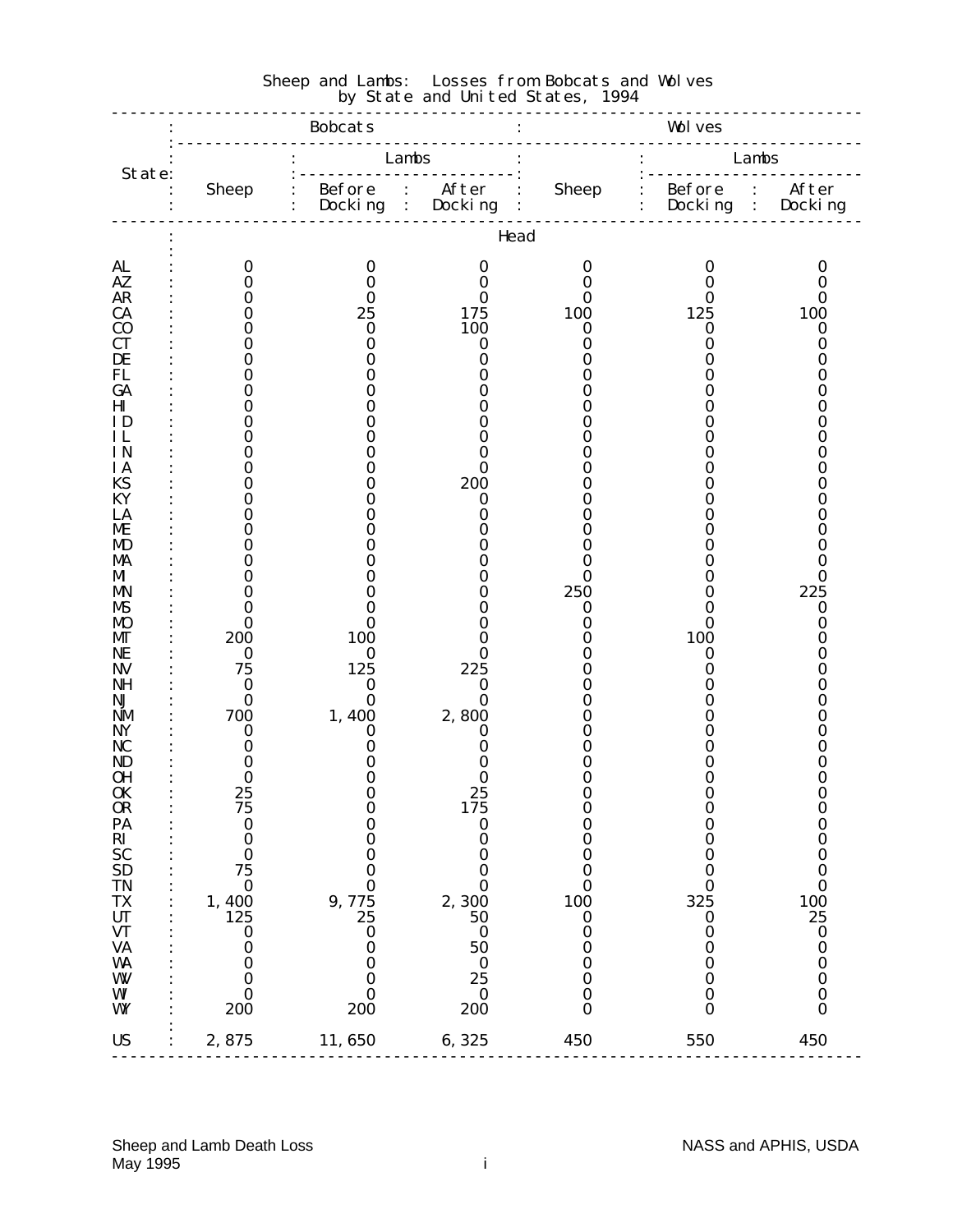|                                                                   |                                        |                                                        | <u>.</u>                             |
|-------------------------------------------------------------------|----------------------------------------|--------------------------------------------------------|--------------------------------------|
|                                                                   |                                        |                                                        | $Lambs$<br>.                         |
| State:                                                            |                                        |                                                        |                                      |
|                                                                   |                                        | Head                                                   |                                      |
| AL                                                                | $\bf{0}$                               | $\bf{0}$                                               | 25                                   |
| AZ                                                                | $\bf{0}$                               | $\bf{0}$                                               | $\boldsymbol{0}$                     |
| <b>AR</b>                                                         | $\bf{0}$                               | 0                                                      | $\bf{0}$                             |
| CA                                                                | 25                                     | 50                                                     | 75                                   |
| $\bf CO$                                                          | 300                                    | $\bf{0}$                                               | 500                                  |
| <b>CT</b>                                                         | 50                                     | 0                                                      | $\boldsymbol{0}$                     |
| DE                                                                | $\bf{0}$                               | 0                                                      | 0                                    |
| <b>FL</b>                                                         | $\bf{0}$                               | 0                                                      | 0                                    |
| GA                                                                | $\bf{0}$                               | 0                                                      | 0                                    |
| H <sub>I</sub>                                                    | $\bf{0}$                               | $\bf{0}$                                               | 0                                    |
| ID                                                                | 200                                    | 400                                                    | 100                                  |
| IL                                                                | $\bf{0}$                               | $\bf{0}$                                               | 300                                  |
| IN                                                                | $\bf{0}$                               | 0                                                      | $\bf{0}$                             |
| <b>IA</b>                                                         | 50                                     | 0                                                      | $\bf{0}$                             |
| <b>KS</b>                                                         | $\bf{0}$                               | 0                                                      | 25                                   |
| KY                                                                | $\bf{0}$                               | 0                                                      | $\bf{0}$                             |
| LA                                                                | $\boldsymbol{0}$                       | 0                                                      | 0                                    |
| ME                                                                | $\bf{0}$                               | 0                                                      | 0                                    |
| <b>MD</b>                                                         | $\bf{0}$                               | 0                                                      | 0                                    |
| MA                                                                | $\bf{0}$                               | 0                                                      | 0                                    |
| M                                                                 | 25                                     | 0                                                      | 0                                    |
| <b>MN</b>                                                         | $\bf{0}$                               | 0                                                      | 100                                  |
| <b>MS</b>                                                         | $\bf{0}$                               | 0                                                      | $\bf{0}$                             |
| <b>MO</b>                                                         | $\bf{0}$                               | 0                                                      | 0                                    |
| МГ                                                                | 100                                    | $\bf{0}$                                               | $\bf{0}$                             |
| NE                                                                | $\bf{0}$                               | $\bf{0}$                                               | 50                                   |
| <b>NV</b>                                                         | $\bf{0}$                               | 225                                                    | 475                                  |
| <b>NH</b>                                                         | $\bf{0}$                               | $\boldsymbol{0}$                                       | $\boldsymbol{0}$                     |
| NJ                                                                | $\bf{0}$                               | $\bf{0}$                                               | 0                                    |
| <b>NM</b>                                                         | 25                                     | 50                                                     | 0                                    |
| <b>NY</b>                                                         | $\bf{0}$                               | $\bf{0}$                                               | $\bf{0}$                             |
| <b>NC</b>                                                         | $\bf{0}$                               | 0                                                      | 25                                   |
| ND                                                                | $\bf{0}$                               | 0                                                      | $\bf{0}$                             |
| 0H<br><b>OK</b><br>OR<br>PA                                       | $\bf{0}$<br>$\bf{0}$<br>25<br>$\bf{0}$ | $\boldsymbol{0}$<br>$\bf{0}$<br><b>150</b><br>$\bf{0}$ | 50<br>25<br>75                       |
| $\overrightarrow{RI}$ $\overrightarrow{SC}$ $\overrightarrow{SD}$ | $\bf{0}$                               | $\bf{0}$                                               | $\begin{matrix} 0 \\ 0 \end{matrix}$ |
|                                                                   | $\bf{0}$                               | $\bf{0}$                                               | 25                                   |
|                                                                   | $\bf{0}$                               | $\bf{0}$                                               | 75                                   |
| <b>TN</b>                                                         | $\bf{0}$                               | $\bf{0}$                                               | $\bf{0}$                             |
| TX                                                                | 1,200                                  | 3, 175                                                 | 900                                  |
| <b>UT</b>                                                         | 50                                     | 225                                                    | $\boldsymbol{0}$                     |
| <b>VT</b>                                                         | 25                                     | $\boldsymbol{0}$                                       | $\bf{0}$                             |
| <b>VA</b>                                                         | $\boldsymbol{0}$                       | $\bf{0}$                                               | 50                                   |
| WA                                                                | 50                                     | 25                                                     | $\bf{0}$                             |
| W                                                                 | 50                                     | $\bf{0}$                                               | 25                                   |
| WI                                                                | 50                                     | $\bf{0}$                                               | $\boldsymbol{0}$                     |
| WY                                                                | 300                                    | 300                                                    | 300                                  |
| <b>US</b>                                                         | 2,525                                  | 4,600                                                  | 3,200                                |

#### Sheep and Lambs: Losses from All Other Animals **by State and United States, 1994**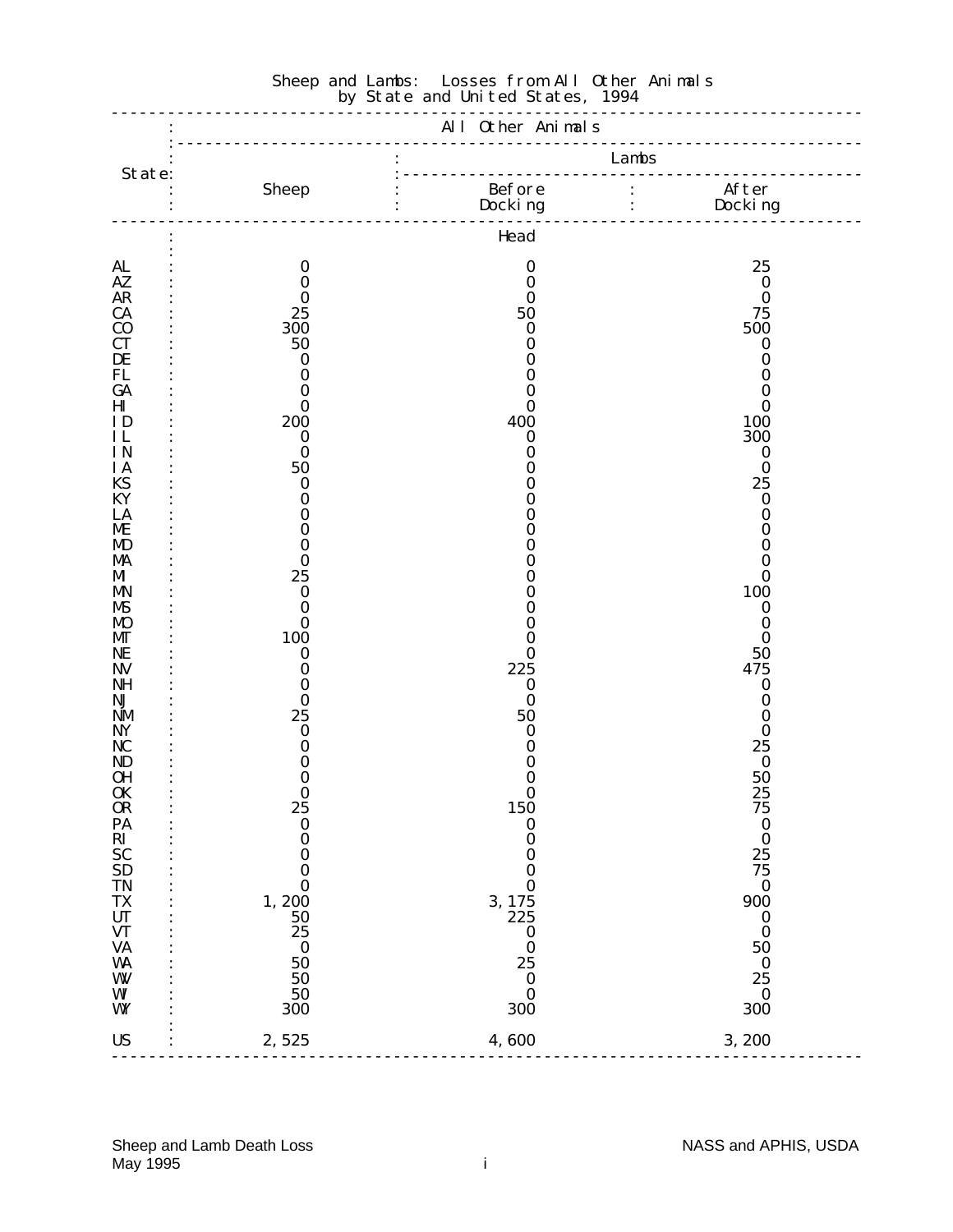|                        | Di gesti ve Problems $1/$ |                                     |                  | : Respiratory Problems 2/ |                          |                                     |
|------------------------|---------------------------|-------------------------------------|------------------|---------------------------|--------------------------|-------------------------------------|
| State:                 |                           |                                     | Lambs            |                           |                          | Lambs                               |
|                        | <b>Sheep</b>              | Before<br>Docking<br>$\ddot{\cdot}$ | After<br>Docking | <b>Sheep</b>              | <b>Before</b><br>Docking | After<br>$\ddot{\cdot}$<br>Docki ng |
|                        |                           |                                     | Head             |                           |                          |                                     |
| AL                     | 75                        | $\bf{0}$                            | 350              | 25                        | 0                        | 50                                  |
| AZ.                    | 275                       | $\bf{0}$<br>0                       | 600<br>75        | 125                       | 125                      | 550                                 |
| <b>AR</b><br><b>CA</b> | $\bf{0}$<br>1,850         | 1,200                               | 1,800            | $\bf{0}$<br>1,375         | $\bf{0}$<br>1,775        | $\bf{0}$<br>2,700                   |
| $\bf CO$               | 800                       | 900                                 | 15,500           | 400                       | 1,800                    | 7,100                               |
| <b>CT</b>              | 25                        | 0                                   | 100              | 75                        | 0                        | 75                                  |
| DE                     | 25                        | $\bf{0}$                            | 0                | 0                         | 0                        | $\bf{0}$                            |
| FL<br>GA               | 25<br>25                  | $\bf{0}$<br>0                       | 100<br>125       | $\bf{0}$<br>0             | 0<br>0                   | 25<br>25                            |
| H <sub>I</sub>         | 25                        | $\bf{0}$                            | 25               | 0                         | 0                        | $\bf{0}$                            |
| ID                     | 1,050                     | 1,100                               | 1, 425           | 600                       | 2,000                    | 1, 175                              |
| IL                     | 250                       | $\bf{0}$                            | 1,325            | 400                       | 0                        | 3,650                               |
| IN                     | 125                       | $\bf{0}$<br>$\bf{0}$                | 250<br>5,775     | <b>100</b>                | $\bf{0}$                 | 575                                 |
| ΙA<br><b>KS</b>        | 975<br>350                | 0                                   | 825              | 800<br>750                | 0<br>0                   | 9,825<br>2,600                      |
| KY                     | 100                       | $\bf{0}$                            | 275              | 75                        | 0                        | 375                                 |
| LA                     | 75                        | $\bf{0}$                            | <b>200</b>       | 25                        | 0                        | 50                                  |
| ME                     | 25                        | 0                                   | 50               | 25                        | 0                        | 25                                  |
| MD<br>MA               | 100<br>$\bf{0}$           | $\bf{0}$<br>$\bf{0}$                | 200<br>100       | 75<br>$\bf{0}$            | 0<br>0                   | 175<br>25                           |
| MI                     | 300                       | $\bf{0}$                            | 1,500            | 250                       | 0                        | 1,950                               |
| MN                     | 850                       | $\bf{0}$                            | 3,050            | 800                       | 0                        | 4,075                               |
| MS                     | $\bf{0}$                  | 0                                   | 25               | 0                         | 0                        | 0                                   |
| MO                     | 300<br>1,100              | 0                                   | 825              | <b>150</b>                | 0                        | 725                                 |
| MГ<br>NE               | 450                       | 2,500<br>$\bf{0}$                   | 1,700<br>1,200   | 1,400<br>1,100            | 3,500<br>0               | 1,600<br>2,050                      |
| NV                     | 50                        | 75                                  | <b>150</b>       | 25                        | 100                      | <b>100</b>                          |
| NH                     | 50                        | $\bf{0}$                            | 25               | $\bf{0}$                  | $\bf{0}$                 | 150                                 |
| NJ                     | 75                        | $\bf{0}$                            | 175              | 25                        | $\bf{0}$                 | 150                                 |
| <b>NM</b><br>NY        | 775<br>400                | 350<br>$\bf{0}$                     | 700<br>450       | 225<br>500                | 125<br>$\bf{0}$          | 250<br>750                          |
| N <sub>C</sub>         | 350                       | $\bf{0}$                            | 750              | 25                        | $\bf{0}$                 | 100                                 |
| ND                     | <b>150</b>                | 0                                   | 1,800            | 425                       | 0                        | 2, 275                              |
| 0H                     | 275                       | $\bf{0}$                            | 1,925            | 550                       | $\bf{0}$                 | 2, 425                              |
| 0K                     | 475                       | $\bf{0}$                            | 1,650            | 350                       | $\bf{0}$                 | 1,400                               |
| <b>OR</b><br>PA        | 775<br>850                | 1,050<br>$\bf{0}$                   | 1,850<br>1,925   | 1,050<br>175              | 1,800<br>$\bf{0}$        | 3,800<br>1,200                      |
| $\mathbf{R}$           | $\bf{0}$                  | $\bf{0}$                            | $\bf{0}$         | $\bf{0}$                  | $\bf{0}$                 | $\bf{0}$                            |
| <b>SC</b>              | 25                        | $\bf{0}$                            | 25               | $\bf{0}$                  | $\bf{0}$                 | $\bf{0}$                            |
| <b>SD</b>              | 1, 150                    | $\bf{0}$                            | 4,600            | 1, 200                    | $\bf{0}$                 | 8, 125                              |
| <b>TN</b>              | 75                        | $\bf{0}$                            | <b>100</b>       | 100                       | $\bf{0}$                 | 200                                 |
| TX<br><b>UT</b>        | 4,575<br>375              | 1,375<br>1,500                      | 2,700<br>700     | 325<br>375                | 1,800<br>1,950           | 800<br>900                          |
| <b>VT</b>              | 50                        | 0                                   | 200              | 25                        | $\bf{0}$                 | 75                                  |
| <b>VA</b>              | 500                       | $\bf{0}$                            | 1,700            | 300                       | $\bf{0}$                 | 1,500                               |
| WA                     | 75                        | 350                                 | 550              | 50                        | 500                      | 100                                 |
| W<br>WI                | 200<br>150                | $\bf{0}$<br>$\bf{0}$                | 1,000            | 50<br>350                 | $\bf{0}$<br>$\bf{0}$     | 300                                 |
| WY                     | 800                       | 2,250                               | 2,000<br>4,600   | 1,075                     | 1,375                    | 1,350<br>2,250                      |
| <b>US</b>              | 21, 375                   | 12,650                              | 66, 975          | 15,750                    | 16,850                   | 67,600                              |
|                        |                           |                                     |                  |                           |                          |                                     |

#### Sheep and Lambs: Losses from Digestive and Respiratory **Problems by State and United States, 1994**

1/ Bloat, scours, parasites, enterotoxemia, acidosis, etc.

2/ Pneumonia, shipping fever, etc.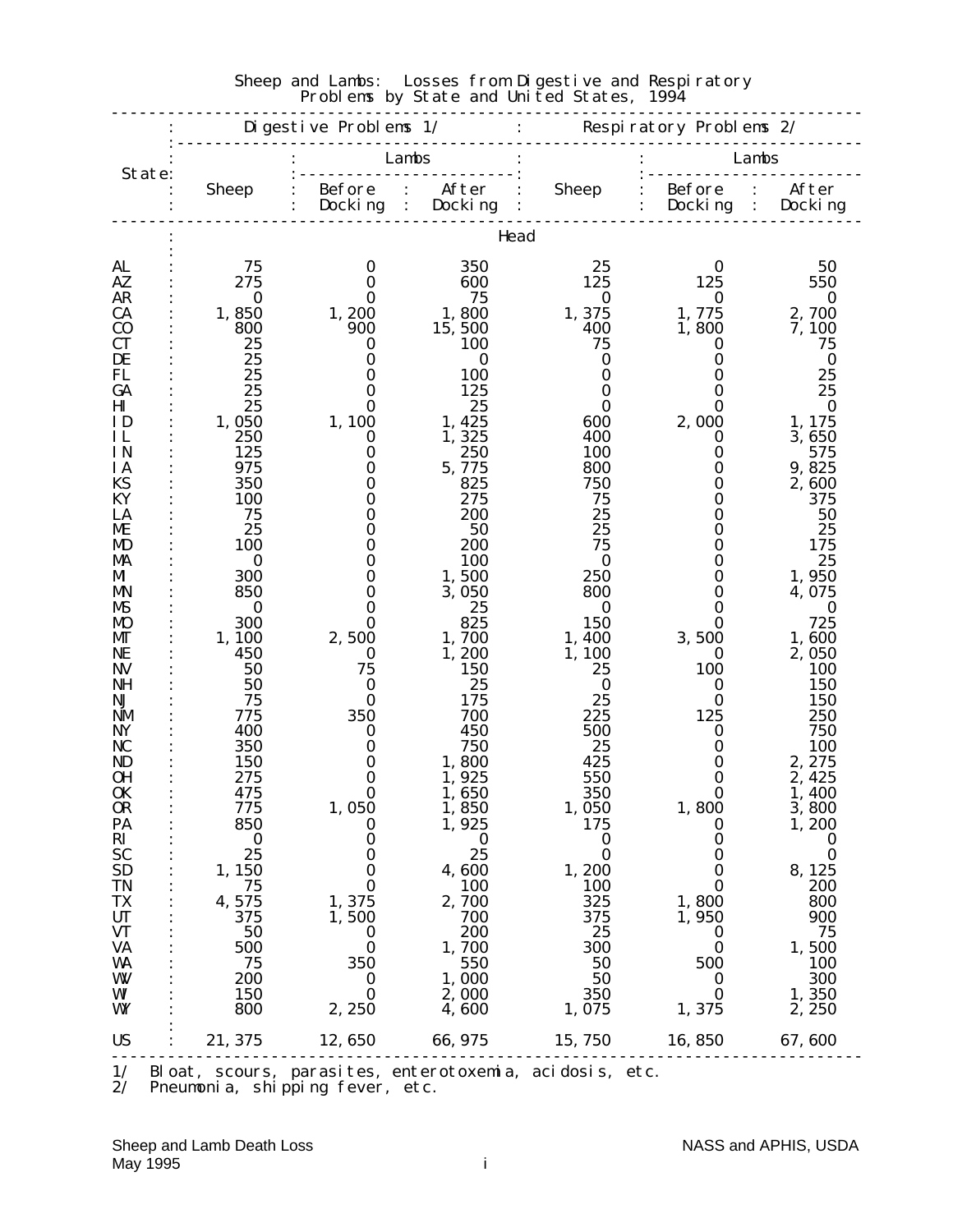|                             |                      | Metabolic Problems 1/                       |                | $\mathbf{1}$ and $\mathbf{1}$ | Weather Related Causes 2/ |                                              |
|-----------------------------|----------------------|---------------------------------------------|----------------|-------------------------------|---------------------------|----------------------------------------------|
| State:                      |                      | Lambs                                       |                |                               |                           | Lambs                                        |
|                             | <b>Sheep</b>         | Before : After<br>Docking<br>$\ddot{\cdot}$ | Docking        | <b>Sheep</b>                  | $\vdots$ Before           | After<br>$\mathbb{R}^2$<br>Docking : Docking |
|                             |                      |                                             | Head           |                               |                           |                                              |
| AL<br>AZ.                   | 0<br>$\bf{0}$        | $\bf{0}$<br>75                              | 0<br>150       | $\bf{0}$<br>575               | 0<br>100                  | 225<br>550                                   |
| <b>AR</b>                   | $\mathbf 0$          | $\bf{0}$                                    | 25             | $\bf{0}$                      | $\bf{0}$                  | 50                                           |
| <b>CA</b><br>C <sub>0</sub> | 925<br>300           | 875<br>700                                  | 450<br>100     | 875<br>400                    | 2,075<br>2,000            | 1,000<br>200                                 |
| <b>CT</b>                   | 25                   | $\bf{0}$                                    | 0              | $\bf{0}$                      | 0                         | 250                                          |
| DE<br>FL                    | $\bf{0}$<br>$\bf{0}$ | $\bf{0}$<br>$\bf{0}$                        | $\bf{0}$       | 25<br>$\bf{0}$                | 0                         | 50                                           |
| GA                          | $\mathbf 0$          | 0                                           | 0<br>0         | 0                             | 0<br>0                    | $\bf{0}$<br>$\bf{0}$                         |
| $\mathbf{H}\mathbf{I}$      | $\bf{0}$             | 0                                           | 0              | $\bf{0}$                      | 0                         | 25                                           |
| ID<br>IL                    | 350<br>150           | 400<br>0                                    | 225<br>775     | 175<br><b>150</b>             | 2,300<br>0                | 425<br>2,250                                 |
| <b>IN</b>                   | 75                   | $\bf{0}$                                    | 275            | 25                            | $\bf{0}$                  | 575                                          |
| <b>IA</b>                   | 125                  | 0                                           | 850            | 325                           | $\bf{0}$                  | 3,875                                        |
| KS<br>KY                    | 125<br>25            | 0<br>0                                      | 225            | 350<br>200                    | 0<br>0                    | 2,075<br>2,075                               |
| LA                          | $\bf{0}$             | 0                                           | 50<br>50       | $\bf{0}$                      | 0                         | 125                                          |
| ME                          | $\bf{0}$             | 0                                           | 0              | $\bf{0}$                      | 0                         | <b>100</b>                                   |
| MD                          | 25                   | 0                                           | <b>100</b>     | 50                            | 0                         | <b>150</b>                                   |
| MA<br>MI                    | $\bf{0}$<br>200      | 0<br>0                                      | 125<br>225     | 0<br><b>100</b>               | 0<br>0                    | 100<br>1,450                                 |
| MN                          | 850                  | $\bf{0}$                                    | 475            | 500                           | 0                         | 6,125                                        |
| MS                          | $\bf{0}$             | 0                                           | $\bf{0}$       | $\bf{0}$                      | 0                         | 25                                           |
| <b>MO</b><br>MГ             | 125<br>600           | 0<br>575                                    | 150<br>825     | 25<br>1,900                   | O<br>8,000                | 475<br>1,900                                 |
| NE                          | 75                   | $\bf{0}$                                    | 200            | 750                           | 0                         | 4,850                                        |
| <b>NV</b>                   | 75                   | 375                                         | 25             | 950                           | 1,350                     | 50                                           |
| NH<br>NJ                    | 75<br>50             | $\bf{0}$<br>$\bf{0}$                        | 25<br>25       | $\bf{0}$<br>175               | $\bf{0}$<br>0             | 150<br>650                                   |
| <b>NM</b>                   | 425                  | 200                                         | 200            | 3,400                         | 2,025                     | 2,800                                        |
| <b>NY</b>                   | 175                  | $\bf{0}$                                    | 375            | 175                           | 0                         | 2,400                                        |
| NC                          | 100                  | 0                                           | 25             | $\bf{0}$                      | 0                         | 200                                          |
| ND<br>OН                    | 50<br>250            | 0<br>0                                      | 200<br>475     | 175<br>150                    | 0<br>0                    | 1,500<br>1,950                               |
| 0K                          | 50                   | 0                                           | 325            | 275                           | 0                         | 875                                          |
| <b>OR</b>                   | 625                  | 1, 175                                      | 475            | <b>100</b>                    | 1,875                     | 850                                          |
| PA<br>$\mathbf{R}$          | 75<br>$\bf{0}$       | $\bf{0}$<br>$\bf{0}$                        | 50<br>$\bf{0}$ | 25<br>$\bf{0}$                | $\bf{0}$<br>$\bf{0}$      | 1,525<br>25                                  |
| <b>SC</b>                   | $\bf{0}$             | $\bf{0}$                                    | $\bf{0}$       | $\bf{0}$                      | $\bf{0}$                  | 25                                           |
| <b>SD</b>                   | 475                  | $\bf{0}$                                    | 1, 125         | 2, 175                        | $\bf{0}$                  | 7,050                                        |
| <b>TN</b>                   | 25                   | $\bf{0}$                                    | 50             | 50                            | $\bf{0}$                  | 475                                          |
| <b>TX</b><br><b>UT</b>      | 375<br>200           | 400<br>1,725                                | 200<br>600     | 1,200<br><b>100</b>           | 4,250<br>3,575            | 1,600<br>500                                 |
| <b>VT</b>                   | 25                   | $\bf{0}$                                    | 50             | 25                            | $\bf{0}$                  | 175                                          |
| <b>VA</b>                   | 300                  | $\bf{0}$                                    | 1,500          | 300                           | $\bf{0}$                  | 1,900                                        |
| WA<br>W                     | 25<br>50             | 125<br>$\bf{0}$                             | 25<br>300      | 25<br>250                     | 350<br>$\bf{0}$           | 75<br>2,100                                  |
| WI                          | 75                   | $\bf{0}$                                    | 1, 100         | <b>100</b>                    | $\bf{0}$                  | 1,475                                        |
| WY                          | 725                  | 1,025                                       | 1, 150         | 3,300                         | 7,100                     | 1,500                                        |
| <b>US</b>                   | 8,200                | 7,650                                       | 13, 575        | 19, 375                       | 35,000                    | 58,775                                       |

#### Sheep and Lambs: Losses from Metabolic Problems and Weather Related Causes by State and United States, 1994

1/ Milk fever, twin lamb disease, pregnancy toxemia, etc.

2/ Chilling, drowning, lightning, etc.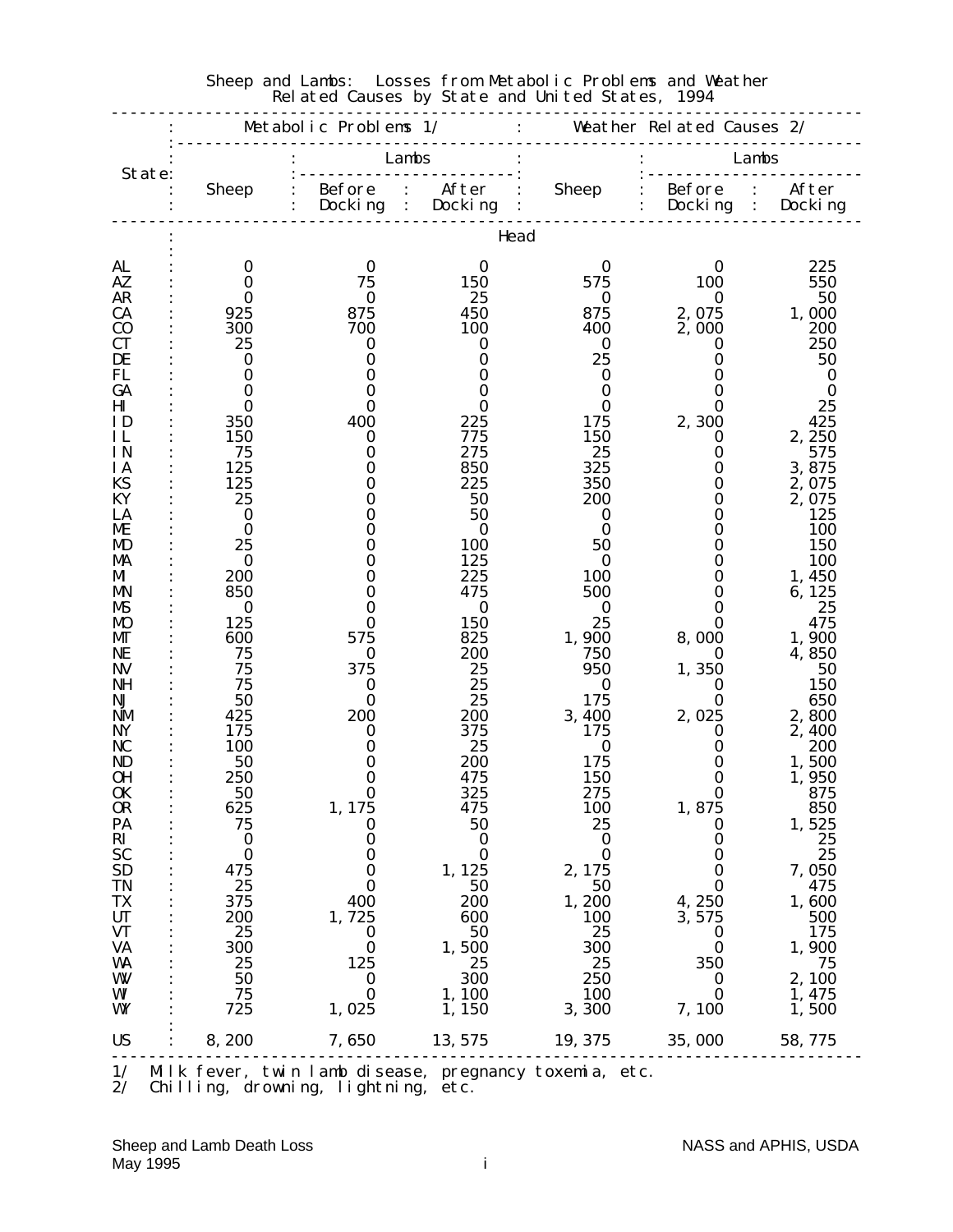|                                                                                                                                                                                                                                                  |                                                                                                                                                                                                                                        | Theft                                                                                                                                                      |                                                                                                                                                                          |                                                                                                                                                                                          | Poi soni ng $1/$                                                                                                                                                                                                                                |                                                                                                                                                                                                                                              |
|--------------------------------------------------------------------------------------------------------------------------------------------------------------------------------------------------------------------------------------------------|----------------------------------------------------------------------------------------------------------------------------------------------------------------------------------------------------------------------------------------|------------------------------------------------------------------------------------------------------------------------------------------------------------|--------------------------------------------------------------------------------------------------------------------------------------------------------------------------|------------------------------------------------------------------------------------------------------------------------------------------------------------------------------------------|-------------------------------------------------------------------------------------------------------------------------------------------------------------------------------------------------------------------------------------------------|----------------------------------------------------------------------------------------------------------------------------------------------------------------------------------------------------------------------------------------------|
|                                                                                                                                                                                                                                                  |                                                                                                                                                                                                                                        | Lambs                                                                                                                                                      |                                                                                                                                                                          |                                                                                                                                                                                          |                                                                                                                                                                                                                                                 | Lambs                                                                                                                                                                                                                                        |
| State:                                                                                                                                                                                                                                           | <b>Sheep</b>                                                                                                                                                                                                                           | Before : After<br>$:$ Docking :                                                                                                                            | Docking                                                                                                                                                                  | <b>Sheep</b><br>.                                                                                                                                                                        | : Before : After<br>: Docking : Docking                                                                                                                                                                                                         |                                                                                                                                                                                                                                              |
|                                                                                                                                                                                                                                                  |                                                                                                                                                                                                                                        |                                                                                                                                                            | Head                                                                                                                                                                     |                                                                                                                                                                                          |                                                                                                                                                                                                                                                 |                                                                                                                                                                                                                                              |
| AL<br>AZ<br><b>AR</b><br><b>CA</b><br>$\bf{C0}$<br><b>CT</b><br>DE<br>FL<br>GA<br>H <sub>I</sub><br>ID<br>IL<br>IN<br>ΙA<br>KS<br>KY<br>LA<br>ME<br>MD<br>MA<br>M<br>MN<br>MS<br>MO<br>МT<br>NE<br><b>NV</b><br><b>NH</b>                        | $\bf{0}$<br>$\bf{0}$<br>0<br>200<br>100<br>0<br>$\bf{0}$<br>0<br>0<br>$\bf{0}$<br>100<br>25<br>$\bf{0}$<br>$\bf{0}$<br>0<br>0<br>0<br>0<br>0<br>$\bf{0}$<br>25<br>$\bf{0}$<br>$\bf{0}$<br>$\bf{0}$<br>700<br>$\bf{0}$<br>0<br>$\bf{0}$ | $\bf{0}$<br>$\bf{0}$<br>0<br>225<br>$\bf{0}$<br>0<br>0<br>0<br>0<br>0<br>0<br>0<br>N<br>O<br>0<br>N<br>Ո<br>O<br>0<br>O<br>0<br>0<br>0<br>0<br>0<br>O<br>0 | 25<br>125<br>$\bf{0}$<br>450<br>300<br>0<br>0<br>0<br>O<br>0<br>25<br>50<br>0<br>0<br>0<br>125<br>0<br>0<br>0<br>0<br>25<br>0<br>0<br>0<br>2,200<br>100<br>0<br>$\bf{0}$ | 0<br>$\bf{0}$<br>O<br>575<br>1,100<br>0<br>0<br>0<br>O<br>0<br>700<br>75<br>100<br>125<br>25<br>25<br>50<br>0<br>150<br>0<br>$\bf{0}$<br>25<br>$\bf{0}$<br>0<br>1,400<br>0<br>2,050<br>0 | $\bf{0}$<br>$\bf{0}$<br>$\bf{0}$<br>25<br>$\bf{0}$<br>0<br>O<br>0<br>0<br>0<br>0<br>0<br>0<br>0<br>0<br>0<br>0<br>0<br>0<br>0<br>0<br>0<br>0<br>0<br>75<br>$\bf{0}$<br>0<br>$\bf{0}$                                                            | $\bf{0}$<br>75<br>$\boldsymbol{0}$<br>125<br>1,800<br>0<br>0<br>0<br>0<br>0<br>750<br>250<br>225<br>150<br>$\bf{0}$<br>$\bf{0}$<br>75<br>$\bf{0}$<br>50<br>$\bf{0}$<br>$\bf{0}$<br>25<br>$\bf{0}$<br>$\bf{0}$<br>725<br>25<br>25<br>$\bf{0}$ |
| NJ<br><b>NM</b><br>NY<br>NC<br>ND<br>0H<br><b>OK</b><br>OR<br>PA<br>$\overrightarrow{RI}$ $\overrightarrow{SC}$ $\overrightarrow{SD}$<br><b>TN</b><br>$\frac{\mathbf{T}}{\mathbf{U}\mathbf{T}}$<br><b>VT</b><br><b>VA</b><br>WA<br>W<br>WI<br>WY | 25<br>50<br>$\bf{0}$<br>$\bf{0}$<br>25<br>25<br>$\bf{0}$<br>$\bf{0}$<br>$\bf{0}$<br>$\bf{0}$<br>$\bf{0}$<br>325<br>$\bf{0}$<br>500<br>25<br>$\bf{0}$<br>25<br>$\bf{0}$<br>50<br>$\bf{0}$<br>2,500                                      | N<br>N<br>0<br>0<br>0<br>0<br>$\bf{0}$<br>$\bf{0}$<br>$\bf{0}$<br>$\bf{0}$<br>0<br>0<br>0<br>0<br>0<br>$\bf{0}$<br>0<br>$\bf{0}$<br>0                      | 0<br>0<br>0<br>0<br>50<br>0<br>25<br>125<br>$\bf{0}$<br>$\bf{0}$<br>$\bf{0}$<br>1,350<br>$\bf{0}$<br>700<br>$\boldsymbol{0}$<br>0<br>$\bf{0}$<br>50<br>75<br>25<br>500   | 0<br>1,025<br>50<br>75<br>0<br>0<br>0<br>25<br>$\boldsymbol{0}$<br>$\boldsymbol{0}$<br>$\bf{0}$<br>125<br>100<br>925<br>825<br>$\bf{0}$<br>200<br>25<br>50<br>0<br>2,400                 | $\bf{0}$<br>125<br>$\bf{0}$<br>0<br>0<br>$\bf{0}$<br>$\bf{0}$<br><b>150</b><br>$\bf{0}$<br>$\bf{0}$<br>$\bf{0}$<br>$\bf{0}$<br>$\bf{0}$<br>125<br>50<br>$\boldsymbol{0}$<br>$\boldsymbol{0}$<br>$\boldsymbol{0}$<br>$\bf{0}$<br>0<br><b>200</b> | $\bf{0}$<br>225<br>$\bf{0}$<br>0<br>0<br>200<br>25<br><b>100</b><br>25<br>$\bf{0}$<br>$\bf{0}$<br>150<br>$\bf{0}$<br>400<br>500<br>$\bf{0}$<br>100<br>$\bf{0}$<br>50<br>150<br>2,600                                                         |
| <b>US</b>                                                                                                                                                                                                                                        | 4,700                                                                                                                                                                                                                                  | 225                                                                                                                                                        | 6,325                                                                                                                                                                    | 12, 225                                                                                                                                                                                  | 750                                                                                                                                                                                                                                             | 8,825                                                                                                                                                                                                                                        |

#### Sheep and Lambs: Losses from Theft and Poisoning **by State and United States, 1994**

1/ Nitrate poisoning, noxious feeds, noxious weeds, etc.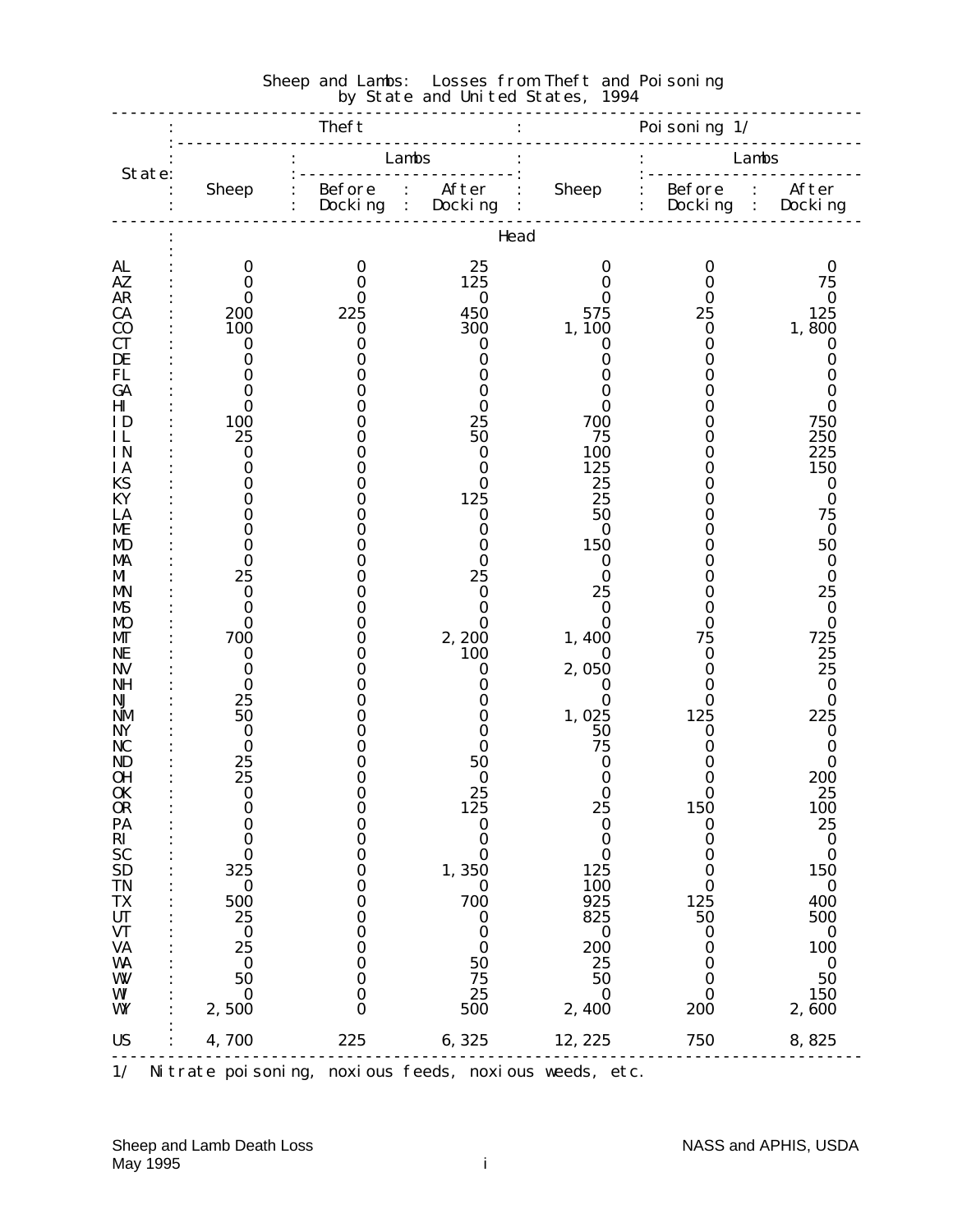|                             |                         | Sheep : Lambs<br>Lambs |  |
|-----------------------------|-------------------------|------------------------|--|
|                             |                         | Head                   |  |
| <b>AL</b>                   | $\bf{0}$                | 25                     |  |
| AZ                          | 50                      | 250                    |  |
| <b>AR</b>                   | $\bf{0}$                | 25                     |  |
| <b>CA</b>                   | 1,100                   | 3,700<br>2,800         |  |
| C <sub>0</sub><br><b>CT</b> | 400<br>$\boldsymbol{0}$ | 200                    |  |
| DE                          | $\bf{0}$                | $\bf{0}$               |  |
| FL                          | $\bf{0}$                | $\bf{0}$               |  |
| GA                          | $\bf{0}$                | 25                     |  |
| $\mathbf{H}\mathbf{I}$      | 25                      | $\bf{0}$               |  |
| ID                          | 1,050                   | 5,300                  |  |
| IL                          | 500                     | 2, 425                 |  |
| IN                          | 150                     | 750                    |  |
| IA                          | 1,375                   | 3,700                  |  |
| KS<br>KY                    | 1,675                   | 1,100                  |  |
| LA                          | 125<br>25               | 500<br>225             |  |
| ME                          | 50                      | 100                    |  |
| MD                          | 100                     | 500                    |  |
| MA                          | 50                      | 75                     |  |
| MI                          | 325                     | 1,675                  |  |
| <b>MN</b>                   | 625                     | 1,525                  |  |
| MS                          | $\bf{0}$                | $\bf{0}$               |  |
| <b>MO</b>                   | 375                     | 750                    |  |
| МT                          | 1,400                   | 9,300                  |  |
| NE                          | 400                     | 1,900                  |  |
| <b>NV</b><br><b>NH</b>      | 725<br>150              | 425<br>225             |  |
| NJ                          | 150                     | 575                    |  |
| <b>NM</b>                   | 450                     | 800                    |  |
| NY                          | 950                     | 700                    |  |
| NC                          | 125                     | 350                    |  |
| <b>ND</b>                   | 150                     | 1,625                  |  |
| <b>OH</b>                   | 400                     | 2,025                  |  |
| <b>OK</b>                   | 400                     | 900                    |  |
| <b>OR</b>                   | 750                     | 4,650                  |  |
| PA                          | 625                     | 2,250                  |  |
| $\mathbf{R}$                | $\bf{0}$                | $\bf{0}$               |  |
| <b>SC</b>                   | $\bf{0}$                | $\boldsymbol{0}$       |  |
| <b>SD</b><br><b>TN</b>      | 1,000<br>125            | 3,700<br>375           |  |
| <b>TX</b>                   | 1, 475                  | 3, 125                 |  |
| <b>UT</b>                   | 975                     | 4,650                  |  |
| <b>VT</b>                   | 25                      | 1,475                  |  |
| <b>VA</b>                   | 900                     | 3,050                  |  |
| WA                          | 200                     | 1,250                  |  |
| W                           | 1,000                   | 2,400                  |  |
| WI                          | 175                     | 1,375                  |  |
| WY                          | 2, 200                  | 7,200                  |  |
| <b>US</b>                   | 22,750                  | 79, 975                |  |
|                             |                         |                        |  |

#### Sheep and Lambs: Losses From Lambing Problems **by State and United States, 1994**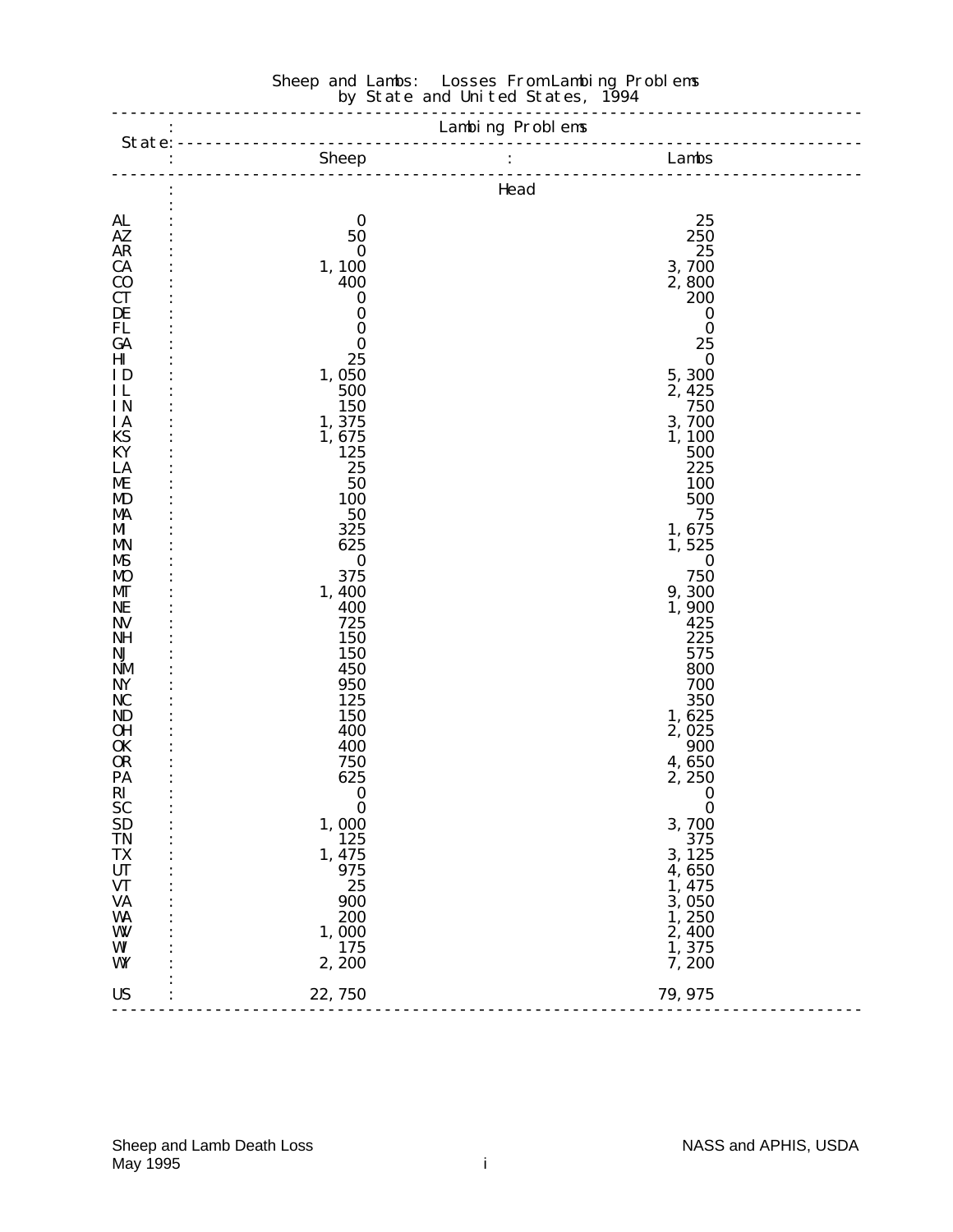|                        |                   | Other Causes 1/                             |                                    |                    | <b>Unknown Causes</b> |                                      |
|------------------------|-------------------|---------------------------------------------|------------------------------------|--------------------|-----------------------|--------------------------------------|
| State:                 |                   |                                             | Lambs                              |                    |                       | Lambs                                |
|                        | <b>Sheep</b>      | <b>Before</b><br>$\mathbb{R}^2$<br>Docki ng | After<br>Docking<br>$\ddot{\cdot}$ | <b>Sheep</b>       | : Before<br>Docki ng  | After<br>$\ddot{\cdot}$<br>: Docking |
|                        |                   |                                             | Head                               |                    |                       |                                      |
| AL                     | 25                | 0                                           | 175                                | 25                 | 0                     | 25                                   |
| AZ.                    | 200               | 1,350                                       | $\bf{0}$                           | 25                 | 0                     | 300                                  |
| <b>AR</b><br><b>CA</b> | $\bf{0}$<br>6,325 | $\bf{0}$<br>850                             | 0<br>800                           | $\bf{0}$<br>1, 425 | 0<br>1,775            | 25<br>1,600                          |
| C <sub>0</sub>         | 3,300             | 900                                         | 4,000                              | 1,700              | 1,900                 | 6,000                                |
| <b>CT</b>              | <b>100</b>        | 0                                           | 25                                 | 50                 | 0                     | 50                                   |
| DE                     | 0                 | 0                                           | 0                                  | 0                  | O                     | $\bf{0}$                             |
| FL                     | 0                 | 0                                           | $\bf{0}$                           | $\bf{0}$           | 0                     | 75                                   |
| GA                     | $\mathbf{0}$      | 0                                           | 0                                  | 0                  | 0                     | $\bf{0}$                             |
| $\mathbf{H}\mathbf{I}$ | 50                | 0                                           | 25                                 | 1,550              | 0                     | 1,900                                |
| ID                     | 2,050             | 1,700                                       | 1,000                              | 2, 125             | 2,900                 | 3,075                                |
| IL<br>IN               | 1,050             | $\bf{0}$                                    | 350                                | 375                | $\bf{0}$              | 700                                  |
| <b>IA</b>              | 325<br>2,200      | $\bf{0}$<br>0                               | 400<br>1,575                       | 175<br>825         | $\bf{0}$<br>0         | 525<br>1,725                         |
| KS                     | 1,675             | 0                                           | 825                                | 925                | 0                     | 2,325                                |
| KY                     | 125               | $\bf{0}$                                    | 50                                 | 100                | 0                     | 225                                  |
| LA                     | 100               | 0                                           | 25                                 | <b>100</b>         | 0                     | 50                                   |
| ME                     | 25                | 0                                           | 75                                 | 25                 | 0                     | <b>100</b>                           |
| MD                     | 325               | 0                                           | 325                                | 75                 | 0                     | 200                                  |
| MA                     | 350               | 0                                           | 150                                | $\bf{0}$           | 0                     | 25                                   |
| MI                     | 1,250             | $\bf{0}$                                    | 1,000                              | 750                | 0                     | 1,150                                |
| <b>MN</b>              | 2,075             | $\bf{0}$                                    | 1,375                              | 2,200              | 0                     | 2, 225                               |
| MS<br><b>MO</b>        | $\bf{0}$<br>225   | 0<br>0                                      | 25<br>100                          | 0<br>175           | 0<br>0                | 25<br>650                            |
| MГ                     | 10,300            | 700                                         | 1,400                              | 3,600              | 1,250                 | 2,450                                |
| NE                     | 1,000             | 0                                           | 650                                | 325                | 0                     | 425                                  |
| <b>NV</b>              | <b>200</b>        | 0                                           | 25                                 | 150                | 375                   | 250                                  |
| NH                     | 75                | $\bf{0}$                                    | 25                                 | $\bf{0}$           | $\bf{0}$              | 250                                  |
| NJ                     | 125               | 0                                           | 50                                 | 25                 | 0                     | 25                                   |
| <b>NM</b>              | 3,750             | 1,000                                       | 600                                | 3,925              | 975                   | 4, 225                               |
| NY                     | 1,400             | $\bf{0}$                                    | 150                                | 650                | 0                     | 475                                  |
| NC                     | 125               | $\bf{0}$                                    | 75                                 | 200                | 0                     | 75                                   |
| ND                     | 1,425             | 0<br>$\bf{0}$                               | 1,800                              | 775<br>400         | 0<br>0                | 1,750                                |
| OН<br>0K               | 1, 425<br>950     | 0                                           | 1,075<br>425                       | 475                | 0                     | 1,000<br>950                         |
| <b>OR</b>              | 4,625             | <b>200</b>                                  | <b>500</b>                         | 1, 775             | 900                   | 1, 200                               |
| PA                     | 1, 150            | $\bf{0}$                                    | 675                                | 400                | $\bf{0}$              | 1,525                                |
| RI                     | $\bf{0}$          | $\boldsymbol{0}$                            | $\bf{0}$                           | $\bf{0}$           | $\boldsymbol{0}$      | $\bf{0}$                             |
| <b>SC</b>              | $\bf{0}$          | 0                                           | $\bf{0}$                           | $\bf{0}$           | 0                     | $\bf{0}$                             |
| <b>SD</b>              | 9,075             | $\bf{0}$                                    | 1,400                              | 2,050              | $\bf{0}$              | 4,750                                |
| <b>TN</b>              | 125               | $\bf{0}$                                    | 50                                 | 175                | $\bf{0}$              | 125                                  |
| TX                     | 9,700             | 2,000                                       | 3,300                              | 10, 525            | 7,925                 | 9,300                                |
| <b>UT</b><br><b>VT</b> | 2,500<br>250      | 325<br>$\bf{0}$                             | 700<br>75                          | 2,750<br>75        | 3, 375<br>$\bf{0}$    | 3,750<br>50                          |
| <b>VA</b>              | 900               | $\bf{0}$                                    | 1,000                              | 2, 475             | $\mathbf 0$           | 1,200                                |
| WA                     | 500               | 125                                         | 25                                 | 350                | <b>200</b>            | 175                                  |
| W                      | 400               | $\bf{0}$                                    | 300                                | 1,200              | 0                     | 1,250                                |
| WI                     | 1, 150            | $\bf{0}$                                    | 525                                | 800                | $\bf{0}$              | 2,625                                |
| WY                     | 7,000             | 850                                         | 1,400                              | 0                  | $\bf{0}$              | $\bf{0}$                             |
| <b>US</b>              | 79, 925           | 10,000                                      | 28, 525                            | 45, 725            | 21, 575               | 60,800                               |
|                        |                   |                                             |                                    |                    |                       |                                      |

#### Sheep and Lambs: Losses from Other Causes and Unknown Causes by State and United States, 1994

1/ Lameness, old age, on back, etc.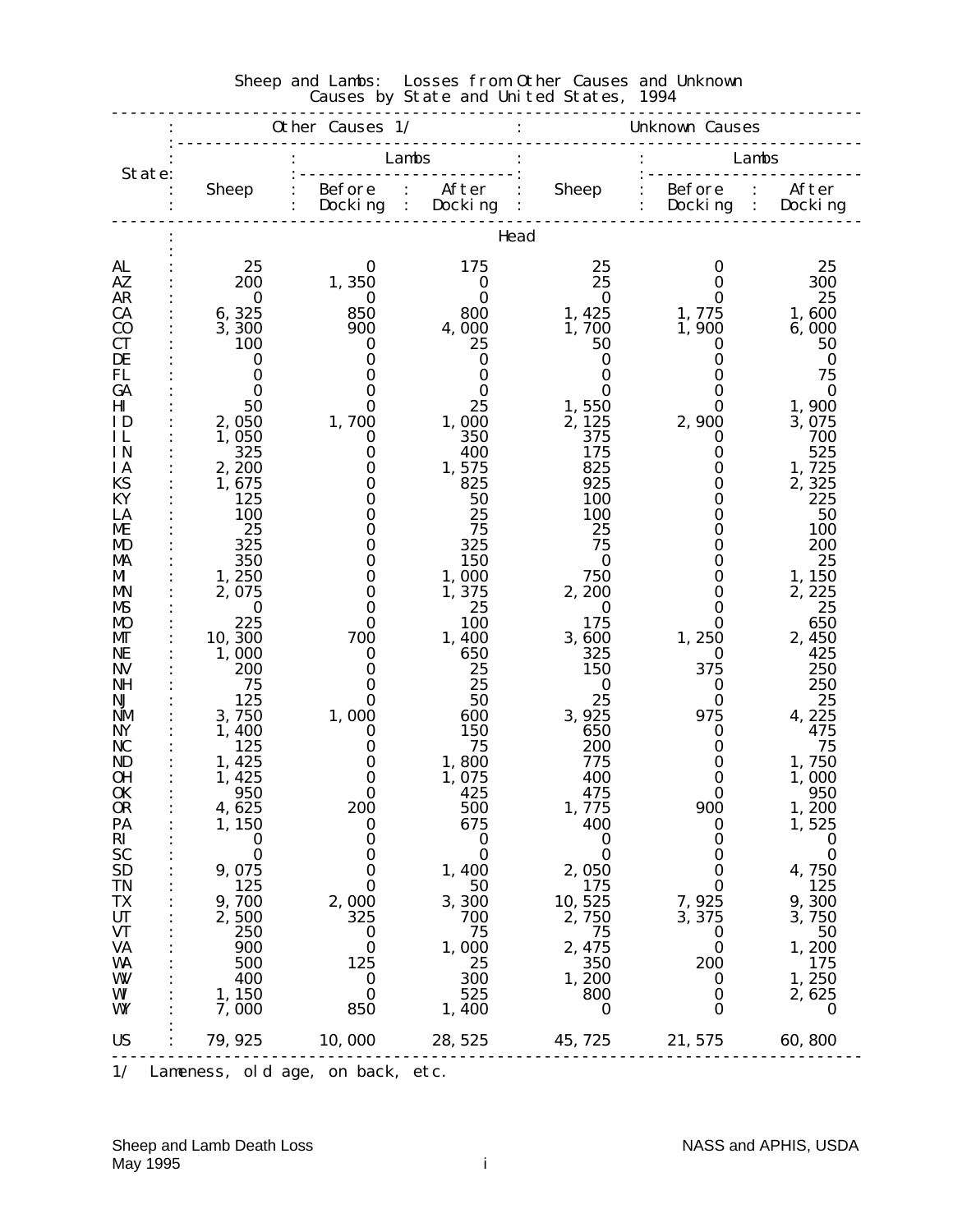# Sheep and Lambs: Losses from All Causes by Size Group, State, and United States, 1994 1/ -------------------------------------------------------------------------------- : All Causes State:------------------------------------------------------------------------- : 1 - 24 Head : 25 - 99 Head : 100 - 999 Head : 1,000+ Head --------------------------------------------------------------------------------

|                        |                      |          | Head       |                  |
|------------------------|----------------------|----------|------------|------------------|
|                        |                      |          |            |                  |
| AL                     | 2,975                | 350      | 175        | $\bf{0}$         |
| <b>AZ</b>              | 225                  | 450      | 200        | 7, 125           |
| <b>AR</b>              | 175                  | 200      | 75         | 0                |
| <b>CA</b>              | 2, 425               | 6,700    | 12, 325    | 26, 550          |
| $\bf CO$               | 1,950                | 2,300    | 8,350      | 57, 400          |
| <b>CT</b>              | 850                  | 325      | 525        | O                |
| DE                     | 25                   | 75       | $\bf{0}$   | $\boldsymbol{0}$ |
| FL                     | 150                  | 250      | 50         | $\bf{0}$         |
| GA                     | 50                   | 375      | 0          | 25               |
| $\mathbf{H}\mathbf{I}$ | 75                   | 75       | 75         | 3, 475           |
| ID                     | 450                  | 1,100    | 5,900      | 22, 550          |
| IL                     | 3, 675               | 10, 350  | 3, 975     | 0                |
| <b>IN</b>              | 1, 475               | 3,600    | 800        | 125              |
| <b>IA</b>              | 9,975                | 14, 425  | 10, 300    | 3,300            |
| KS                     | 4,350                | 5, 650   | 7, 250     | 750              |
| KY                     | 2,875                | 1,900    | 850        | 175              |
| LA                     | 375                  | 1,525    | 200        | $\boldsymbol{0}$ |
| ME                     | 125                  | 400      | 175        | $\bf{0}$         |
| MD                     | 1, 125               | 800      | 925        | 150              |
| MA                     | 925                  | 250      | 75         | 50               |
| MI                     | 3,500                | 5,650    | 4,525      | 325              |
| MN                     | 3, 425               | 18,500   | 7,075      | 1,000            |
| <b>MS</b>              | 75                   | 125      | <b>100</b> | <b>100</b>       |
| <b>MO</b>              | 1,850                | 3,100    | 1,525      | 125              |
| MТ                     | 1, 425               | 4,600    | 29, 900    | 33, 075          |
| NE                     | 2, 100               | 8,500    | 5,500      | 1,900            |
| NV                     | 225                  | 750      | 450        | 19,575           |
| NH                     | 825                  | 225      | 250        | $\bf{0}$         |
| NJ                     | 1, 125               | 1,100    | 175        | 0                |
| <b>NM</b>              | 2, 475               | 4,850    | 7,675      | 27,000           |
| NY                     | 1,850                | 4,350    | 3,975      | 825              |
| NC                     | 1,375                | 1,350    | 675        | 0                |
| ND                     | 950                  | 3,700    | 11, 925    | 1, 425           |
| 0H                     | 2,800                | 7,025    | 7, 125     | 50               |
| <b>OK</b>              | 2,300                | 4,000    | 4, 125     | 1,575            |
| <b>OR</b>              | 4, 475               | 6, 225   | 12, 250    | 13,050           |
| PA                     | 5,375                | 4,000    | 4,600      | 25               |
| RI                     | 50                   | 50       | 0          | 0                |
| <b>SC</b>              | 25                   | 125      | <b>100</b> | $\bf{0}$         |
| <b>SD</b>              | 3,600                | 11, 400  | 37,800     | 12, 200          |
| TN                     | 1,325                | 950      | 325        | 0                |
| TX                     | 2,350                | 7,100    | 41,050     | 45,500           |
| <b>UT</b>              | 2, 200               | 2,650    | 10,625     | 34, 525          |
| VT                     | 2, 200               | 475      | 350        | 75               |
| <b>VA</b>              | 13, 350              | 5,300    | 3,750      | 600              |
| WA                     | 1,000                | 1, 175   | 1,100      | 725              |
| W                      | 3, 475               | 10,600   | 2, 325     | 200              |
| WI                     | 6,400                | 5, 450   | 2,500      | 650              |
| WY                     | 1,400                | 3,775    | 18,650     | 71, 175          |
| <b>US</b>              | 107, 775             | 178, 200 | 272, 650   | 387, 375         |
| 1/                     | Lambs after docking. |          |            |                  |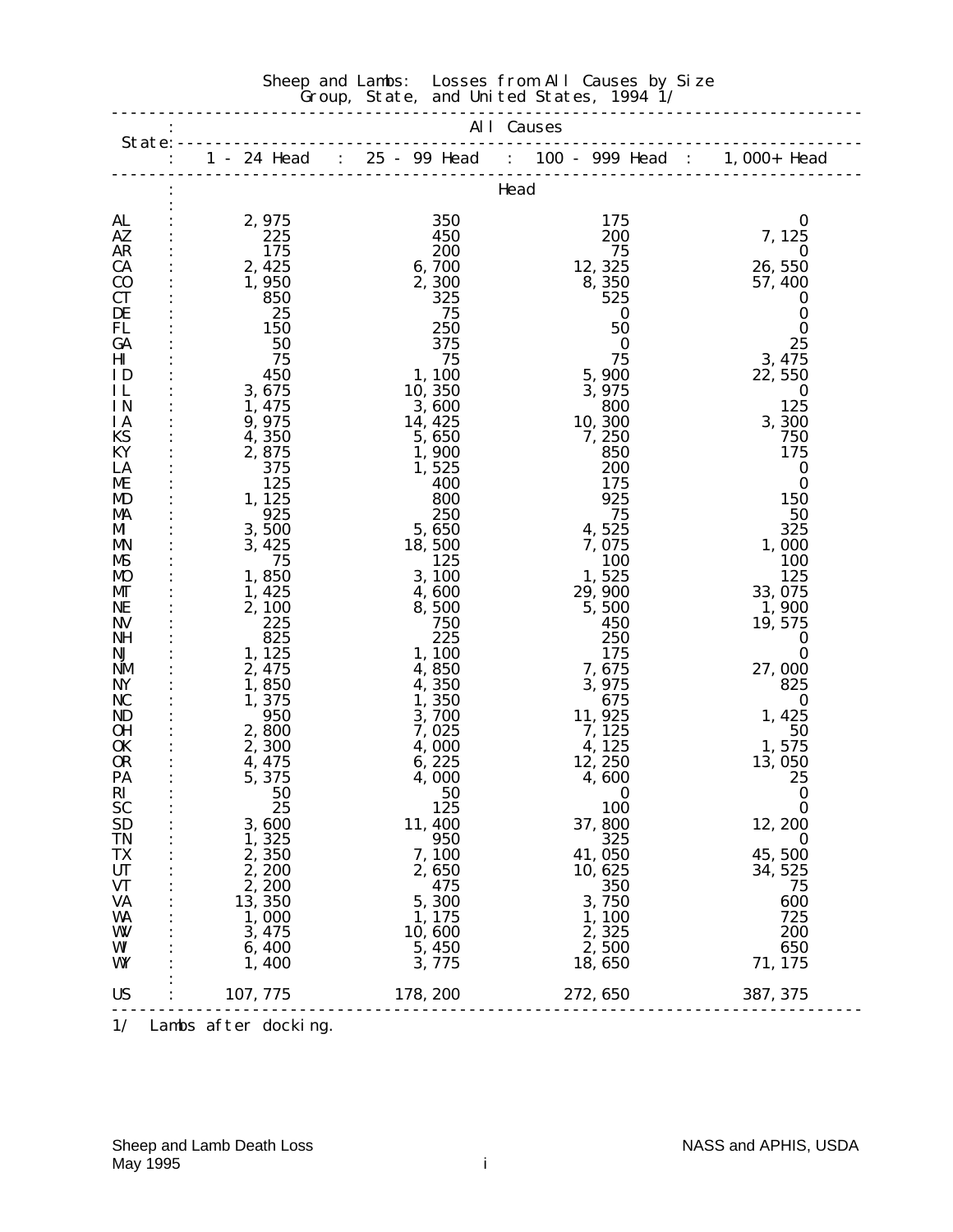#### Sheep and Lambs: Losses from Predators by Size Group, State, and United States, 1994 1/

|                        |                        |                   | 1 - 24 Head : 25 - 99 Head : 100 - 999 Head : 1,000+ Head |                              |  |  |  |  |  |
|------------------------|------------------------|-------------------|-----------------------------------------------------------|------------------------------|--|--|--|--|--|
|                        |                        |                   | Head                                                      |                              |  |  |  |  |  |
| AL                     | 2,175                  | 175               | 125                                                       | $\boldsymbol{0}$             |  |  |  |  |  |
| AZ<br><b>AR</b>        | $\bf{0}$               | 425<br>75         | 175<br>25                                                 | 3,800                        |  |  |  |  |  |
| <b>CA</b>              | <b>150</b><br>1, 450   | 4, 100            | 6,700                                                     | $\bf{0}$<br>12, 175          |  |  |  |  |  |
| $\bf{C0}$              | 675                    | 1, 425            | 5, 200                                                    | 19, 200                      |  |  |  |  |  |
| <b>CT</b>              | 525                    | 200               | 0                                                         | $\bf{0}$                     |  |  |  |  |  |
| DE                     | $\bf{0}$               | 0                 | $\bf{0}$                                                  | 0                            |  |  |  |  |  |
| FL                     | <b>100</b>             | 100               | 25                                                        | $\bf{0}$                     |  |  |  |  |  |
| GA                     | 25                     | 225               | $\bf{0}$                                                  | $\bf{0}$                     |  |  |  |  |  |
| $\mathbf{H}\mathbf{I}$ | 25                     | 50                | $\bf{0}$                                                  | $\bf{0}$                     |  |  |  |  |  |
| ID                     | 175                    | 450               | 1,525                                                     | 11,550                       |  |  |  |  |  |
| IL                     | 1,050                  | 1,775             | 425                                                       | $\bf{0}$                     |  |  |  |  |  |
| IN                     | 325                    | 825               | 125                                                       | 75                           |  |  |  |  |  |
| <b>IA</b>              | 1,675                  | 1,200             | 825                                                       | 75                           |  |  |  |  |  |
| KS                     | 225                    | 750               | 1,075                                                     | <b>100</b>                   |  |  |  |  |  |
| KY                     | 575                    | 325               | 275                                                       | 175                          |  |  |  |  |  |
| LA<br>ME               | <b>200</b><br>$\bf{0}$ | 575<br>$\bf{0}$   | 150<br>100                                                | $\boldsymbol{0}$<br>$\bf{0}$ |  |  |  |  |  |
| MD                     | 175                    | $\bf{0}$          | 225                                                       | $\bf{0}$                     |  |  |  |  |  |
| MA                     | 200                    | 50                | 25                                                        | 25                           |  |  |  |  |  |
| MI                     | 500                    | 825               | 425                                                       | 75                           |  |  |  |  |  |
| <b>MN</b>              | 350                    | 2,100             | 750                                                       | $\bf{0}$                     |  |  |  |  |  |
| MS                     | 50                     | 100               | 75                                                        | 75                           |  |  |  |  |  |
| <b>MO</b>              | 675                    | 375               | 450                                                       | 50                           |  |  |  |  |  |
| MГ                     | 700                    | 2,150             | 14,550                                                    | 16, 400                      |  |  |  |  |  |
| NE                     | 525                    | 850               | 1,050                                                     | 75                           |  |  |  |  |  |
| <b>NV</b>              | <b>100</b>             | 350               | 400                                                       | 15, 300                      |  |  |  |  |  |
| NH                     | 75                     | 25                | $\bf{0}$                                                  | $\bf{0}$                     |  |  |  |  |  |
| NJ                     | 75                     | 25                | $\bf{0}$                                                  | $\bf{0}$                     |  |  |  |  |  |
| NM<br>NY               | 650<br>625             | 3, 275<br>225     | 4,200<br>450                                              | 10,850<br><b>100</b>         |  |  |  |  |  |
| <b>NC</b>              | 675                    | 125               | 25                                                        | $\bf{0}$                     |  |  |  |  |  |
| ND                     | <b>150</b>             | 475               | 2,850                                                     | 350                          |  |  |  |  |  |
| 0H                     | 225                    | 900               | 1,325                                                     | $\bf{0}$                     |  |  |  |  |  |
| 0K                     | 350                    | 1,050             | 950                                                       | 100                          |  |  |  |  |  |
| 0R                     | 1,700                  | 3, 175            | 6,525                                                     | 5, 975                       |  |  |  |  |  |
| PA                     | 100                    | 125               | 1,300                                                     | $\bf{0}$                     |  |  |  |  |  |
| RI                     | 50                     | 25                | $\bf{0}$                                                  | $\bf{0}$                     |  |  |  |  |  |
| <b>SC</b>              | 25                     | <b>125</b>        | 25                                                        | $\bf{0}$                     |  |  |  |  |  |
| <b>SD</b>              | 325                    | 2, 225            | 8,225                                                     | 4,400                        |  |  |  |  |  |
| <b>TN</b>              | 250                    | 175               | 25                                                        | $\bf{0}$                     |  |  |  |  |  |
| TX                     | 800                    | 2,000             | 19, 150                                                   | 25, 450                      |  |  |  |  |  |
| UT<br><b>VT</b>        | 950<br>250             | 975<br><b>150</b> | 7,050<br>75                                               | 25, 250<br>50                |  |  |  |  |  |
| <b>VA</b>              | 3,875                  | 650               | 550                                                       | 75                           |  |  |  |  |  |
| WA                     | 175                    | 400               | 475                                                       | 700                          |  |  |  |  |  |
| W                      | 625                    | 4,300             | 575                                                       | 75                           |  |  |  |  |  |
| WI                     | 900                    | 50                | 250                                                       | 375                          |  |  |  |  |  |
| WY                     | 1, 100                 | 2,350             | 12, 300                                                   | 45, 250                      |  |  |  |  |  |
| <b>US</b>              | 26, 575                | 42, 300           | 101, 025                                                  | 198, 150                     |  |  |  |  |  |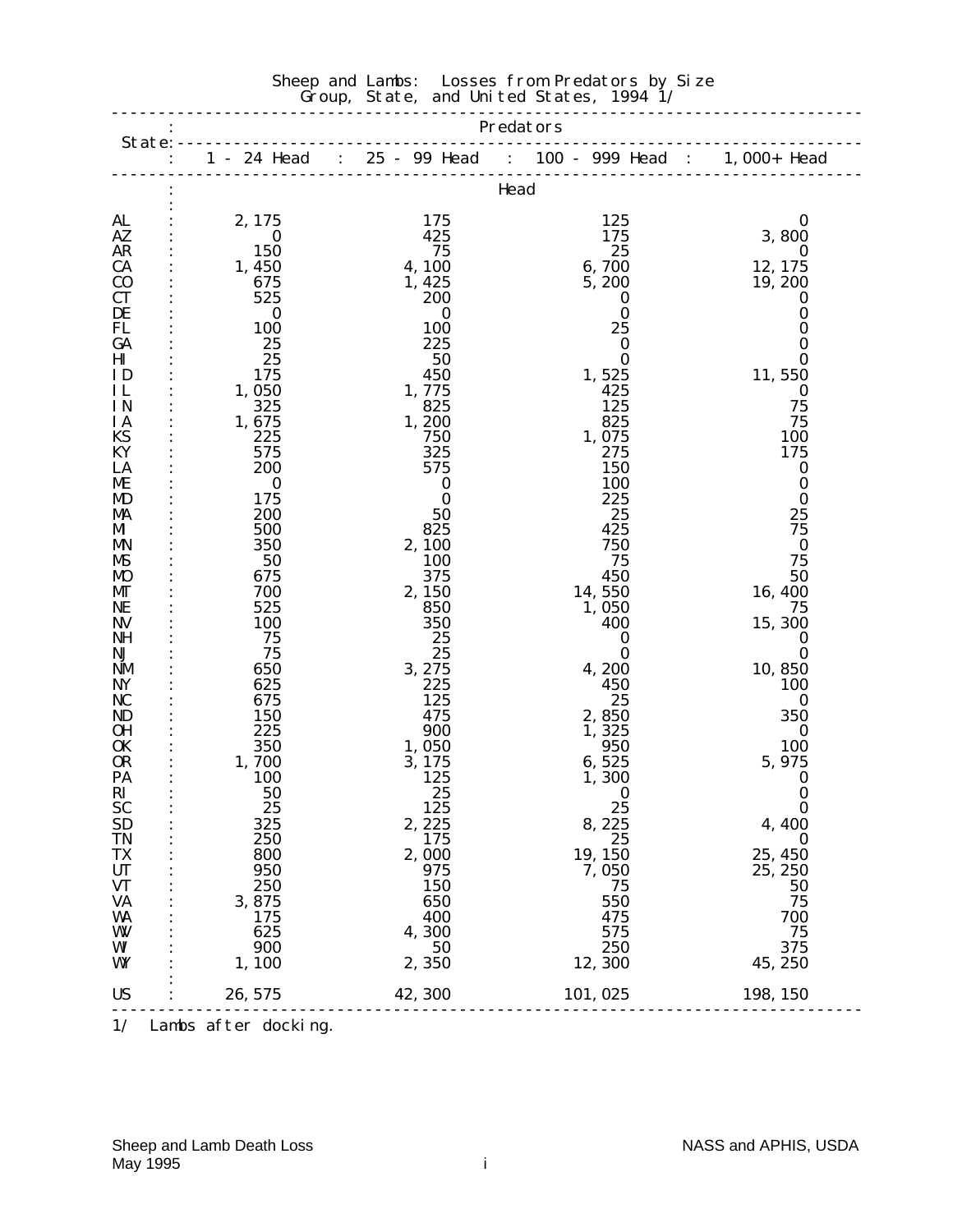|                        |                                                           |                  | by size droup, state, and united states, 1994 1/          |                    |  |  |  |  |  |
|------------------------|-----------------------------------------------------------|------------------|-----------------------------------------------------------|--------------------|--|--|--|--|--|
|                        | <b>Causes Other Than Predators</b><br>State: $----------$ |                  |                                                           |                    |  |  |  |  |  |
|                        |                                                           | <u>.</u>         | 1 - 24 Head : 25 - 99 Head : 100 - 999 Head : 1,000+ Head |                    |  |  |  |  |  |
|                        |                                                           |                  | Head                                                      |                    |  |  |  |  |  |
| AL                     | 800                                                       | 175              | 50                                                        | $\bf{0}$           |  |  |  |  |  |
| AZ.                    | 225                                                       | 25               | 25                                                        | 3, 325             |  |  |  |  |  |
| AR                     | 25                                                        | 125              | 50                                                        | $\bf{0}$           |  |  |  |  |  |
| <b>CA</b>              | 975                                                       | 2,600            | 5,625                                                     | 14, 375            |  |  |  |  |  |
| $\bf{C0}$              | 1, 275                                                    | 875              | 3, 150                                                    | 38, 200            |  |  |  |  |  |
| <b>CT</b>              | 325                                                       | 125              | 525                                                       | $\bf{0}$           |  |  |  |  |  |
| DE                     | 25                                                        | 75               | $\bf{0}$                                                  | $\bf{0}$           |  |  |  |  |  |
| FL                     | 50                                                        | <b>150</b>       | 25                                                        | $\bf{0}$           |  |  |  |  |  |
| GA<br>Ш                | 25<br>50                                                  | <b>150</b><br>25 | $\bf{0}$<br>75                                            | 25<br>3, 475       |  |  |  |  |  |
| ID                     | 275                                                       | 650              | 4,375                                                     | 11,000             |  |  |  |  |  |
| IL                     | 2,625                                                     | 8,575            | 3,550                                                     | 0                  |  |  |  |  |  |
| IN                     | 1, 150                                                    | 2,775            | 675                                                       | 50                 |  |  |  |  |  |
| <b>IA</b>              | 8,300                                                     | 13, 225          | 9, 475                                                    | 3, 225             |  |  |  |  |  |
| KS                     | 4, 125                                                    | 4,900            | 6, 175                                                    | 650                |  |  |  |  |  |
| KY                     | 2,300                                                     | 1,575            | 575                                                       | $\bf{0}$           |  |  |  |  |  |
| LA                     | 175                                                       | 950              | 50                                                        | $\boldsymbol{0}$   |  |  |  |  |  |
| ME<br>MD               | 125<br>950                                                | 400<br>800       | 75<br>700                                                 | $\bf{0}$<br>150    |  |  |  |  |  |
| MA                     | 725                                                       | <b>200</b>       | 50                                                        | 25                 |  |  |  |  |  |
| MI                     | 3,000                                                     | 4,825            | 4, 100                                                    | 250                |  |  |  |  |  |
| <b>MN</b>              | 3,075                                                     | 16, 400          | 6,325                                                     | 1,000              |  |  |  |  |  |
| MS                     | 25                                                        | 25               | 25                                                        | 25                 |  |  |  |  |  |
| <b>MO</b>              | 1, 175                                                    | 2,725            | 1,075                                                     | 75                 |  |  |  |  |  |
| MГ                     | 725                                                       | 2,450            | 15, 350                                                   | 16, 675            |  |  |  |  |  |
| NE                     | 1,575                                                     | 7,650            | 4,450                                                     | 1,825              |  |  |  |  |  |
| <b>NV</b><br>NH        | 125<br>750                                                | 400<br>200       | 50<br>250                                                 | 4, 275<br>$\bf{0}$ |  |  |  |  |  |
| NJ                     | 1,050                                                     | 1,075            | 175                                                       | $\bf{0}$           |  |  |  |  |  |
| NM                     | 1,825                                                     | 1, 575           | 3, 475                                                    | 16, 150            |  |  |  |  |  |
| NY                     | 1,225                                                     | 4, 125           | 3,525                                                     | 725                |  |  |  |  |  |
| NC                     | 700                                                       | 1,225            | 650                                                       | $\bf{0}$           |  |  |  |  |  |
| ND                     | 800                                                       | 3, 225           | 9, 075                                                    | 1,075              |  |  |  |  |  |
| 0 <sub>H</sub>         | 2,575                                                     | 6, 125           | 5,800                                                     | 50                 |  |  |  |  |  |
| 0K<br><b>OR</b>        | 1,950<br>2,775                                            | 2,950<br>3,050   | 3, 175<br>5,725                                           | 1, 475<br>7,075    |  |  |  |  |  |
| PA                     | 5, 275                                                    | 3,875            | 3,300                                                     | 25                 |  |  |  |  |  |
| $\mathbf{R}$           | $\overline{\mathbf{0}}$                                   | 25               | $\overline{\mathbf{0}}$                                   | $\bf{0}$           |  |  |  |  |  |
| <b>SC</b>              | $\bf{0}$                                                  | $\bf{0}$         | 75                                                        | $\bf{0}$           |  |  |  |  |  |
| <b>SD</b>              | 3, 275                                                    | 9, 175           | 29, 575                                                   | 7,800              |  |  |  |  |  |
| <b>TN</b>              | 1,075                                                     | 775              | 300                                                       | $\bf{0}$           |  |  |  |  |  |
| TX                     | 1,550                                                     | 5,100            | 21,900                                                    | 20, 050            |  |  |  |  |  |
| <b>UT</b>              | 1,250                                                     | 1,675            | 3,575                                                     | 9, 275             |  |  |  |  |  |
| <b>VT</b><br><b>VA</b> | 1,950<br>9, 475                                           | 325<br>4,650     | 275<br>3,200                                              | 25<br>525          |  |  |  |  |  |
| WA                     | 825                                                       | 775              | 625                                                       | 25                 |  |  |  |  |  |
| W                      | 2,850                                                     | 6,300            | 1,750                                                     | 125                |  |  |  |  |  |
| WI                     | 5,500                                                     | 5,400            | 2, 250                                                    | 275                |  |  |  |  |  |
| WY                     | 300                                                       | 1, 425           | 6,350                                                     | 25, 925            |  |  |  |  |  |
| <b>US</b>              | 81, 200                                                   | 135, 900         | 171, 625                                                  | 189, 225           |  |  |  |  |  |
|                        |                                                           |                  |                                                           |                    |  |  |  |  |  |

#### Sheep and Lambs: Losses from Causes Other Than Predators by Size Group, State, and United States, 1994 1/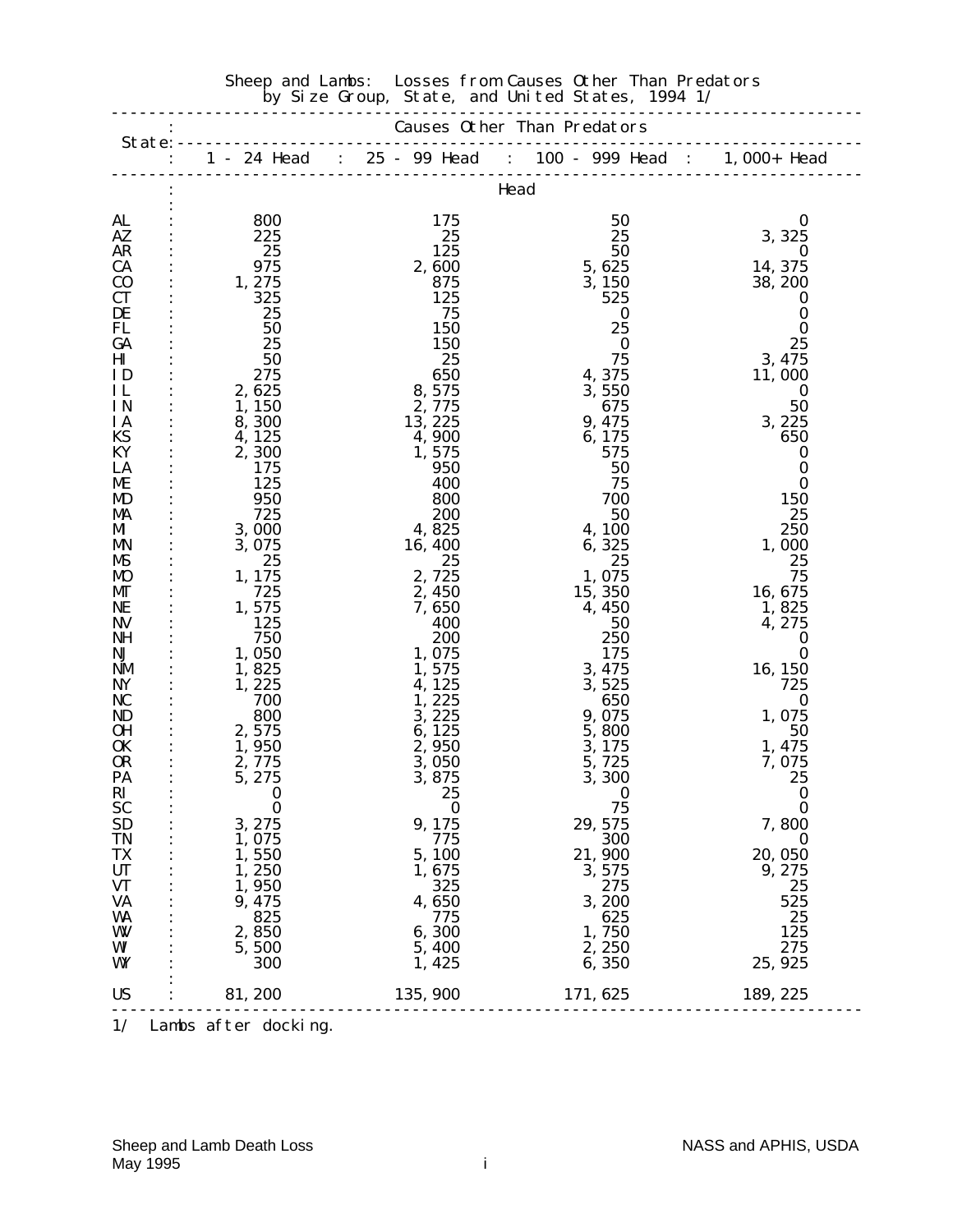|                              |                      |                   | Coyotes                                          |                           | Dogs                                                                       |                   |                                                        |                        |  |
|------------------------------|----------------------|-------------------|--------------------------------------------------|---------------------------|----------------------------------------------------------------------------|-------------------|--------------------------------------------------------|------------------------|--|
| State:                       | $1 - 24$<br>Head     | 25-99<br>Head     | $: 100 - 999 : 1,000 +$<br>Head<br>$\sim$ $\sim$ | Head<br>$\sim$ 100 $\sim$ | $1 - 24$<br>$\sim$ 1.000 $\sim$<br>Head<br>$\mathcal{L}$<br>$\ddot{\cdot}$ | $: 25-99$<br>Head | $: 100 - 999 : 1,000 +$<br>Head<br>$\sim$ 1.000 $\sim$ | $\ddot{\cdot}$<br>Head |  |
|                              | Head                 |                   |                                                  |                           |                                                                            |                   |                                                        |                        |  |
| AL                           | 2, 125               | 100               | 75                                               | 0                         | 50                                                                         | 75                | 25                                                     | 0                      |  |
| AZ<br><b>AR</b>              | $\bf{0}$<br>$\bf{0}$ | 50<br>75          | 175<br>25                                        | 3,375<br>0                | $\bf{0}$<br><b>150</b>                                                     | 375<br>$\bf{0}$   | $\bf{0}$<br>0                                          | 225<br>0               |  |
| <b>CA</b>                    | 100                  | 1,625             | 5,775                                            | 9,050                     | 750                                                                        | 275               | <b>200</b>                                             | 1,325                  |  |
| $\bf{C0}$                    | 525                  | 800               | 2,450                                            | 11, 425                   | 100                                                                        | 175               | 1,325                                                  | 700                    |  |
| <b>CT</b>                    | 475                  | <b>200</b>        | 0                                                | 0                         | $\bf{0}$                                                                   | $\bf{0}$          | 0                                                      | 0                      |  |
| DE                           | $\bf{0}$             | $\bf{0}$          | $\bf{0}$                                         | 0                         | $\bf{0}$                                                                   | $\bf{0}$          | $\bf{0}$                                               | 0                      |  |
| <b>FL</b>                    | 75                   | 50                | 25                                               | $\bf{0}$                  | 25                                                                         | 50                | $\bf{0}$                                               | 0                      |  |
| GA<br>$\mathbf{H}\mathbf{I}$ | $\bf{0}$<br>$\bf{0}$ | 225<br>$\bf{0}$   | $\bf{0}$<br>$\bf{0}$                             | 0<br>0                    | 25<br>25                                                                   | $\bf{0}$<br>50    | $\bf{0}$<br>$\bf{0}$                                   | 0<br>$\bf{0}$          |  |
| ID                           | 75                   | 275               | 1, 100                                           | 10, 050                   | 50                                                                         | 175               | 300                                                    | 175                    |  |
| IL                           | 625                  | 650               | 275                                              | 0                         | 325                                                                        | 925               | 150                                                    | 0                      |  |
| IN                           | 25                   | 375               | 75                                               | $\bf{0}$                  | 300                                                                        | 450               | 50                                                     | 75                     |  |
| IA                           | 250                  | 500               | 425                                              | 50                        | 1,425                                                                      | 675               | 350                                                    | 25                     |  |
| <b>KS</b><br>KY              | 25                   | 225<br>175        | 850                                              | 75                        | 200                                                                        | 425               | 50                                                     | $\bf{0}$               |  |
| LA                           | 350<br>200           | 575               | 200<br><b>100</b>                                | 150<br>0                  | 225<br>$\bf{0}$                                                            | 150<br>$\bf{0}$   | 75<br>50                                               | 25<br>$\bf{0}$         |  |
| ME                           | 0                    | $\bf{0}$          | 100                                              | $\bf{0}$                  | $\bf{0}$                                                                   | $\bf{0}$          | $\boldsymbol{0}$                                       | $\bf{0}$               |  |
| MD                           | $\bf{0}$             | $\bf{0}$          | $\boldsymbol{0}$                                 | 0                         | 175                                                                        | $\bf{0}$          | 200                                                    | 0                      |  |
| MA                           | 150                  | 0                 | 25                                               | 25                        | 50                                                                         | 50                | 0                                                      | 0                      |  |
| MI                           | 400                  | <b>200</b>        | 225                                              | 0                         | 75                                                                         | 625               | 200                                                    | 75                     |  |
| MN<br>MS                     | 25<br>25             | 800<br>50         | 250<br>25                                        | $\bf{0}$<br>50            | 175<br>25                                                                  | 1,300<br>50       | 75<br>50                                               | $\bf{0}$<br>25         |  |
| <b>MO</b>                    | 50                   | 375               | 100                                              | 0                         | 625                                                                        | $\bf{0}$          | 350                                                    | 50                     |  |
| MГ                           | 500                  | 1,450             | 11, 450                                          | 10, 700                   | 25                                                                         | 350               | 450                                                    | 75                     |  |
| NE                           | 525                  | 700               | 850                                              | 75                        | $\bf{0}$                                                                   | 125               | 150                                                    | $\bf{0}$               |  |
| NV                           | 25                   | 350               | 325                                              | 12,750                    | 25                                                                         | 0                 | 75                                                     | 0                      |  |
| <b>NH</b><br>NJ              | 50<br>$\bf{0}$       | 25<br>$\bf{0}$    | $\bf{0}$<br>$\bf{0}$                             | 0<br>$\bf{0}$             | $\bf{0}$<br>75                                                             | $\bf{0}$<br>25    | $\bf{0}$<br>$\boldsymbol{0}$                           | $\bf{0}$<br>$\bf{0}$   |  |
| <b>NM</b>                    | 75                   | 2,250             | 1,675                                            | 5,550                     | 575                                                                        | 325               | 275                                                    | 700                    |  |
| <b>NY</b>                    | 25                   | 125               | 250                                              | 75                        | 600                                                                        | 100               | 150                                                    | 25                     |  |
| NC                           | $\bf{0}$             | $\bf{0}$          | $\bf{0}$                                         | 0                         | 675                                                                        | 125               | 0                                                      | $\boldsymbol{0}$       |  |
| ND                           | 50                   | 325               | 2,625                                            | 350                       | <b>100</b>                                                                 | 100               | <b>200</b>                                             | $\bf{0}$               |  |
| <b>OH</b>                    | 175                  | 500               | 700                                              | $\bf{0}$                  | 50                                                                         | 400               | 575                                                    | $\bf{0}$               |  |
| <b>OK</b><br>0R              | 125<br>1,000         | 475<br>2,100      | 675<br>4,825                                     | 25<br>3, 925              | 225<br>650                                                                 | 525<br>275        | 250<br>750                                             | 75<br>275              |  |
| PA                           | 25                   | 75                | 1, 175                                           | $\bf{0}$                  | 75                                                                         | 50                | 125                                                    | 0                      |  |
| $\mathbf{R}$                 | 25                   | 25                | $\bf{0}$                                         | $\bf{0}$                  | 25                                                                         | $\bf{0}$          | $\bf{0}$                                               | $\bf{0}$               |  |
| <b>SC</b>                    | 25                   | $\bf{0}$          | 25                                               | $\bf{0}$                  | $\bf{0}$                                                                   | 50                | $\bf{0}$                                               | $\bf{0}$               |  |
| <b>SD</b>                    | 200                  | 1,675             | 6,325                                            | 2,500                     | 125                                                                        | 475               | 450                                                    | 75                     |  |
| <b>TN</b><br>TX              | 50<br>400            | 25                | 25<br>10, 475                                    | $\bf{0}$<br>14,775        | <b>200</b><br>275                                                          | 150<br>325        | $\bf{0}$<br>1,925                                      | $\bf{0}$<br>875        |  |
| <b>UT</b>                    | 575                  | 1,450<br>575      | 4,775                                            | 15, 950                   | 375                                                                        | 325               | 225                                                    | 150                    |  |
| <b>VT</b>                    | 175                  | <b>150</b>        | 50                                               | 50                        | 75                                                                         | $\bf{0}$          | $\bf{0}$                                               | $\bf{0}$               |  |
| <b>VA</b>                    | 400                  | 375               | 350                                              | $\bf{0}$                  | 3,450                                                                      | 225               | <b>100</b>                                             | 25                     |  |
| WA                           | 125                  | 225               | 325                                              | 700                       | 50                                                                         | 175               | <b>100</b>                                             | $\bf{0}$               |  |
| W                            | 225                  | 1,800             | 200                                              | 75                        | 375                                                                        | 2, 425            | 200                                                    | $\bf{0}$               |  |
| WI<br>WY                     | 800<br>925           | $\bf{0}$<br>1,850 | 225<br>9,850                                     | 375<br>36, 375            | 50<br>25                                                                   | 50<br>100         | 25<br>300                                              | $\bf{0}$<br>175        |  |
|                              |                      |                   |                                                  |                           |                                                                            |                   |                                                        |                        |  |
| <b>US</b>                    | 12,000               | 23, 850           | 69, 450                                          | 138, 500                  | 12, 875                                                                    | 12,525            | 9,775                                                  | 5, 150                 |  |

#### Sheep and Lambs: Losses from Coyotes and Dogs by Size  $\sim$  Group, State, and United States, 1994 1/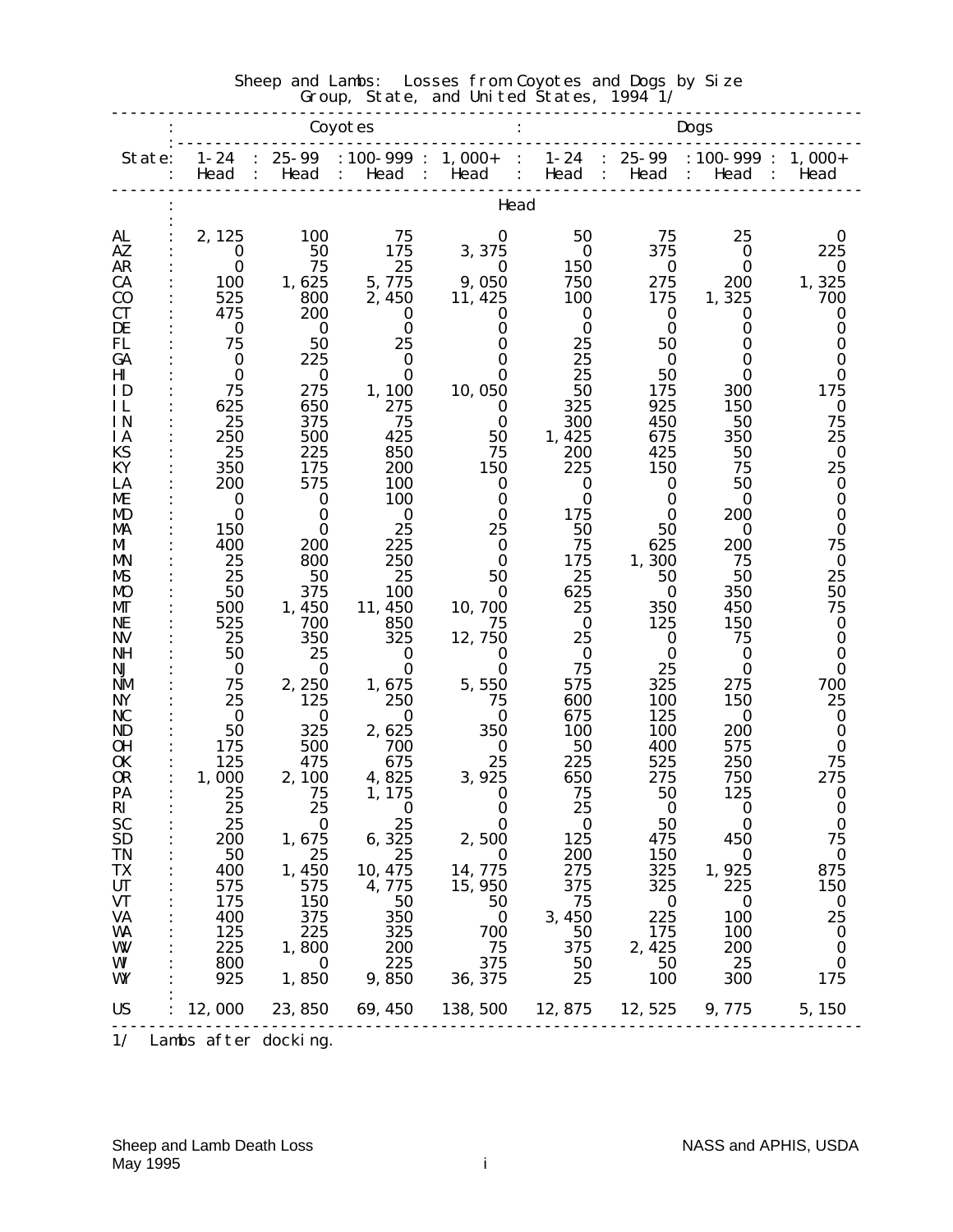|                      |                  |                   | and Bears by Size Group, State, and United States, 1994 1/ |                   |                                                      |                   |                                         |                  |
|----------------------|------------------|-------------------|------------------------------------------------------------|-------------------|------------------------------------------------------|-------------------|-----------------------------------------|------------------|
|                      |                  |                   | Mountain Lions, Cougars, Pumas                             |                   |                                                      |                   | <b>Bears</b>                            |                  |
| State:               | $1 - 24$<br>Head | $25 - 99$<br>Head | $: 100 - 999 :$<br>Head<br>$\ddot{\cdot}$                  | $1,000+$<br>Head  | $1 - 24$<br>$\ddot{\cdot}$<br>Head<br>$\ddot{\cdot}$ | $25 - 99$<br>Head | $: 100 - 999 :$<br>Head<br>$\mathbf{L}$ | $1,000+$<br>Head |
|                      |                  |                   |                                                            | Head              |                                                      |                   |                                         |                  |
| <b>AL</b>            | $\bf{0}$         | 0                 | 0                                                          | 0                 | 0                                                    | 0                 | 0                                       | 0                |
| AZ                   | 0                | $\mathbf{\Omega}$ | 0                                                          | 200               | 0                                                    |                   | 0                                       |                  |
| <b>AR</b>            | 0                | 0                 | 0                                                          | $\bf{0}$<br>1,200 | 0                                                    |                   | 0<br>0                                  | 0                |
| CA<br>$\bf{C0}$      | 175<br>0         | 2, 200<br>400     | 550<br>650                                                 | 3,050             | 375<br>0                                             | 50                | 375                                     | 225<br>2,875     |
| CТ                   | 0                | $\bf{0}$          | 0                                                          | 0                 | 0                                                    | $_{0}$            | 0                                       | 0                |
| DE                   | 0                | 0                 | 0                                                          | 0                 | O                                                    |                   | 0                                       | 0                |
| FL                   | 0                |                   | 0                                                          | 0                 | 0                                                    |                   | 0                                       |                  |
| GA                   | 0<br>0           |                   |                                                            |                   | 0                                                    |                   | 0                                       |                  |
| ΗІ<br>ID             | 0                |                   | 0<br>25                                                    | 275               | O                                                    |                   | 0<br>25                                 | 0<br>775         |
| ΗL                   | 0                |                   | 0                                                          | 0                 | 0                                                    |                   | 0                                       | 0                |
| ΙN                   | 0                |                   | 0                                                          |                   | 0                                                    |                   | 0                                       | 0                |
| <b>IA</b>            | 0                |                   | 0                                                          |                   |                                                      |                   | 0                                       |                  |
| KS                   | 0                |                   | 75                                                         |                   |                                                      |                   | 0                                       |                  |
| КY<br>LA             | 0<br>0           |                   | 0<br>O                                                     |                   |                                                      |                   | 0<br>0                                  |                  |
| ME.                  | 0                |                   |                                                            |                   | 0                                                    |                   | 0                                       |                  |
| MD                   | 0                |                   |                                                            |                   | 0                                                    |                   | Ո                                       |                  |
| MA                   | 0                |                   |                                                            |                   |                                                      |                   | 0                                       |                  |
| MI                   | 0                |                   |                                                            |                   | 0                                                    |                   | 0                                       |                  |
| MN<br>MБ             | O<br>0           |                   |                                                            |                   | 0<br>0                                               |                   | 0<br>0                                  |                  |
| MO                   | 0                |                   | 0                                                          | 0                 | 0                                                    | 0                 | 0                                       |                  |
| MГ                   | 25               |                   | 300                                                        | 575               | 100                                                  | 125               | 125                                     | 250              |
| NE                   | $\bf{0}$         |                   | 0                                                          | 0                 | 0                                                    | 25                | 0                                       | 0                |
| NV                   | 50               |                   | 0                                                          | 1,475             | $\bf{0}$                                             | 0                 | 0                                       | 300              |
| NH<br>NJ             | 0<br>0           | 0                 | 0                                                          | 0<br>0            | 25<br>0                                              | 0                 | 0<br>0                                  | 0<br>0           |
| NM                   | 0                | 25                | 500                                                        | 625               | 0                                                    | 50                | 75                                      | 500              |
| NY                   | 0                | 0                 | 0                                                          | 0                 |                                                      |                   | 0                                       | 0                |
| NC                   | 0                | 0                 | 0                                                          | 0                 | O                                                    |                   | 0                                       | 0                |
| ND                   | 0                |                   |                                                            |                   | 0                                                    |                   | 0                                       |                  |
| 0H<br>0K             | O<br>0           | 0                 |                                                            | 0                 |                                                      |                   | 0                                       |                  |
| <b>OR</b>            | 0                | 425               | 450                                                        | 1,200             | 50                                                   | O                 | 200                                     | 375              |
| <b>PA</b>            | U                | 0                 | U                                                          | U                 | 0                                                    | $\boldsymbol{0}$  |                                         | 0                |
| RI<br>SC<br>SD<br>SD | 0                | $\bf{0}$          | 0                                                          | 0                 | $\bf{0}$                                             | $\bf{0}$          | 0                                       | $\bf{0}$         |
|                      | 0<br>0           | 0<br>0            | $\bf{0}$<br>0                                              | 0<br>0            | $\bf{0}$<br>0                                        | 0<br>O            | 0<br>$\bf{0}$                           | 0<br>0           |
| <b>TN</b>            | $\boldsymbol{0}$ | $\bf{0}$          | $\bf{0}$                                                   | $\bf{0}$          | $\bf{0}$                                             | 0                 | $\boldsymbol{0}$                        | $\bf{0}$         |
| <b>TX</b>            | 25               | 25                | 1,400                                                      | 3,450             | $\boldsymbol{0}$                                     | 0                 | $\boldsymbol{0}$                        | 100              |
| UT                   | $\boldsymbol{0}$ | 50                | 1,200                                                      | 6,300             | 0                                                    | 0                 | 625                                     | 2,150            |
| <b>VT</b>            | $\boldsymbol{0}$ | $\boldsymbol{0}$  | $\bf{0}$                                                   | 0                 | $\bf{0}$                                             | $\boldsymbol{0}$  | $\bf{0}$                                | $\bf{0}$         |
| <b>VA</b>            | $\boldsymbol{0}$ | $\boldsymbol{0}$  | 0                                                          | 0                 | $\boldsymbol{0}$                                     | 0                 | 0                                       | 0                |
| <b>WA</b><br>W       | 0<br>$\bf{0}$    | 0<br>$\bf{0}$     | $\bf{0}$<br>$\bf{0}$                                       | 0<br>0            | 0<br>$\bf{0}$                                        | 0<br>0            | $\boldsymbol{0}$<br>75                  | $\bf{0}$<br>0    |
| WI                   | $\bf{0}$         | $\boldsymbol{0}$  | 0                                                          | 0                 | $\boldsymbol{0}$                                     | $\boldsymbol{0}$  | $\bf{0}$                                | $\bf{0}$         |
| WY                   | $\bf{0}$         | 50                | 375                                                        | 1,175             | 0                                                    | $\bf{0}$          | 100                                     | 2,300            |
| <b>US</b>            | 275              | 3, 175            | 5, 525                                                     | 19,525            | 550                                                  | 250               | 1,600                                   | 9,850            |
|                      |                  |                   |                                                            |                   |                                                      |                   |                                         |                  |

# Sheep and Lambs: Losses from Mountain Lions, Cougars, Pumas,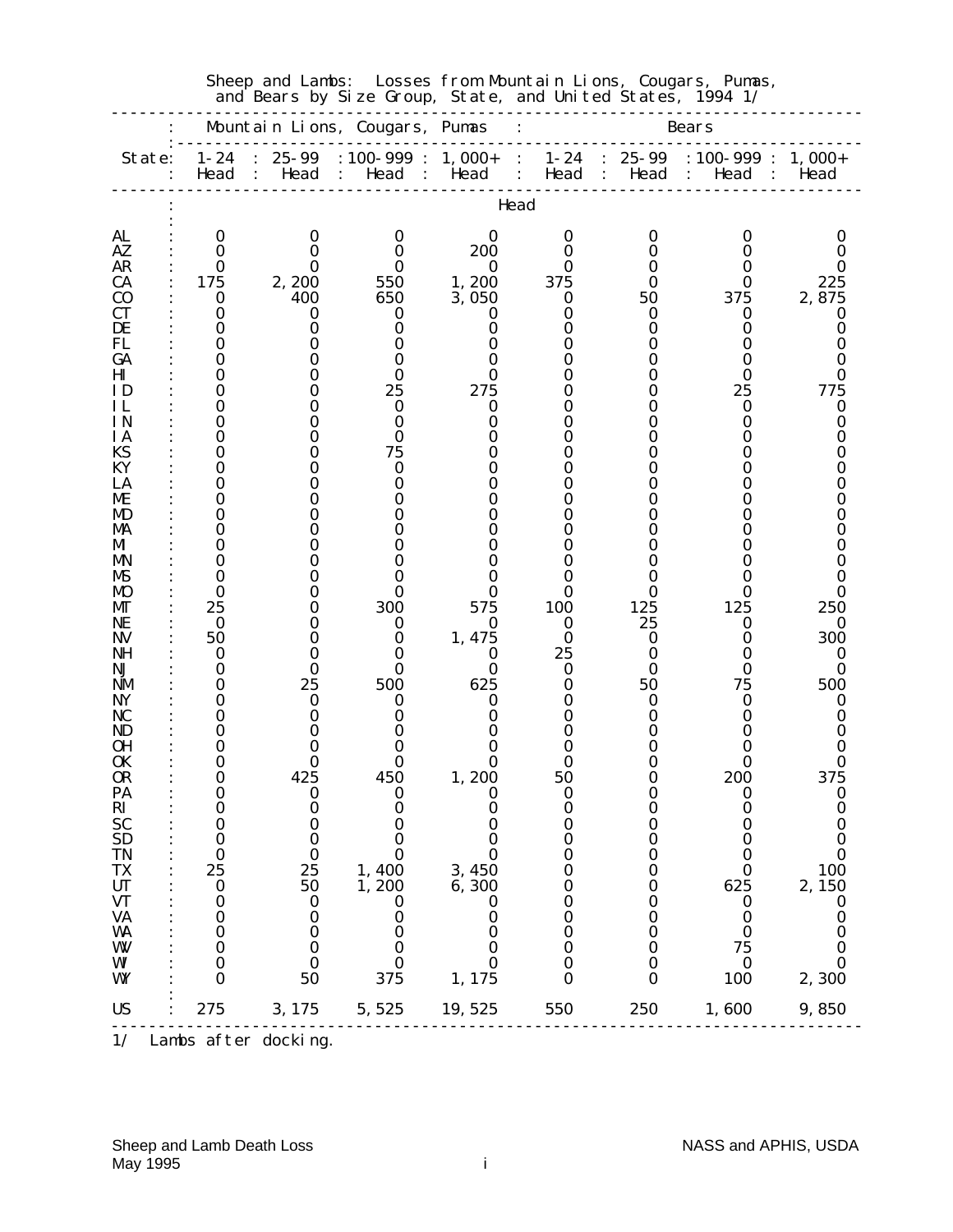| Eagl es<br><b>Foxes</b><br>: $100-999$ : 1, $000+$<br>$1 - 24$<br>$25 - 99$<br>$1 - 24$<br>$25 - 99$<br>$: 100 - 999 :$<br>$1,000+$<br>State:<br>$\ddot{\phantom{a}}$ .<br>Head :<br>Head : Head :<br>Head :<br>Head<br>$\sim$ :<br>Head :<br>Head :<br>Head<br>Head<br>AL<br>$\bf{0}$<br>0<br>0<br>0<br>0<br>0<br>0<br>AZ<br>0<br>0<br>0<br>Ո<br>0<br>Ո<br><b>AR</b><br>0<br>O<br>0<br>0<br><b>CA</b><br>0<br>100<br>O<br>O<br>25<br>0<br>200<br>C <sub>0</sub><br>50<br>50<br>400<br>O<br>0<br>CТ<br>0<br>0<br>O<br>0<br>0<br>0<br>DE<br>0<br>0<br>0<br>0<br>0<br>FL<br>0<br>O<br>0<br>0<br>0<br>GA<br>0<br>0<br>0<br>O<br>0<br>Ш<br>0<br>0<br>0<br>0<br>0<br>ΙD<br>50<br>50<br>O<br>0<br>0<br>ΗL<br>0<br>0<br>0<br>0<br>0<br><b>IN</b><br>0<br>0<br>0<br>0<br>0<br>ΙA<br>0<br>25<br>0<br>0<br>0<br><b>KS</b><br>0<br>0<br>O<br>0<br>0<br>0 | Sheep and Lambs: Losses from Foxes and Eagles<br>by Size Group, State, and United States, 1994 1/ |  |  |  |  |  |  |  |  |
|-----------------------------------------------------------------------------------------------------------------------------------------------------------------------------------------------------------------------------------------------------------------------------------------------------------------------------------------------------------------------------------------------------------------------------------------------------------------------------------------------------------------------------------------------------------------------------------------------------------------------------------------------------------------------------------------------------------------------------------------------------------------------------------------------------------------------------------------------|---------------------------------------------------------------------------------------------------|--|--|--|--|--|--|--|--|
|                                                                                                                                                                                                                                                                                                                                                                                                                                                                                                                                                                                                                                                                                                                                                                                                                                               |                                                                                                   |  |  |  |  |  |  |  |  |
|                                                                                                                                                                                                                                                                                                                                                                                                                                                                                                                                                                                                                                                                                                                                                                                                                                               |                                                                                                   |  |  |  |  |  |  |  |  |
|                                                                                                                                                                                                                                                                                                                                                                                                                                                                                                                                                                                                                                                                                                                                                                                                                                               |                                                                                                   |  |  |  |  |  |  |  |  |
|                                                                                                                                                                                                                                                                                                                                                                                                                                                                                                                                                                                                                                                                                                                                                                                                                                               | O                                                                                                 |  |  |  |  |  |  |  |  |
|                                                                                                                                                                                                                                                                                                                                                                                                                                                                                                                                                                                                                                                                                                                                                                                                                                               | 0                                                                                                 |  |  |  |  |  |  |  |  |
|                                                                                                                                                                                                                                                                                                                                                                                                                                                                                                                                                                                                                                                                                                                                                                                                                                               |                                                                                                   |  |  |  |  |  |  |  |  |
|                                                                                                                                                                                                                                                                                                                                                                                                                                                                                                                                                                                                                                                                                                                                                                                                                                               |                                                                                                   |  |  |  |  |  |  |  |  |
|                                                                                                                                                                                                                                                                                                                                                                                                                                                                                                                                                                                                                                                                                                                                                                                                                                               | O                                                                                                 |  |  |  |  |  |  |  |  |
|                                                                                                                                                                                                                                                                                                                                                                                                                                                                                                                                                                                                                                                                                                                                                                                                                                               | 0                                                                                                 |  |  |  |  |  |  |  |  |
|                                                                                                                                                                                                                                                                                                                                                                                                                                                                                                                                                                                                                                                                                                                                                                                                                                               |                                                                                                   |  |  |  |  |  |  |  |  |
|                                                                                                                                                                                                                                                                                                                                                                                                                                                                                                                                                                                                                                                                                                                                                                                                                                               |                                                                                                   |  |  |  |  |  |  |  |  |
|                                                                                                                                                                                                                                                                                                                                                                                                                                                                                                                                                                                                                                                                                                                                                                                                                                               |                                                                                                   |  |  |  |  |  |  |  |  |
|                                                                                                                                                                                                                                                                                                                                                                                                                                                                                                                                                                                                                                                                                                                                                                                                                                               |                                                                                                   |  |  |  |  |  |  |  |  |
|                                                                                                                                                                                                                                                                                                                                                                                                                                                                                                                                                                                                                                                                                                                                                                                                                                               |                                                                                                   |  |  |  |  |  |  |  |  |
|                                                                                                                                                                                                                                                                                                                                                                                                                                                                                                                                                                                                                                                                                                                                                                                                                                               |                                                                                                   |  |  |  |  |  |  |  |  |
| KY<br>0<br>0<br>0<br>0                                                                                                                                                                                                                                                                                                                                                                                                                                                                                                                                                                                                                                                                                                                                                                                                                        |                                                                                                   |  |  |  |  |  |  |  |  |
| LA<br>0<br>0<br>0<br>0                                                                                                                                                                                                                                                                                                                                                                                                                                                                                                                                                                                                                                                                                                                                                                                                                        |                                                                                                   |  |  |  |  |  |  |  |  |
| ME<br>$\bf{0}$<br>0<br>O<br>0<br>0                                                                                                                                                                                                                                                                                                                                                                                                                                                                                                                                                                                                                                                                                                                                                                                                            |                                                                                                   |  |  |  |  |  |  |  |  |
| 25<br>0<br>0<br>0<br>MD<br>0<br>0<br>MA<br>0<br>0<br>0<br>0                                                                                                                                                                                                                                                                                                                                                                                                                                                                                                                                                                                                                                                                                                                                                                                   |                                                                                                   |  |  |  |  |  |  |  |  |
| MI<br>0<br>0<br>O<br>0<br>0                                                                                                                                                                                                                                                                                                                                                                                                                                                                                                                                                                                                                                                                                                                                                                                                                   |                                                                                                   |  |  |  |  |  |  |  |  |
| 0<br>0<br>MN                                                                                                                                                                                                                                                                                                                                                                                                                                                                                                                                                                                                                                                                                                                                                                                                                                  |                                                                                                   |  |  |  |  |  |  |  |  |
| MS<br>0<br>0<br>0<br>0                                                                                                                                                                                                                                                                                                                                                                                                                                                                                                                                                                                                                                                                                                                                                                                                                        |                                                                                                   |  |  |  |  |  |  |  |  |
| $\bf{0}$<br><b>MO</b><br>0<br>0<br>0<br>0<br>0<br>175<br>50<br>2, 275<br>875<br>MГ<br>0<br>50                                                                                                                                                                                                                                                                                                                                                                                                                                                                                                                                                                                                                                                                                                                                                 | 0                                                                                                 |  |  |  |  |  |  |  |  |
| 1,200<br>2,375<br>$\bf{0}$<br>NЕ<br>0<br>0<br>O<br>0<br>0<br>0                                                                                                                                                                                                                                                                                                                                                                                                                                                                                                                                                                                                                                                                                                                                                                                | 0                                                                                                 |  |  |  |  |  |  |  |  |
| NV<br>$\bf{0}$<br>0<br>0<br>0<br>0                                                                                                                                                                                                                                                                                                                                                                                                                                                                                                                                                                                                                                                                                                                                                                                                            |                                                                                                   |  |  |  |  |  |  |  |  |
| NH<br>0<br>0<br>0                                                                                                                                                                                                                                                                                                                                                                                                                                                                                                                                                                                                                                                                                                                                                                                                                             |                                                                                                   |  |  |  |  |  |  |  |  |
| NJ<br>0<br>0<br>0<br>0                                                                                                                                                                                                                                                                                                                                                                                                                                                                                                                                                                                                                                                                                                                                                                                                                        | 0                                                                                                 |  |  |  |  |  |  |  |  |
| 325<br>$\bf{0}$<br>725<br>1,200<br>NM<br>0<br>NY<br>0<br>50<br>0                                                                                                                                                                                                                                                                                                                                                                                                                                                                                                                                                                                                                                                                                                                                                                              | 0                                                                                                 |  |  |  |  |  |  |  |  |
| $\bf{0}$<br>NC<br>0<br>0<br>0                                                                                                                                                                                                                                                                                                                                                                                                                                                                                                                                                                                                                                                                                                                                                                                                                 |                                                                                                   |  |  |  |  |  |  |  |  |
| 50<br>25<br>0<br>ND                                                                                                                                                                                                                                                                                                                                                                                                                                                                                                                                                                                                                                                                                                                                                                                                                           |                                                                                                   |  |  |  |  |  |  |  |  |
| 0H<br>$\bf{0}$<br>0<br>0                                                                                                                                                                                                                                                                                                                                                                                                                                                                                                                                                                                                                                                                                                                                                                                                                      |                                                                                                   |  |  |  |  |  |  |  |  |
| $\Omega$<br>0<br><b>OK</b><br>0<br>Λ<br>ი<br>Ո                                                                                                                                                                                                                                                                                                                                                                                                                                                                                                                                                                                                                                                                                                                                                                                                |                                                                                                   |  |  |  |  |  |  |  |  |
| 150<br>125<br><b>OR</b><br>$\bf{0}$<br>75<br>75<br>$\boldsymbol{0}$<br><b>100</b><br>$\boldsymbol{0}$<br>PA<br>$\bf{0}$<br>$\bf{0}$<br>0<br>$\bf{0}$<br>$\boldsymbol{0}$<br>0<br>$\boldsymbol{0}$                                                                                                                                                                                                                                                                                                                                                                                                                                                                                                                                                                                                                                             | $\boldsymbol{0}$                                                                                  |  |  |  |  |  |  |  |  |
| $\bf{0}$<br>$\mathbf{R}$<br>$\bf{0}$<br>$\mathbf 0$<br>0<br>$\boldsymbol{0}$<br>$\boldsymbol{0}$<br>0                                                                                                                                                                                                                                                                                                                                                                                                                                                                                                                                                                                                                                                                                                                                         | $\bf{0}$                                                                                          |  |  |  |  |  |  |  |  |
| <b>SC</b><br>0<br>50<br>$\boldsymbol{0}$<br>$\bf{0}$<br>$\boldsymbol{0}$<br>0<br>0                                                                                                                                                                                                                                                                                                                                                                                                                                                                                                                                                                                                                                                                                                                                                            | $\bf{0}$                                                                                          |  |  |  |  |  |  |  |  |
| <b>SD</b><br>925<br>625<br>1,200<br>0<br>$\bf{0}$<br>$\boldsymbol{0}$<br>450<br>0                                                                                                                                                                                                                                                                                                                                                                                                                                                                                                                                                                                                                                                                                                                                                             |                                                                                                   |  |  |  |  |  |  |  |  |
| <b>TN</b><br>$\bf{0}$<br>$\bf{0}$<br>$\bf{0}$<br>0<br>$\boldsymbol{0}$<br>0<br>$\bf{0}$<br>TX<br>1,400<br>1,050<br>1,300<br>50<br>0<br>2,100<br>0<br>0                                                                                                                                                                                                                                                                                                                                                                                                                                                                                                                                                                                                                                                                                        | $\boldsymbol{0}$                                                                                  |  |  |  |  |  |  |  |  |
| <b>UT</b><br>25<br>75<br>475<br>100<br>25<br>0<br>0<br>0                                                                                                                                                                                                                                                                                                                                                                                                                                                                                                                                                                                                                                                                                                                                                                                      |                                                                                                   |  |  |  |  |  |  |  |  |
| <b>VT</b><br>$\bf{0}$<br>$\boldsymbol{0}$<br>0<br>0<br>0<br>0<br>$\bf{0}$                                                                                                                                                                                                                                                                                                                                                                                                                                                                                                                                                                                                                                                                                                                                                                     | $\boldsymbol{0}$                                                                                  |  |  |  |  |  |  |  |  |
| <b>VA</b><br><b>100</b><br>25<br>$\boldsymbol{0}$<br>0<br>0<br>0<br>0                                                                                                                                                                                                                                                                                                                                                                                                                                                                                                                                                                                                                                                                                                                                                                         | $\boldsymbol{0}$                                                                                  |  |  |  |  |  |  |  |  |
| <b>WA</b><br>$\bf{0}$<br>$\bf{0}$<br>0<br>0<br>0<br>$\boldsymbol{0}$<br>O                                                                                                                                                                                                                                                                                                                                                                                                                                                                                                                                                                                                                                                                                                                                                                     | 0                                                                                                 |  |  |  |  |  |  |  |  |
| 25<br>W<br>75<br>$\boldsymbol{0}$<br>0<br>$\boldsymbol{0}$<br>O<br>0<br>WI<br>$\boldsymbol{0}$<br>$\boldsymbol{0}$<br>$\boldsymbol{0}$<br>$\bf{0}$<br>0<br>0<br>0                                                                                                                                                                                                                                                                                                                                                                                                                                                                                                                                                                                                                                                                             | 0<br>0                                                                                            |  |  |  |  |  |  |  |  |
| WY<br>275<br>50<br>25<br>2,875<br>75<br>600<br>1,550<br>950                                                                                                                                                                                                                                                                                                                                                                                                                                                                                                                                                                                                                                                                                                                                                                                   |                                                                                                   |  |  |  |  |  |  |  |  |
| <b>US</b><br>200<br>925<br>4,500<br>50<br>300<br>5,700<br>6,725<br>8,950                                                                                                                                                                                                                                                                                                                                                                                                                                                                                                                                                                                                                                                                                                                                                                      |                                                                                                   |  |  |  |  |  |  |  |  |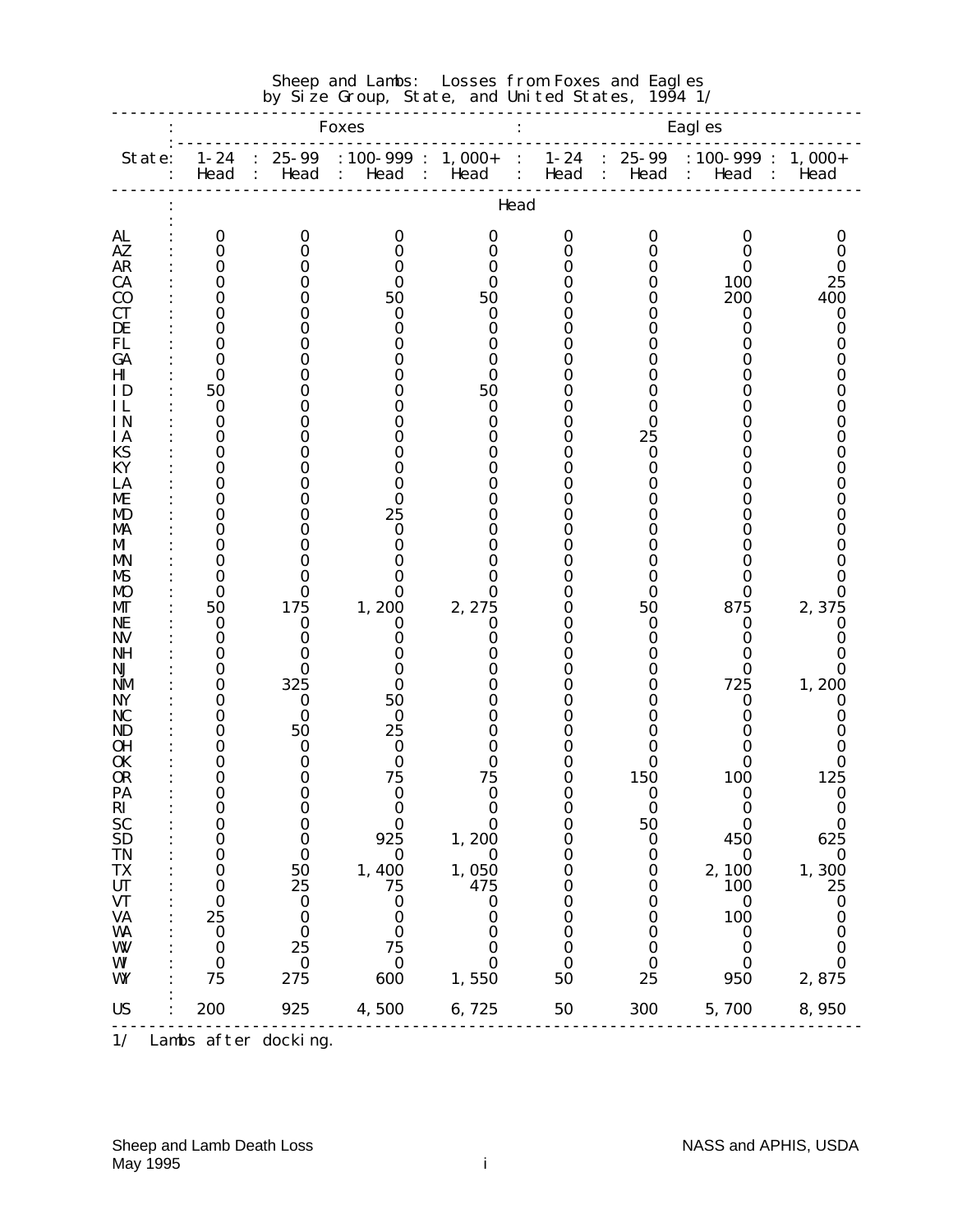| Group, State, and United States, 1994 1/ |                                      |                   |                                             |                   |                                                         |                                     |                                                                |                      |  |
|------------------------------------------|--------------------------------------|-------------------|---------------------------------------------|-------------------|---------------------------------------------------------|-------------------------------------|----------------------------------------------------------------|----------------------|--|
|                                          |                                      |                   | <b>Bobcats</b>                              |                   |                                                         |                                     | <b>Wolves</b>                                                  |                      |  |
| State:                                   | $1 - 24$<br>Head                     | $25 - 99$<br>Head | $: 100 - 999 :$<br>Head :<br>$\mathbb{R}^n$ | $1,000+$<br>Head  | $1 - 24$<br>$\ddot{\cdot}$<br>Head<br>$\sim$ 100 $\sim$ | $25 - 99$<br>Head<br>$\ddot{\cdot}$ | $: 100 - 999$ :<br>Head<br>$\sim$ 100 $\sim$<br>$\ddot{\cdot}$ | $1,000+$<br>Head     |  |
|                                          |                                      |                   |                                             |                   | Head                                                    |                                     |                                                                |                      |  |
| <b>AL</b>                                | $\bf{0}$                             | $\bf{0}$          | 0                                           | 0                 | $\bf{0}$                                                | 0                                   | O                                                              | 0                    |  |
| AZ                                       | $\bf{0}$                             | 0                 | 0                                           | 0                 | 0                                                       | 0                                   |                                                                | 0                    |  |
| <b>AR</b><br><b>CA</b>                   | $\bf{0}$<br>50                       | 0<br>0            | 75                                          | 0<br>50           | 0<br>0                                                  | 0                                   |                                                                | 0<br>200             |  |
| $\bf{C0}$                                | $\bf{0}$                             | 0                 | 25                                          | 75                | 0                                                       |                                     |                                                                | 0                    |  |
| <b>CT</b>                                | 0                                    | 0                 | o                                           | 0                 | 0                                                       | O                                   |                                                                | 0                    |  |
| DE<br>FL                                 | 0<br>0                               | 0<br>O            | 0                                           | 0<br>0            | 0<br>0                                                  |                                     |                                                                | 0<br>0               |  |
| GA                                       | 0                                    | 0                 |                                             | 0                 | 0                                                       |                                     |                                                                | 0                    |  |
| Ш                                        | 0                                    | 0                 |                                             | 0                 | 0                                                       |                                     |                                                                | 0                    |  |
| ID                                       | 0                                    | 0                 |                                             | 0                 | 0                                                       | 0                                   |                                                                | 0                    |  |
| ΗL<br>ΙN                                 | 0<br>0                               | 0<br>$_{0}$       | 0                                           | 0                 | 0<br>0                                                  | 0                                   |                                                                | O                    |  |
| <b>IA</b>                                | $\bf{0}$                             | 0                 | 0                                           | 0                 | 0                                                       |                                     |                                                                | 0                    |  |
| KS                                       | 0                                    | 100               | 75                                          | 25                | 0                                                       |                                     |                                                                | 0                    |  |
| KY                                       | 0                                    | $\bf{0}$          | 0                                           | 0                 | 0                                                       |                                     |                                                                | O                    |  |
| LA<br>ME                                 | 0<br>0                               | 0<br>O            |                                             | 0<br>0            | 0<br>0                                                  |                                     |                                                                | 0                    |  |
| MD                                       | 0                                    | 0                 |                                             | 0                 | 0                                                       | 0                                   |                                                                | O                    |  |
| MA                                       | 0                                    | 0                 |                                             | 0                 | 0                                                       |                                     |                                                                | 0                    |  |
| MI                                       | 0                                    | 0                 |                                             | 0                 | $\bf{0}$                                                |                                     | 0                                                              | 0                    |  |
| MN<br>MS                                 | 0<br>0                               | 0<br>0            |                                             | 0                 | 150<br>0                                                | O<br>0                              | 325<br>0                                                       | 0<br>0               |  |
| M)                                       | 0                                    | 0                 | 0                                           |                   | 0                                                       | 0                                   | Ո                                                              |                      |  |
| MГ                                       | 0                                    | 0                 | 150                                         | 50                | 0                                                       |                                     |                                                                | 0                    |  |
| NE<br><b>NV</b>                          | 0<br>0                               | 0<br>0            | $\bf{0}$<br>0                               | 0<br>300          | 0<br>0                                                  | 0                                   |                                                                | 0<br>O               |  |
| NH                                       | 0                                    | 0                 |                                             | 0                 | 0                                                       |                                     |                                                                |                      |  |
| NJ                                       | 0                                    | 0                 | 0                                           | $\bf{0}$          | 0                                                       | 0                                   |                                                                | 0                    |  |
| NM                                       | 0                                    | 275               | 950                                         | 2, 275            | 0                                                       |                                     |                                                                | 0                    |  |
| NY<br>NC                                 | 0<br>0                               | 0<br>0            | 0<br>0                                      | 0<br>0            | 0<br>0                                                  | 0                                   |                                                                | O                    |  |
| ND                                       | 0                                    | 0                 |                                             |                   | 0                                                       |                                     |                                                                | O                    |  |
| <b>OH</b>                                | 0                                    | 0                 |                                             |                   | 0                                                       |                                     |                                                                |                      |  |
| 0K                                       | 0                                    | 25                | 25                                          | 0                 | 0                                                       | 0                                   |                                                                | 0                    |  |
| <b>OR</b><br>PA                          | $\bf{0}$<br>U                        | 200<br>O          | 50                                          | 0                 | $\mathbf 0$<br>0                                        | 0                                   | 0                                                              | $\bf{0}$<br>U        |  |
|                                          | 0                                    | $\bf{0}$          |                                             | 0                 | $\bf{0}$                                                | 0                                   | 0                                                              | $\bf{0}$             |  |
| RI<br>SC<br>SD<br>SD                     | 0                                    | $\bf{0}$          |                                             |                   | $\bf{0}$                                                | 0                                   |                                                                | $\bf{0}$             |  |
|                                          | 0                                    | 75                | 0                                           | O                 | 0                                                       | 0                                   | 0                                                              | $\bf{0}$             |  |
| <b>TN</b><br><b>TX</b>                   | $\boldsymbol{0}$<br>$\boldsymbol{0}$ | $\bf{0}$<br>25    | 0<br>1,300                                  | $\bf{0}$<br>2,375 | $\bf{0}$<br>50                                          | 0<br>75                             | 0<br>75                                                        | $\bf{0}$<br>$\bf{0}$ |  |
| UT                                       | 0                                    | $\bf{0}$          | 50                                          | 125               | $\boldsymbol{0}$                                        | $\bf{0}$                            | 0                                                              | 25                   |  |
| <b>VT</b>                                | $\boldsymbol{0}$                     | $\bf{0}$          | 0                                           | 0                 | $\bf{0}$                                                | $\boldsymbol{0}$                    | 0                                                              | $\bf{0}$             |  |
| <b>VA</b>                                | $\boldsymbol{0}$                     | 50                | 0                                           | 0<br>O            | $\bf{0}$<br>$\bf{0}$                                    | 0                                   | 0                                                              | $\boldsymbol{0}$     |  |
| WA<br>W                                  | 0<br>$\bf{0}$                        | $\bf{0}$<br>25    | 0<br>0                                      | 0                 | $\bf{0}$                                                | 0<br>0                              | 0                                                              | $\bf{0}$<br>$\bf{0}$ |  |
| WI                                       | $\bf{0}$                             | $\bf{0}$          |                                             | 0                 | $\bf{0}$                                                | 0                                   |                                                                | $\bf{0}$             |  |
| WY                                       | 0                                    | 25                | 75                                          | 300               | 0                                                       | 0                                   | 0                                                              | $\bf{0}$             |  |
| <b>US</b>                                | 50                                   | 800               | 2,775                                       | 5,575             | 200                                                     | 75                                  | 400                                                            | 225                  |  |

Sheep and Lambs: Losses from Bobcats and Wolves

<sup>1/</sup> Lambs after docking.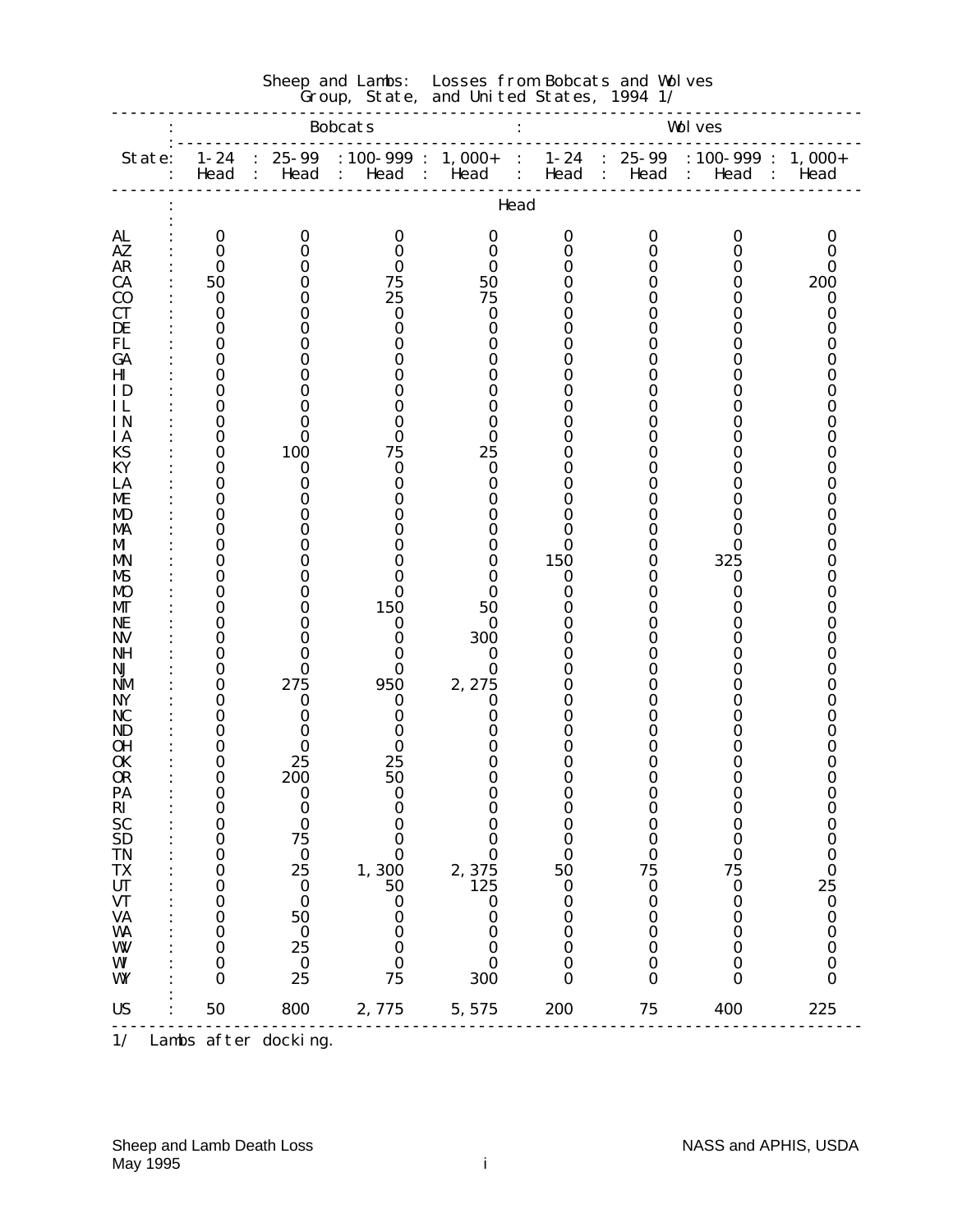|                                         |                      |                        | Head             |                      |  |  |  |  |  |
|-----------------------------------------|----------------------|------------------------|------------------|----------------------|--|--|--|--|--|
| <b>AL</b>                               | $\bf{0}$             | $\bf{0}$               | 25               | $\bf{0}$             |  |  |  |  |  |
| AZ<br><b>AR</b>                         | $\bf{0}$<br>$\bf{0}$ | 0<br>0                 | $\bf{0}$<br>0    | $\bf{0}$<br>$\bf{0}$ |  |  |  |  |  |
| <b>CA</b>                               | $\bf{0}$             | 0                      | $\bf{0}$         | 100                  |  |  |  |  |  |
| $\bf{C0}$                               | 50                   | 0                      | 125              | 625                  |  |  |  |  |  |
| <b>CT</b>                               | 50                   | 0                      | $\bf{0}$         | $\boldsymbol{0}$     |  |  |  |  |  |
| DE                                      | $\bf{0}$             | 0                      | 0                | $\bf{0}$             |  |  |  |  |  |
| FL<br>GA                                | $\bf{0}$<br>$\bf{0}$ | 0<br>0                 | 0<br>0           | $\bf{0}$<br>$\bf{0}$ |  |  |  |  |  |
| $\mathbf{H}\mathbf{I}$                  | $\bf{0}$             | $_{0}$                 | 0                | $\bf{0}$             |  |  |  |  |  |
| ID                                      | $\bf{0}$             | 0                      | 75               | 225                  |  |  |  |  |  |
| IL                                      | 100                  | 200                    | 0                | $\bf{0}$             |  |  |  |  |  |
| IN.                                     | $\bf{0}$             | 0                      | 0                | 0                    |  |  |  |  |  |
| <b>IA</b><br>KS                         | $\bf{0}$<br>0        | 0<br>0                 | 50<br>25         | $\bf{0}$<br>0        |  |  |  |  |  |
| KY                                      | 0                    | 0                      | 0                | 0                    |  |  |  |  |  |
| LA                                      | $\bf{0}$             | 0                      | 0                | 0                    |  |  |  |  |  |
| ME                                      | 0                    | 0                      |                  | 0                    |  |  |  |  |  |
| MD                                      | $\bf{0}$             |                        |                  | 0                    |  |  |  |  |  |
| MA<br>MI                                | 0<br>25              | 0<br>0                 | $_{0}$<br>0      | 0<br>0               |  |  |  |  |  |
| MN                                      | $\bf{0}$             | 0                      | 100              | 0                    |  |  |  |  |  |
| MS                                      | $\bf{0}$             | 0                      | $\bf{0}$         | $\bf{0}$             |  |  |  |  |  |
| <b>MO</b>                               | 0                    | 0                      | 0                | $\bf{0}$             |  |  |  |  |  |
| МT                                      | 0<br>$\bf{0}$        | 0                      | 0<br>50          | 100<br>$\bf{0}$      |  |  |  |  |  |
| NE<br>NV                                | 0                    | 0<br>0                 | 0                | 475                  |  |  |  |  |  |
| <b>NH</b>                               | 0                    | 0                      | 0                | $\bf{0}$             |  |  |  |  |  |
| NJ                                      | 0                    | 0                      | $_{0}$           | $\bf{0}$             |  |  |  |  |  |
| NM                                      | 0                    | 25                     | 0                | 0                    |  |  |  |  |  |
| <b>NY</b><br>NC                         | 0<br>0               | 0<br>0                 | 0<br>25          | 0<br>0               |  |  |  |  |  |
| ND                                      | 0                    | 0                      | 0                | 0                    |  |  |  |  |  |
| <b>OH</b>                               | 0                    | 0                      | 50               | 0                    |  |  |  |  |  |
| 0K                                      | 0                    | 25                     | $\bf{0}$         | 0                    |  |  |  |  |  |
| <b>OR</b>                               | 0                    | 25                     | 75               | 0                    |  |  |  |  |  |
| PA<br>RI                                | 0<br>0               | 0<br>$\bf{0}$          | 0<br>0           | 0<br>0               |  |  |  |  |  |
|                                         | $\bf{0}$             | 25                     | $\bf{0}$         | $\bf{0}$             |  |  |  |  |  |
| SC<br>SD<br>TN                          | $\bf{0}$             | $\bf{0}$               | 75               | $\bf{0}$             |  |  |  |  |  |
|                                         | $\bf{0}$             | $\bf{0}$               | $\bf{0}$         | $\bf{0}$             |  |  |  |  |  |
| <b>TX</b><br>$\ensuremath{\mathbf{UT}}$ | 50<br>$\bf{0}$       | 50<br>$\boldsymbol{0}$ | 475<br>$\bf{0}$  | 1,525<br>50          |  |  |  |  |  |
| <b>VT</b>                               | $\boldsymbol{0}$     | $\bf{0}$               | 25               | $\bf{0}$             |  |  |  |  |  |
| <b>VA</b>                               | $\boldsymbol{0}$     | 0                      | $\boldsymbol{0}$ | 50                   |  |  |  |  |  |
| WA                                      | $\bf{0}$             | $\bf{0}$               | 50               | $\boldsymbol{0}$     |  |  |  |  |  |
| W                                       | 25                   | 25                     | 25               | $\bf{0}$             |  |  |  |  |  |
| WI<br>WY                                | 50<br>25             | $\bf{0}$<br>25         | $\bf{0}$<br>50   | $\bf{0}$<br>500      |  |  |  |  |  |
|                                         |                      |                        |                  |                      |  |  |  |  |  |
| <b>US</b>                               | 375                  | 400                    | 1,300            | 3,650                |  |  |  |  |  |
| 1/                                      | Lambs after docking. |                        |                  |                      |  |  |  |  |  |

#### Sheep and Lambs: Losses from All Other Animals by Size Group, State, and United States, 1994 1/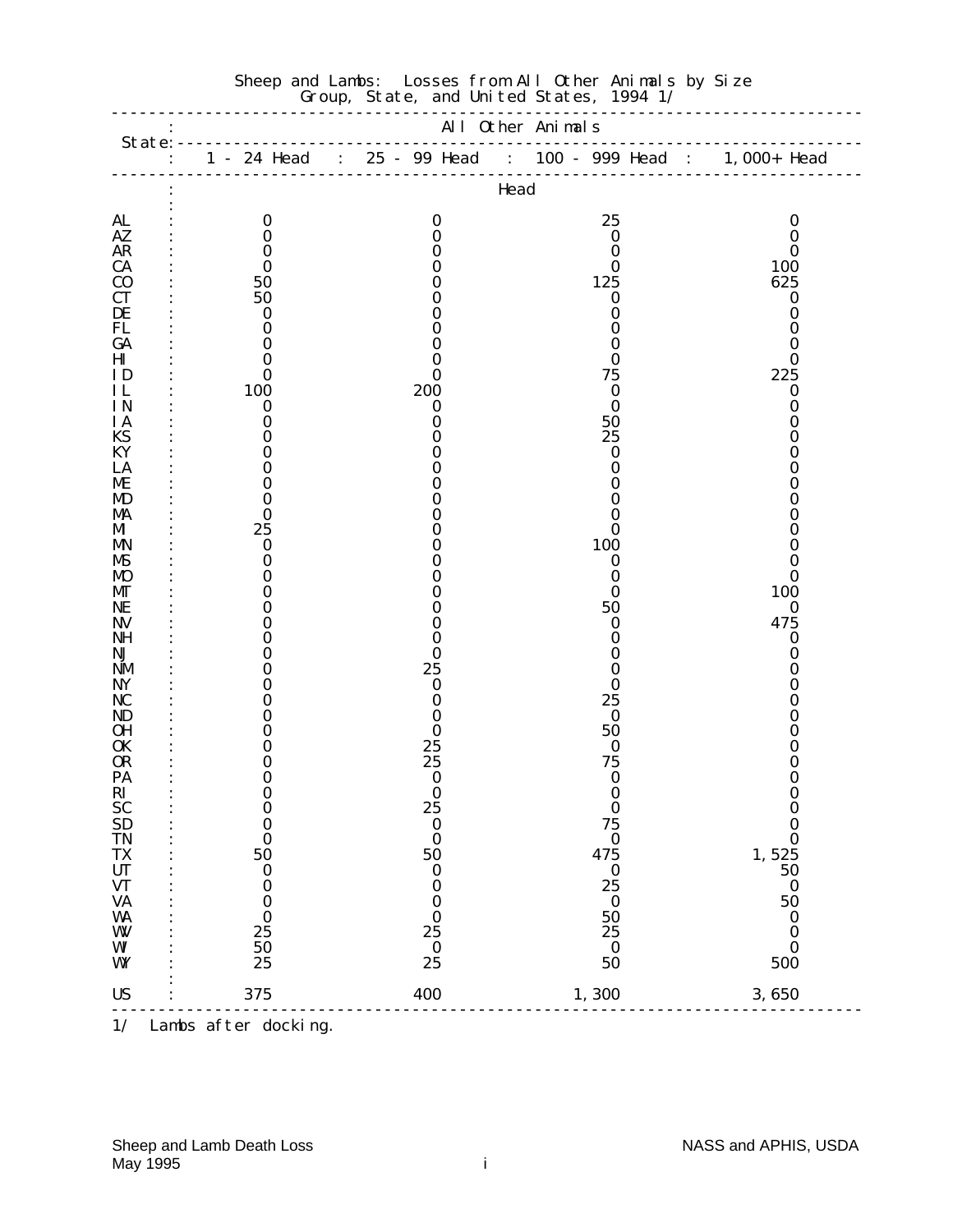| by Size Group, State, and United States,<br>1994 1/ |                      |                      |                                                   |                      |                              |                                                |                                                                     |                      |  |
|-----------------------------------------------------|----------------------|----------------------|---------------------------------------------------|----------------------|------------------------------|------------------------------------------------|---------------------------------------------------------------------|----------------------|--|
|                                                     |                      |                      | Digestive Problems                                |                      |                              |                                                | Respiratory Problems                                                |                      |  |
| State:                                              | $1 - 24$<br>Head     | $25 - 99$<br>Head    | $: 100 - 999 : 1,000 +$<br>Head<br>$\ddot{\cdot}$ | Head<br>$\mathbf{L}$ | Head<br>$\ddot{\phantom{0}}$ | $1-24$ : 25-99<br>$\ddot{\phantom{a}}$<br>Head | : $100-999$ : 1, $000+$<br>Head<br>$\ddot{\cdot}$<br>$\ddot{\cdot}$ | Head                 |  |
| Head                                                |                      |                      |                                                   |                      |                              |                                                |                                                                     |                      |  |
| AL<br>AZ.                                           | 350<br>25            | 50<br>$\bf{0}$       | 25<br>$\bf{0}$                                    | 0<br>850             | 0<br>50                      | 75<br>0                                        | 0<br>25                                                             | 0<br>600             |  |
| <b>AR</b>                                           | 0                    | 75                   | 0                                                 | 0                    | 0                            | 0                                              | 0                                                                   | 0                    |  |
| <b>CA</b>                                           | <b>100</b>           | 425                  | 275                                               | 2,850                | <b>100</b>                   | 300                                            | 750                                                                 | 2,925                |  |
| C <sub>0</sub>                                      | 150                  | 275                  | 725                                               | 15, 150              | <b>100</b>                   | <b>100</b>                                     | 350                                                                 | 6,950                |  |
| <b>CT</b>                                           | <b>100</b>           | 0                    | 25                                                | 0                    | 0                            | 0                                              | <b>150</b>                                                          | $\mathbf{0}$         |  |
| DE<br>FL                                            | 25<br>25             | $\bf{0}$<br>75       | $\bf{0}$<br>25                                    | 0<br>O               | 0<br>25                      | 0<br>0                                         | 0<br>0                                                              | 0<br>0               |  |
| GA                                                  | 25                   | 125                  | 0                                                 | 0                    | 0                            | 25                                             | 0                                                                   | 0                    |  |
| H I                                                 | 0                    | 0                    | 50                                                | 0                    | 0                            | 0                                              | 0                                                                   | 0                    |  |
| ID                                                  | 50                   | <b>200</b>           | 700                                               | 1,525                | 0                            | <b>100</b>                                     | 450                                                                 | 1, 225               |  |
| IL                                                  | 275                  | 800                  | 500                                               | 0                    | 475                          | 2,725                                          | 850                                                                 | $\bf{0}$             |  |
| IN<br>1A                                            | 25<br>1,200          | 250<br>2,000         | 75<br>2,300                                       | 25<br>1,250          | 100<br>2,250                 | 350<br>2,825                                   | 200<br>3,775                                                        | 25<br>1,775          |  |
| KS                                                  | 75                   | 175                  | 825                                               | <b>100</b>           | 925                          | 550                                            | 1,675                                                               | 200                  |  |
| KY                                                  | <b>100</b>           | <b>150</b>           | 125                                               | 0                    | 25                           | 75                                             | 350                                                                 | 0                    |  |
| LA                                                  | 75                   | 175                  | 25                                                | $\bf{0}$             | 25                           | 25                                             | 25                                                                  | 0                    |  |
| ME                                                  | 25                   | 50                   | $\bf{0}$                                          | 0                    | 25                           | 0                                              | 25                                                                  | 0                    |  |
| MD                                                  | 200                  | 25                   | 75                                                | 0                    | 25                           | 125                                            | <b>100</b>                                                          | 0                    |  |
| MA<br>MI                                            | 75<br>150            | 0<br>875             | 25<br>725                                         | 0<br>50              | 0<br>700                     | 25<br>700                                      | 0<br>700                                                            | 0<br>100             |  |
| MN                                                  | 500                  | 1,400                | 1,600                                             | 400                  | 750                          | 1,775                                          | 1,875                                                               | 475                  |  |
| MS                                                  | 0                    | 25                   | 0                                                 | $\bf{0}$             | 0                            | 0                                              | 0                                                                   | $\bf{0}$             |  |
| <b>MO</b>                                           | 175                  | 675                  | 225                                               | 50                   | 125                          | 550                                            | 200                                                                 | 0                    |  |
| MГ                                                  | 50                   | 350                  | 1,275                                             | 1, 125               | 25                           | 275                                            | 1,425                                                               | 1,275                |  |
| NE<br><b>NV</b>                                     | 125<br>25            | 825<br>0             | 400<br>0                                          | 300<br>175           | 175<br>0                     | 675<br>25                                      | 1,850<br>25                                                         | 450<br>75            |  |
| NH                                                  | 0                    | 25                   | 50                                                | 0                    | 75                           | 25                                             | 50                                                                  | 0                    |  |
| NJ                                                  | 150                  | 75                   | 25                                                | $\bf{0}$             | 100                          | 50                                             | 25                                                                  | 0                    |  |
| NM                                                  | 25                   | <b>150</b>           | 375                                               | 925                  | 0                            | 25                                             | 75                                                                  | 375                  |  |
| NY                                                  | 125                  | 125                  | 525                                               | 75                   | 175                          | 250                                            | 550                                                                 | 275                  |  |
| NC<br>ND                                            | 300<br><b>150</b>    | 475<br>400           | 325<br>1,025                                      | 0<br>375             | 0<br>125                     | 125<br>325                                     | $\bf{0}$<br>1,825                                                   | 0<br>425             |  |
| 0H                                                  | 600                  | 575                  | 1,000                                             | 25                   | 250                          | 1,375                                          | 1,325                                                               | 25                   |  |
| 0K                                                  | <b>100</b>           | 675                  | 825                                               | 525                  | 125                          | 475                                            | 875                                                                 | 275                  |  |
| 0R                                                  | 400                  | 500                  | 800                                               | 925                  | 475                          | 675                                            | 1, 125                                                              | 2,575                |  |
| PA                                                  | 1,800                | 425                  | 550                                               | $\bf{0}$             | 550                          | 350                                            | 475                                                                 | U                    |  |
| RI<br>SC                                            | $\bf{0}$<br>$\bf{0}$ | $\bf{0}$<br>$\bf{0}$ | $\bf{0}$<br>50                                    | $\bf{0}$<br>$\bf{0}$ | $\bf{0}$<br>$\bf{0}$         | $\bf{0}$<br>$\bf{0}$                           | $\bf{0}$<br>$\bf{0}$                                                | $\bf{0}$<br>$\bf{0}$ |  |
| <b>SD</b>                                           | 350                  | 1,225                | 3,600                                             | 575                  | 250                          | 1,375                                          | 6,550                                                               | 1,150                |  |
| <b>TN</b>                                           | - 50                 | 50                   | 75                                                | $\bf{0}$             | 250                          | $\bf{0}$                                       | 50                                                                  | $\bf{0}$             |  |
| TX                                                  | 525                  | 525                  | 3,000                                             | 3, 225               | $\bf{0}$                     | $\bf{0}$                                       | 350                                                                 | 775                  |  |
| <b>UT</b>                                           | 50                   | <b>150</b>           | 475                                               | 400                  | 75                           | 325                                            | 250                                                                 | 625                  |  |
| <b>VT</b>                                           | <b>150</b>           | - 25<br>750          | 75                                                | $\bf{0}$             | $\bf{0}$                     | 25                                             | 75                                                                  | $\bf{0}$<br>275      |  |
| <b>VA</b><br>WA                                     | 775<br>375           | <b>100</b>           | 650<br><b>150</b>                                 | 25<br>$\bf{0}$       | 225<br>25                    | 750<br>$\bf{0}$                                | 550<br>125                                                          | $\bf{0}$             |  |
| W                                                   | <b>150</b>           | 600                  | 450                                               | $\bf{0}$             | $\bf{0}$                     | 175                                            | 175                                                                 | $\bf{0}$             |  |
| WI                                                  | 250                  | 1,400                | 500                                               | $\bf{0}$             | 325                          | 800                                            | 575                                                                 | $\bf{0}$             |  |
| WY                                                  | 25                   | 325                  | 575                                               | 4, 475               | 25                           | 50                                             | 525                                                                 | 2,725                |  |
| <b>US</b>                                           | 10, 275              | 17, 575              | 25, 100                                           | 35, 400              | 8, 950                       | 18, 475 30, 350                                |                                                                     | 25, 575              |  |
|                                                     |                      |                      |                                                   |                      |                              |                                                |                                                                     |                      |  |

 Sheep and Lambs: Losses from Digestive and Respiratory Problems **by Size Group, State, and United States, 1994**  $1/$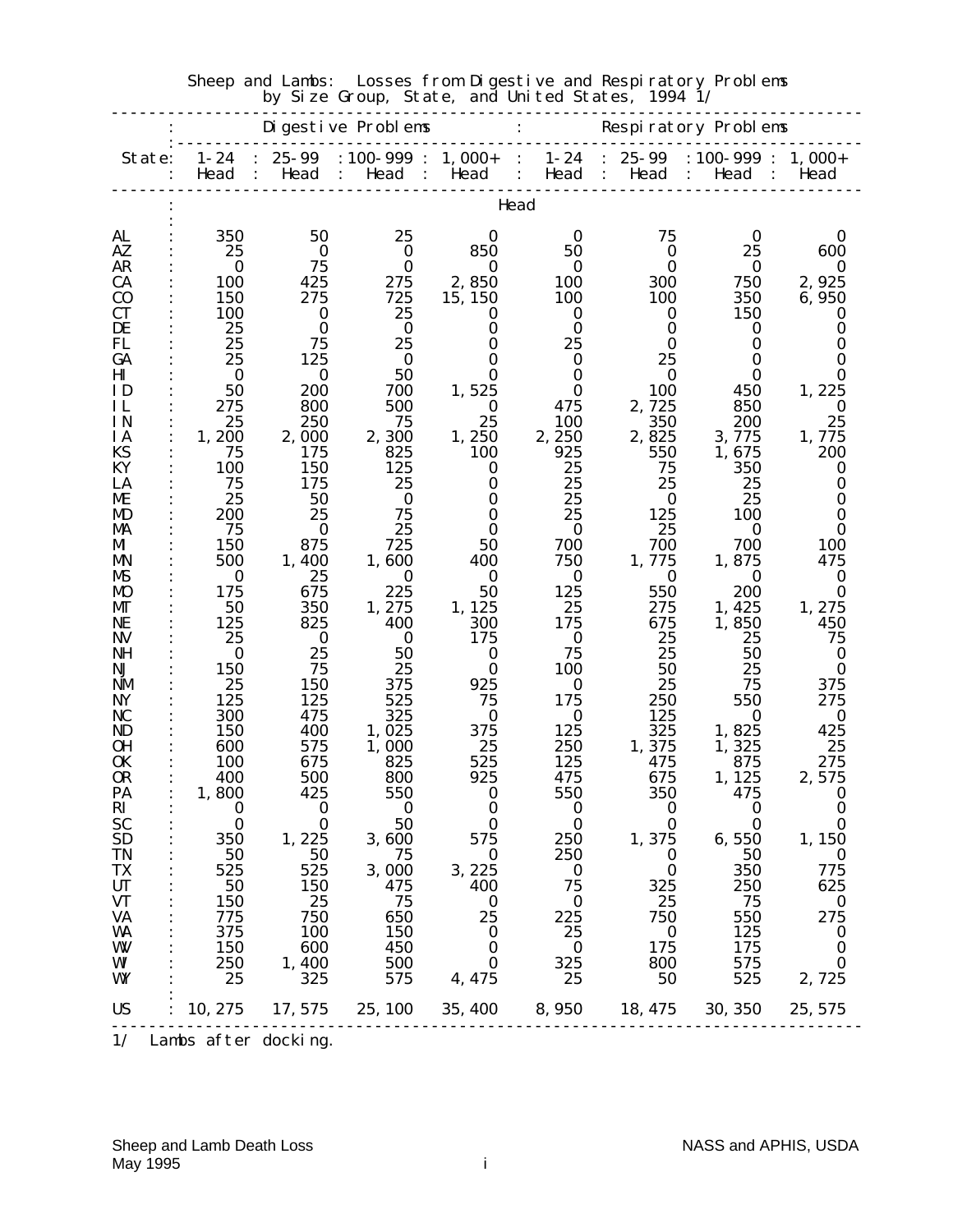|                        |                  |                   | Metabolic Problems                           |                                                    | Weather Related Causes |                                  |                                |                      |  |
|------------------------|------------------|-------------------|----------------------------------------------|----------------------------------------------------|------------------------|----------------------------------|--------------------------------|----------------------|--|
| State:                 | $1 - 24$<br>Head | $25 - 99$<br>Head | $: 100 - 999 :$<br>Head<br>$\sim$ 100 $\sim$ | $1,000+$<br>Head                                   | $1 - 24$<br>Head       | 25-99<br>Head                    | $: 100 - 999 :$<br>Head        | $1,000+$<br>Head     |  |
|                        |                  |                   |                                              | Head                                               |                        |                                  |                                |                      |  |
| AL                     | 0                | $\bf{0}$          | 0                                            | 0                                                  | 200                    | 0                                | 25                             | 0                    |  |
| AZ<br>AR               | 0<br>25          | 0<br>0            | 0<br>0                                       | 150<br>$\bf{0}$                                    | $\bf{0}$<br>0          | 0<br>50                          | $\bf{0}$<br>0                  | 1, 125<br>$\bf{0}$   |  |
| <b>CA</b>              | 0                | 75                | 150                                          | 1,150                                              | 0                      | 75                               | 1,000                          | 800                  |  |
| $\bf{C0}$              | $\bf{0}$         | 0                 | 75                                           | 325                                                | 0                      | 25                               | 100                            | 475                  |  |
| <b>CT</b>              | 25               | 0                 | 0                                            | 0                                                  | 100                    | $\bf{0}$                         | 150                            | 0                    |  |
| DE<br>FL               | 0<br>0           | 0<br>0            | 0<br>0                                       | 0<br>0                                             | 0<br>0                 | 75<br>0                          | 0<br>0                         | 0<br>0               |  |
| GA                     | 0                | 0                 | 0                                            | 0                                                  | 0                      | 0                                | 0                              | 0                    |  |
| Ш                      | 0                | 0                 | 0                                            | 0                                                  | 0                      | 0                                | 25                             | 0                    |  |
| ID                     | 0                | 25                | 75                                           | 475                                                | 25                     | 25                               | 200                            | 350                  |  |
| ИL                     | 25               | 675               | 225                                          | 0                                                  | 475                    | 1,225                            | 700                            | 0                    |  |
| IN                     | 150              | 150               | 50                                           | $\bf{0}$                                           | 50                     | 475                              | 75<br>825                      | 0                    |  |
| <b>IA</b><br>KS        | 250<br>150       | 350<br>25         | 350<br>125                                   | 25<br>50                                           | 1,500<br>1,175         | 1,850<br>375                     | 875                            | 25<br>0              |  |
| KY                     | 0                | 50                | 25                                           | $\bf{0}$                                           | 1,525                  | 675                              | 75                             | 0                    |  |
| LA                     | $\bf{0}$         | 50                | 0                                            | $\bf{0}$                                           | 50                     | 75                               | 0                              | 0                    |  |
| ME                     | 0                | $\bf{0}$          | 0                                            | 0                                                  | $\bf{0}$               | 100                              | 0                              | 0                    |  |
| MD                     | 25               | 25                | 75                                           | 0                                                  | 100                    | 25                               | 75                             | 0                    |  |
| MA<br>MI               | 125<br>75        | $\bf{0}$<br>175   | 0<br>175                                     | 0<br>0                                             | 25<br>325              | 50<br>950                        | 0<br>250                       | 25<br>25             |  |
| MN                     | 75               | 950               | 300                                          | 0                                                  | 625                    | 5,400                            | 600                            | $\bf{0}$             |  |
| MS                     | $\bf{0}$         | $\bf{0}$          | 0                                            | 0                                                  | $\bf{0}$               | 0                                | 0                              | 25                   |  |
| <b>MO</b>              | 25               | 50                | 200                                          | 0                                                  | 100                    | 350                              | 50                             | $\bf{0}$             |  |
| MГ                     | 50               | 125               | 350                                          | 900                                                | 75                     | 100                              | 1,825                          | 1,800                |  |
| NE                     | 0                | 75                | 200                                          | $\bf{0}$                                           | 450                    | 4,650                            | 475                            | 25                   |  |
| <b>NV</b><br><b>NH</b> | $\bf{0}$<br>75   | 25<br>25          | 0<br>0                                       | 75<br>0                                            | $\bf{0}$<br>25         | 0<br>100                         | $\bf{0}$<br>25                 | 1,000<br>0           |  |
| NJ                     | 50               | 25                | 0                                            | 0                                                  | 125                    | 625                              | 75                             | 0                    |  |
| <b>NM</b>              | 50               | 100               | 100                                          | 375                                                | $\bf{0}$               | $\bf{0}$                         | 550                            | 5,650                |  |
| <b>NY</b>              | 175              | 75                | 125                                          | 175                                                | 300                    | 1,550                            | 675                            | 50                   |  |
| NC                     | 0                | 100               | 25                                           | 0                                                  | 25                     | 125                              | 50                             | 0                    |  |
| ND<br><b>OH</b>        | 0                | 0<br>300          | 150<br>350                                   | 100<br>0                                           | 150<br>400             | 675                              | 800                            | 50<br>0              |  |
| 0K                     | 75<br>75         | 0                 | 175                                          | 125                                                | 75                     | 875<br>600                       | 825<br>450                     | 25                   |  |
| <b>OR</b>              | 250              | 75                | 300                                          | 475                                                | 75                     | 225                              | 375                            | 275                  |  |
| PA                     | 25               | 75                | 0                                            | 25                                                 | 800                    | 525                              | 225                            | 0                    |  |
| $\mathbf{R}$           | $\bf{0}$         | $\bf{0}$          | $\bf{0}$                                     | $\boldsymbol{0}$                                   | $\bf{0}$               | 25                               | $\bf{0}$                       | $\bf{0}$             |  |
| <b>SC</b>              | $\bf{0}$         | $\bf{0}$<br>300   | $\bf{0}$                                     | $\bf{0}$<br>150                                    | $\bf{0}$<br>375        | $\bf{0}$                         | 25<br>4,775                    | $\bf{0}$             |  |
| <b>SD</b><br>TN        | 25<br>25         | $\bf{0}$          | 1, 125<br>- 50                               | $\bf{0}$                                           | 250                    | 2,075<br>200                     | 75                             | 2,000<br>$\bf{0}$    |  |
| <b>TX</b>              | 25               | $\bf{0}$          | 300                                          | 250                                                | 125                    | 200                              | 875                            | 1,600                |  |
| <b>UT</b>              | 250              | 25                | 100                                          | 425                                                | 50                     | 75                               | 175                            | 300                  |  |
| <b>VT</b>              | 50               | 25                | $\bf{0}$                                     | $\bf{0}$                                           | 75                     | 75                               | 25                             | 25                   |  |
| <b>VA</b>              | 975              | 550               | 250                                          | 25                                                 | 475                    | 1,150                            | 575                            | $\bf{0}$             |  |
| WA<br>WV               | $\bf{0}$<br>250  | 25<br>$\bf{0}$    | 25<br>100                                    | $\overline{\mathbf{0}}$<br>$\overline{\mathbf{0}}$ | 25<br>850              | $\overline{\mathbf{0}}$<br>1,275 | 75<br>225                      | $\bf{0}$<br>$\bf{0}$ |  |
| WI                     | 900              | 200               | 75                                           | $\bf{0}$                                           | 350                    | 825                              | 150                            | 250                  |  |
| WY                     | - 50             | 325               | 75                                           | 1,425                                              | 50                     | 50                               | 1,825                          | 2,875                |  |
|                        |                  |                   |                                              |                                                    |                        |                                  |                                |                      |  |
| <b>US</b>              | 4, 325           |                   | 5,050 5,700                                  |                                                    |                        |                                  | 6, 700 11, 400 27, 800 20, 175 | 18, 775              |  |

 Sheep and Lambs: Losses from Metabolic Problems and Weather Related Causes by Size Group, State, and United States, 1994 1/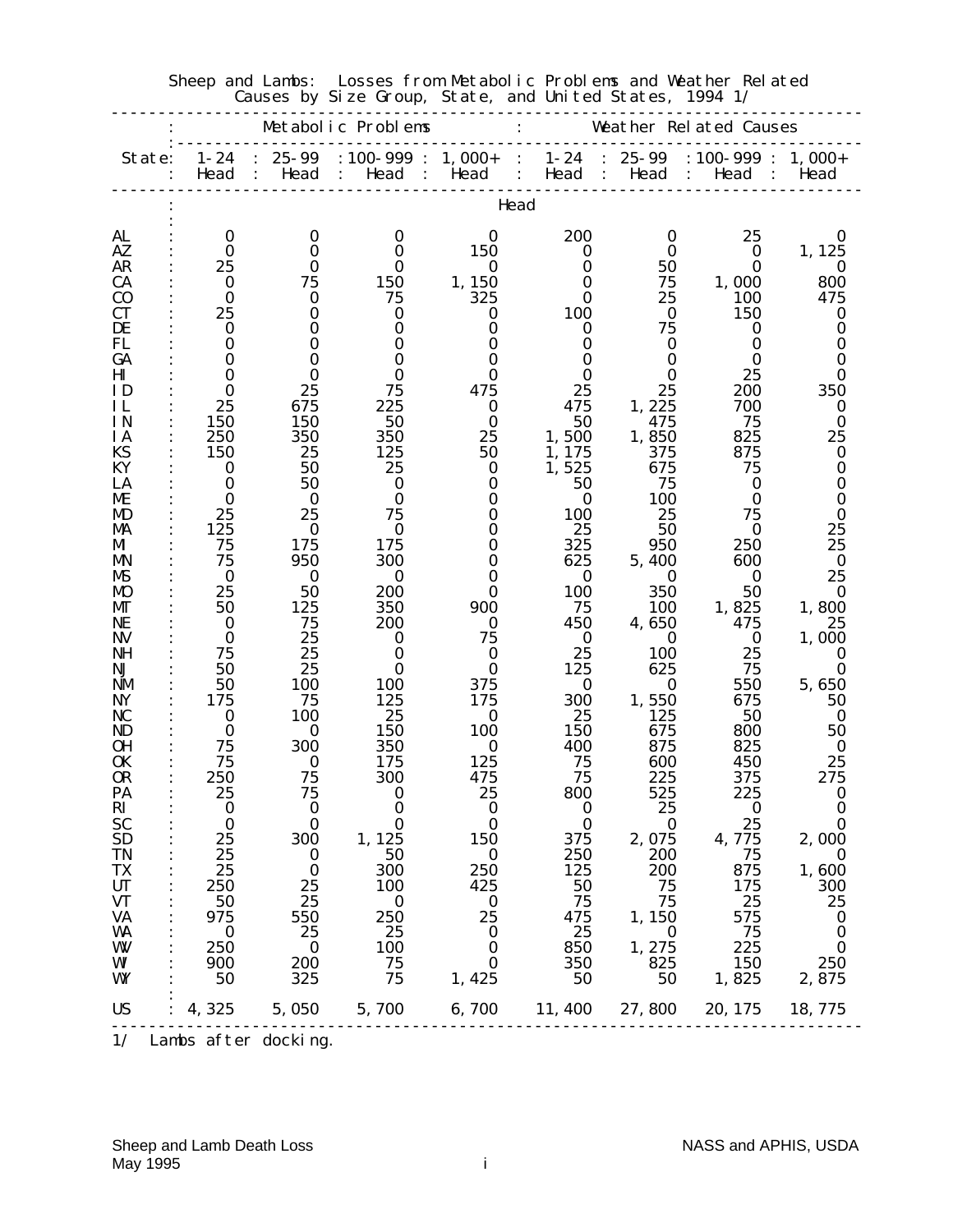|                              |                              |                                           | by Size Group, State, and united States,                             |                   |                                                  |                                                   | 1994 1/                                         |                                   |
|------------------------------|------------------------------|-------------------------------------------|----------------------------------------------------------------------|-------------------|--------------------------------------------------|---------------------------------------------------|-------------------------------------------------|-----------------------------------|
|                              |                              |                                           | <b>Theft</b>                                                         |                   |                                                  |                                                   | Poi soning                                      |                                   |
| State:                       | $1 - 24$<br>Head             | $25 - 99$<br>Head<br>$\ddot{\phantom{0}}$ | $: 100 - 999$ :<br>Head<br>$\mathbb{R}^{\mathbb{Z}}$<br>$\mathbf{L}$ | $1,000+$<br>Head  | $1 - 24$<br>$\mathbf{r}$<br>Head<br>$\mathbf{L}$ | $25 - 99$<br>$\mathbf{L}$<br>Head<br>$\mathbf{L}$ | $: 100 - 999 : 1,000 +$<br>Head<br>$\mathbf{L}$ | Head<br>$\mathbb{R}^{\mathbb{Z}}$ |
|                              |                              |                                           |                                                                      |                   | Head                                             |                                                   |                                                 |                                   |
| AL                           | 25                           | $\bf{0}$                                  | $\bf{0}$                                                             | $\bf{0}$          | $\bf{0}$                                         | $\bf{0}$                                          | 0                                               | $\bf{0}$                          |
| AZ<br><b>AR</b>              | $\bf{0}$<br>$\bf{0}$         | 0<br>0                                    | 0                                                                    | 125<br>$\bf{0}$   | 75<br>$\bf{0}$                                   | 0<br>0                                            | 0<br>0                                          | 0<br>0                            |
| <b>CA</b>                    | $\bf{0}$                     | 0                                         | 25                                                                   | 625               | $\bf{0}$                                         | <b>100</b>                                        | 0                                               | 600                               |
| C <sub>0</sub>               | $\bf{0}$                     | 0                                         | 225                                                                  | 175               | 0                                                | 50                                                | 125                                             | 2,725                             |
| <b>CT</b>                    | 0                            | 0                                         | 0                                                                    | $\bf{0}$          | 0                                                | 0                                                 | 0                                               | 0                                 |
| DE                           | 0                            | 0                                         | 0                                                                    | $\bf{0}$          | 0                                                | 0                                                 | $\bf{0}$                                        | 0                                 |
| FL                           | $\bf{0}$                     | 0                                         |                                                                      | 0                 | 0                                                | 0                                                 | 0                                               | 0                                 |
| GA<br>$\mathbf{H}\mathbf{I}$ | 0<br>0                       | 0<br>0                                    | Ո<br>0                                                               | 0<br>0            | 0<br>0                                           | 0<br>O                                            | O<br>0                                          | O<br>0                            |
| ID                           | $\bf{0}$                     | 50                                        |                                                                      | 75                | 0                                                | 0                                                 | <b>150</b>                                      | 1,300                             |
| ΗL                           | 75                           | 0                                         |                                                                      | $\bf{0}$          | 100                                              | <b>100</b>                                        | 125                                             | 0                                 |
| IN                           | $\bf{0}$                     | 0                                         |                                                                      | $\bf{0}$          | 50                                               | 275                                               | $\bf{0}$                                        | $\bf{0}$                          |
| <b>IA</b>                    | $\bf{0}$                     | 0                                         |                                                                      | 0                 | 75                                               | 175                                               | 25                                              | 0                                 |
| <b>KS</b>                    | 0                            | 0                                         |                                                                      | 0                 | 0                                                | 0                                                 | 25                                              | O                                 |
| KY                           | $\bf{0}$                     | 125                                       |                                                                      | 0                 | $\bf{0}$                                         | 25                                                | 0                                               | 0                                 |
| LA<br>ME                     | 0<br>0                       | $\bf{0}$<br>0                             |                                                                      | 0<br>0            | 0<br>0                                           | 125<br>0                                          | 0<br>0                                          | 0<br>0                            |
| MD                           | $\bf{0}$                     | 0                                         |                                                                      | 0                 | 125                                              | 50                                                | 25                                              | O                                 |
| MA                           | 0                            | 0                                         |                                                                      | 0                 | $\bf{0}$                                         | 0                                                 | 0                                               | O                                 |
| MI                           | 0                            | 0                                         | 50                                                                   | 0                 | 0                                                | 0                                                 | 0                                               | 0                                 |
| MN                           | $\bf{0}$                     | 0                                         | 0                                                                    | O                 | 0                                                | 25                                                | 25                                              |                                   |
| MS                           | 0                            | 0                                         | 0                                                                    | 0                 | 0                                                | 0                                                 | 0                                               | O                                 |
| <b>MO</b>                    | $\bf{0}$<br>$\bf{0}$         | 0<br>0                                    | 0<br>650                                                             | 0                 | 0<br>0                                           | $\bf{0}$<br>25                                    | 0<br>700                                        | 0                                 |
| MГ<br>NE                     | 0                            | 100                                       | 0                                                                    | 2,250<br>0        | 0                                                | 0                                                 | 25                                              | 1,400<br>$\bf{0}$                 |
| <b>NV</b>                    | $\bf{0}$                     | 0                                         | 0                                                                    | 0                 | 0                                                | 0                                                 | $\bf{0}$                                        | 2,075                             |
| NH                           | $\bf{0}$                     | 0                                         | 0                                                                    | 0                 | 0                                                | O                                                 | 0                                               | 0                                 |
| NJ                           | 0                            | 0                                         | 25                                                                   | 0                 | $\mathbf 0$                                      | 0                                                 | 0                                               | 0                                 |
| <b>NM</b>                    | $\bf{0}$                     | 0                                         | 0                                                                    | 50                | 275                                              | 0                                                 | 75                                              | 900                               |
| NY                           | 0                            | 0<br>0                                    | 0                                                                    | 0                 | $\bf{0}$<br>50                                   | 50                                                | 0                                               | 0                                 |
| <b>NC</b><br>ND              | 0<br>0                       | 0                                         | 0<br>75                                                              | 0<br>O            | 0                                                | 25<br>0                                           | 0<br>0                                          | O<br>0                            |
| OН                           | 0                            | 0                                         | 25                                                                   |                   | 0                                                | 50                                                | 150                                             | O                                 |
| <b>OK</b>                    | 25                           | 0                                         | 0                                                                    | O                 | 0                                                | 25                                                | 0                                               | 0                                 |
| 0 <sub>R</sub>               | $\bf{0}$                     | 25                                        | $\bf{0}$                                                             | 100               | $\bf{0}$                                         | $\boldsymbol{0}$                                  | $\bf{0}$                                        | 125                               |
| PA                           | $\bf{0}$                     | $\boldsymbol{0}$                          | 0                                                                    | 0                 |                                                  | 25                                                | 0                                               | 0                                 |
|                              | $\bf{0}$                     | $\bf{0}$                                  | $\bf{0}$                                                             | $\bf{0}$          | $\bf{0}$                                         | $\bf{0}$                                          | $\bf{0}$                                        | $\bf{0}$                          |
|                              | $\bf{0}$<br>$\boldsymbol{0}$ | $\boldsymbol{0}$<br>225                   | $\bf{0}$<br>375                                                      | $\bf{0}$<br>1,075 | $\bf{0}$<br>$\bf{0}$                             | $\bf{0}$<br>50                                    | $\bf{0}$<br>200                                 | $\bf{0}$<br>25                    |
| RI<br>SC<br>SD<br>TN<br>TN   | $\boldsymbol{0}$             | $\bf{0}$                                  | $\bf{0}$                                                             | $\bf{0}$          | $\bf{0}$                                         | 100                                               | $\bf{0}$                                        | $\bf{0}$                          |
|                              | $\bf{0}$                     | $\bf{0}$                                  | 1,200                                                                | $\bf{0}$          | $\bf{0}$                                         | $\bf{0}$                                          | 900                                             | 425                               |
| TX<br>UT<br>UT<br>VA<br>MA   | $\bf{0}$                     | $\bf{0}$                                  | 25                                                                   | 0                 | 50                                               | 25                                                | 375                                             | 875                               |
|                              | $\bf{0}$                     | $\bf{0}$                                  | $\bf{0}$                                                             | 0                 | $\bf{0}$                                         | $\boldsymbol{0}$                                  | $\bf{0}$                                        | $\bf{0}$                          |
|                              | $\bf{0}$                     | 25                                        | $\bf{0}$                                                             | $\bf{0}$          | 100                                              | 150                                               | 50                                              | $\bf{0}$                          |
| <b>WA</b>                    | $\bf{0}$<br>50               | $\bf{0}$<br>$\bf{0}$                      | 50<br>25                                                             | 0<br>50           | 25                                               | $\bf{0}$<br>75                                    | $\bf{0}$<br>25                                  | $\bf{0}$<br>$\bf{0}$              |
| W<br>WI                      | $\bf{0}$                     | 25                                        | $\bf{0}$                                                             | $\bf{0}$          | $\bf{0}$<br>$\bf{0}$                             |                                                   | 50                                              | $\bf{0}$                          |
| WY                           | $\bf{0}$                     | 50                                        | 550                                                                  | 2,400             | $\bf{0}$                                         | $\frac{100}{25}$                                  | 550                                             | 4, 425                            |
|                              |                              |                                           |                                                                      |                   |                                                  |                                                   |                                                 |                                   |
| <b>US</b>                    | 175                          | 625                                       | 3, 300 6, 925                                                        |                   |                                                  |                                                   | 925 1,650 3,600 14,875                          |                                   |

#### Sheep and Lambs: Losses from Theft and Poisoning by Size Group, State, and United States,  $1994$   $1/$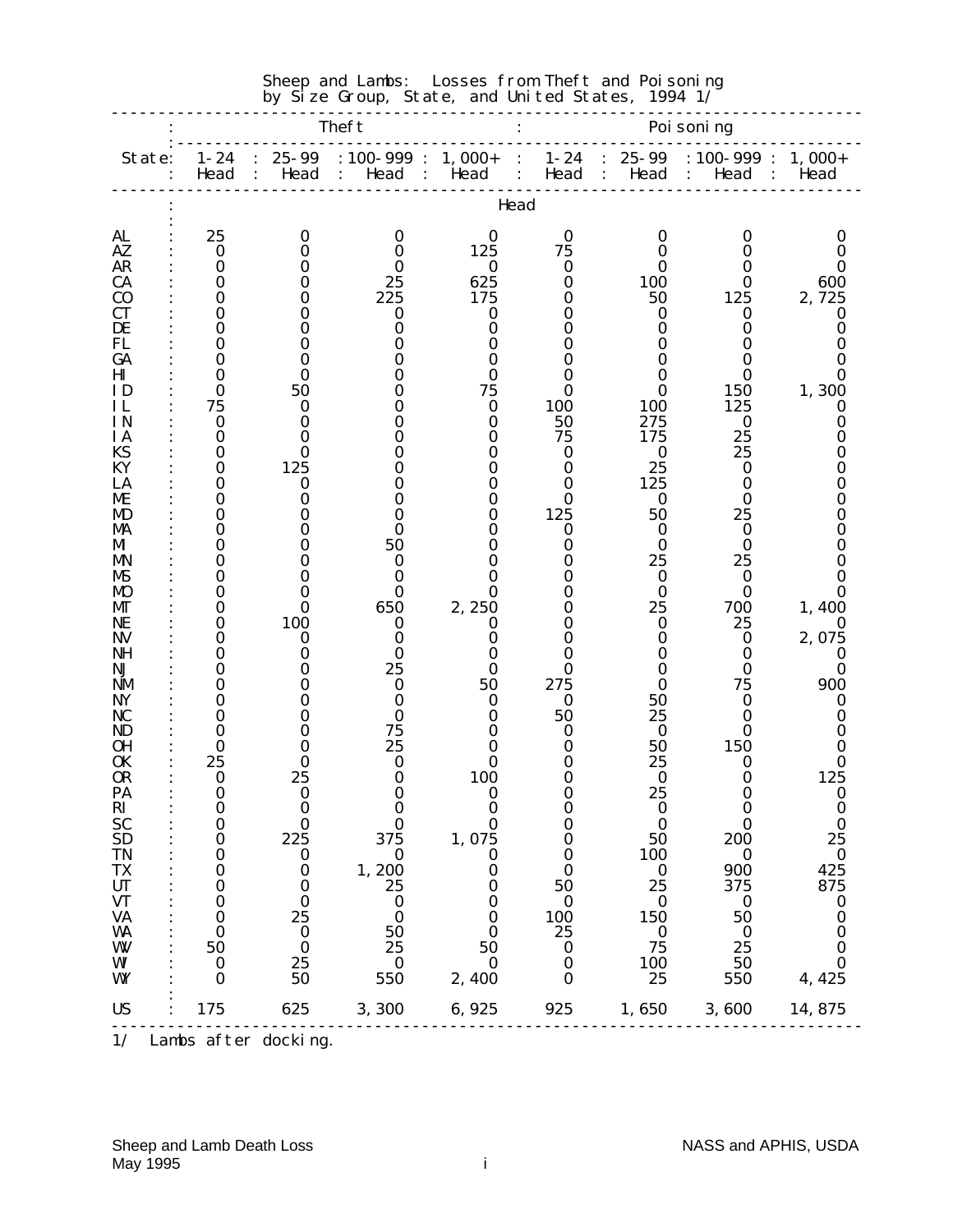|                            |                  |                     | Head             |                              |  |  |  |  |  |
|----------------------------|------------------|---------------------|------------------|------------------------------|--|--|--|--|--|
| <b>AL</b><br>$A\mathbf{Z}$ | $\bf{0}$<br>25   | 25<br>25            | $\bf{0}$<br>75   | $\bf{0}$<br>175              |  |  |  |  |  |
| <b>AR</b>                  | $\bf{0}$         | $\bf{0}$            | 25               | $\boldsymbol{0}$             |  |  |  |  |  |
| CA                         | 575              | 1, 625              | 750              | 1,850                        |  |  |  |  |  |
| $\bf{C0}$                  | 525              | 425                 | 575              | 1,675                        |  |  |  |  |  |
| <b>CT</b>                  | 50               | 75                  | 75               | $\boldsymbol{0}$             |  |  |  |  |  |
| DE                         | $\bf{0}$         | $\bf{0}$            | 0                | $\bf{0}$                     |  |  |  |  |  |
| FL                         | $\bf{0}$         | $\bf{0}$            | $\boldsymbol{0}$ | $\bf{0}$                     |  |  |  |  |  |
| GA                         | $\bf{0}$         | $\bf{0}$            | $\bf{0}$         | 25                           |  |  |  |  |  |
| $\mathbf{H}$               | $\bf{0}$         | 0                   | $\bf{0}$         | 25                           |  |  |  |  |  |
| ID                         | 325              | 2, 450              | 1,200            | 2,375                        |  |  |  |  |  |
| IL                         | 800              | 1,600               | 525              | $\boldsymbol{0}$             |  |  |  |  |  |
| IN<br>IA                   | 325<br>1,275     | 500<br>2,850        | 75<br>950        | $\bf{0}$<br>$\boldsymbol{0}$ |  |  |  |  |  |
| KS                         | 750              | 1,250               | 675              | 100                          |  |  |  |  |  |
| KY                         | 400              | 225                 | $\bf{0}$         | $\bf{0}$                     |  |  |  |  |  |
| LA                         | $\boldsymbol{0}$ | 250                 | $\bf{0}$         | 0                            |  |  |  |  |  |
| ME                         | 25               | 125                 | $\bf{0}$         | 0                            |  |  |  |  |  |
| <b>MD</b>                  | 300              | 175                 | 125              | 0                            |  |  |  |  |  |
| MA                         | 50               | 50                  | 25               | 0                            |  |  |  |  |  |
| M                          | 375              | 825                 | 800              | 0                            |  |  |  |  |  |
| <b>MN</b>                  | 475              | 975                 | 700              | $\boldsymbol{0}$             |  |  |  |  |  |
| MS                         | $\bf{0}$<br>275  | $\bf{0}$            | $\bf{0}$<br>175  | $\boldsymbol{0}$<br>25       |  |  |  |  |  |
| <b>MO</b><br>МT            | 950              | 650<br>3,750        | 3, 125           | 2,875                        |  |  |  |  |  |
| NE                         | 350              | 675                 | 800              | 475                          |  |  |  |  |  |
| <b>NV</b>                  | 175              | 325                 | 50               | 600                          |  |  |  |  |  |
| NH                         | 300              | 25                  | 50               | $\boldsymbol{0}$             |  |  |  |  |  |
| NJ                         | 550              | 175                 | $\bf{0}$         | $\bf{0}$                     |  |  |  |  |  |
| NM                         | 125              | <b>150</b>          | 525              | 450                          |  |  |  |  |  |
| NY                         | 150              | 925                 | 500              | 75                           |  |  |  |  |  |
| NC                         | 300              | 125                 | 50               | $\bf{0}$                     |  |  |  |  |  |
| ND<br><b>OH</b>            | 225<br>700       | 350<br>900          | 1, 125<br>825    | 75<br>$\bf{0}$               |  |  |  |  |  |
| <b>OK</b>                  | 250              | 550                 | 400              | 100                          |  |  |  |  |  |
| <b>OR</b>                  | 2, 175           | 1,300               | 1,000            | 925                          |  |  |  |  |  |
| PA                         | 750              | 1,300               | 825              | $\boldsymbol{0}$             |  |  |  |  |  |
| RI                         | $\bf{0}$         | $\bf{0}$            | $\bf{0}$         | $\bf{0}$                     |  |  |  |  |  |
| <b>SC</b>                  | $\bf{0}$         | $\bf{0}$            | $\bf{0}$         | $\bf{0}$                     |  |  |  |  |  |
| <b>SD</b>                  | 275              | 1,025               | 3,025            | 375                          |  |  |  |  |  |
| <b>TN</b>                  | 225              | 250                 | 25               | $\boldsymbol{0}$             |  |  |  |  |  |
| TX                         | 300              | 800                 | 1, 475           | 2,025                        |  |  |  |  |  |
| <b>UT</b><br><b>VT</b>     | 1,850<br>1,325   | 1,450<br><b>100</b> | 1,250<br>75      | 1,075<br>$\boldsymbol{0}$    |  |  |  |  |  |
| <b>VA</b>                  | 2,400            | 975                 | 575              | $\bf{0}$                     |  |  |  |  |  |
| WA                         | 525              | 450                 | 375              | <b>100</b>                   |  |  |  |  |  |
| W                          | 850              | 2,325               | 225              | $\boldsymbol{0}$             |  |  |  |  |  |
| WI                         | 600              | 500                 | 425              | 25                           |  |  |  |  |  |
| WY                         | 2,825            | 2,725               | 1, 275           | 2,575                        |  |  |  |  |  |
| <b>US</b>                  | 24,725           | 35, 250             | 24,750           | 18,000                       |  |  |  |  |  |
|                            |                  |                     |                  |                              |  |  |  |  |  |

#### Sheep: Losses from Lambing Problems by Size Group, State, and United States, 1994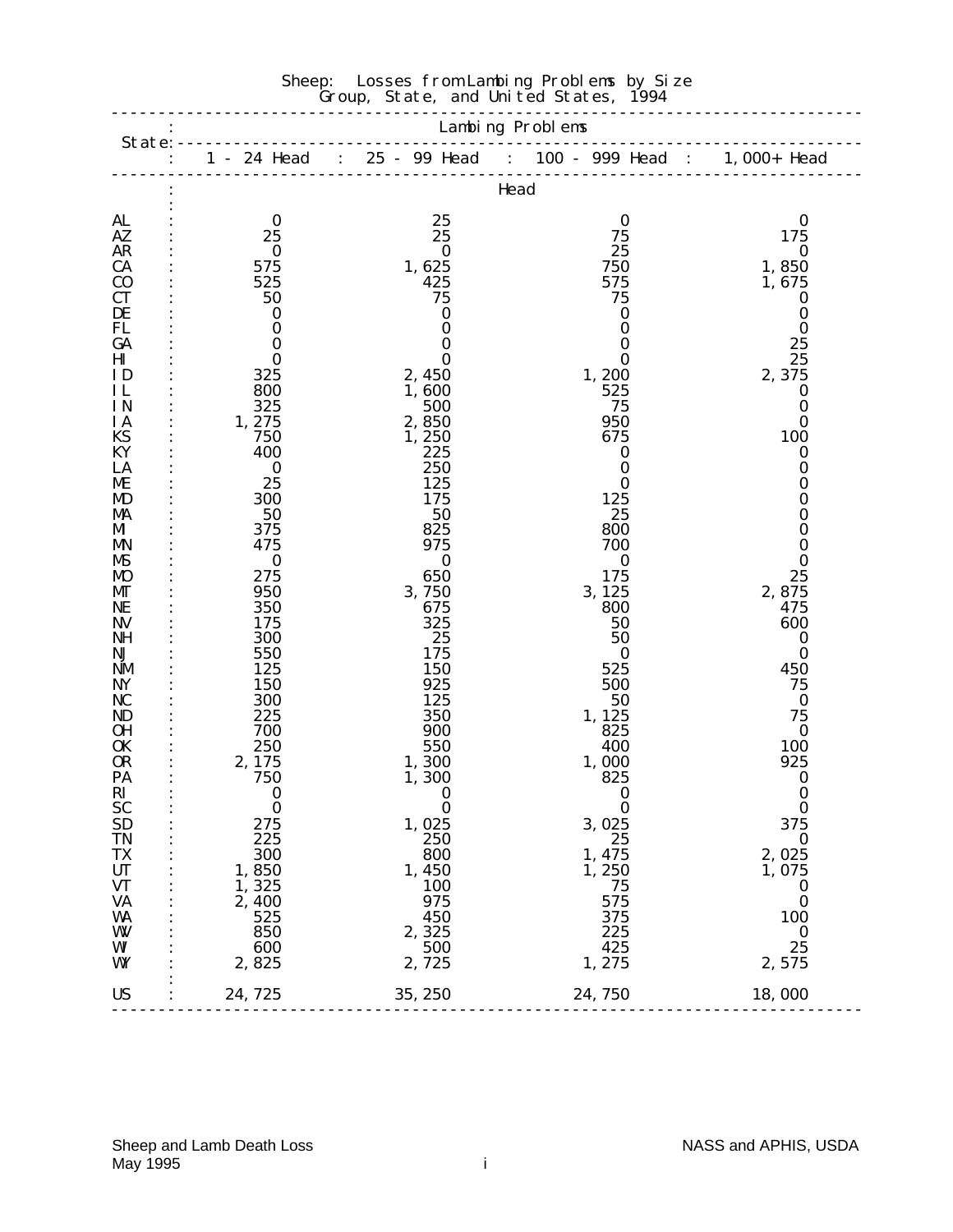|                        | Sheep and Lambs:<br>Losses from Other and Unknown Causes<br>by Size Group, State, and United States, 1994 1/ |                                 |                         |                   |                   |                                     |                                                 |                  |  |
|------------------------|--------------------------------------------------------------------------------------------------------------|---------------------------------|-------------------------|-------------------|-------------------|-------------------------------------|-------------------------------------------------|------------------|--|
|                        |                                                                                                              |                                 | <b>Other Causes</b>     |                   |                   | <b>Unknown Causes</b>               |                                                 |                  |  |
| State:                 | $1 - 24$<br>Head                                                                                             | $25 - 99$<br>Head<br>$\sim$ 1.1 | $: 100 - 999 : 1,000 +$ | Head : Head :     | $1 - 24$<br>Head  | $25 - 99$<br>Head :<br>$\mathbf{L}$ | $: 100 - 999$ :<br>Head<br>$\ddot{\phantom{0}}$ | $1,000+$<br>Head |  |
|                        |                                                                                                              |                                 |                         |                   | Head              |                                     |                                                 |                  |  |
| AL                     | 200                                                                                                          | $\bf{0}$                        | $\bf{0}$                | 0                 | 25                | 25                                  | 0                                               | 0                |  |
| AZ.<br><b>AR</b>       | 25<br>0                                                                                                      | 0<br>0                          | 0<br>$\bf{0}$           | 175<br>0          | 25<br>$\bf{0}$    | $\bf{0}$<br>0                       | 0<br>25                                         | 300<br>0         |  |
| <b>CA</b>              | 525                                                                                                          | 1, 125                          | 2,800                   | 2,675             | 175               | 375                                 | 525                                             | 1,950            |  |
| $\bf{C0}$              | 650                                                                                                          | 225                             | 875                     | 5,550             | 350               | 175                                 | 625                                             | 6,550            |  |
| <b>CT</b>              | $\bf{0}$                                                                                                     | 25                              | 100                     | 0                 | 50                | 25                                  | 25                                              | 0                |  |
| DE                     | 0<br>0                                                                                                       | 0<br>0                          | 0<br>0                  | 0<br>0            | 0<br>0            | $\bf{0}$<br>75                      | 0<br>0                                          | 0<br>0           |  |
| FL<br>GA               | 0                                                                                                            | 0                               | $\bf{0}$                | 0                 | 0                 | $\bf{0}$                            | 0                                               | 0                |  |
| $\mathbf{H}$           | 0                                                                                                            | 25                              | $\bf{0}$                | 50                | 50                | 0                                   | 0                                               | 3,400            |  |
| ID                     | 75                                                                                                           | 75                              | 300                     | 2,600             | 100               | 125                                 | 2,400                                           | 2,575            |  |
| IL                     | <b>150</b>                                                                                                   | 875                             | 375                     | $\bf{0}$          | 250               | 575                                 | 250                                             | 0                |  |
| <b>IN</b><br><b>IA</b> | 175<br>575                                                                                                   | 425<br>2, 175                   | 125<br>875              | 0<br><b>150</b>   | 275<br>1,175      | 350<br>1,000                        | 75<br>375                                       | 0<br>0           |  |
| <b>KS</b>              | 775                                                                                                          | 700                             | 925                     | 100               | 275               | 1,825                               | 1,050                                           | <b>100</b>       |  |
| KY                     | 100                                                                                                          | 75                              | $\bf{0}$                | 0                 | 150               | 175                                 | 0                                               | 0                |  |
| LA                     | 0                                                                                                            | 125                             | 0                       | 0                 | 25                | 125                                 | 0                                               | 0                |  |
| ME                     | 50                                                                                                           | 25                              | 25                      | 0                 | 0                 | 100                                 | 25                                              | 0                |  |
| MD<br>MA               | 50<br>450                                                                                                    | 325<br>50                       | 125<br>0                | 150<br>0          | 125<br>0          | 50<br>25                            | 100<br>0                                        | 0<br>0           |  |
| MI                     | 525                                                                                                          | 525                             | 1, 125                  | 75                | 850               | 775                                 | 275                                             | 0                |  |
| <b>MN</b>              | 350                                                                                                          | 2, 225                          | 825                     | 50                | 300               | 3,650                               | 400                                             | 75               |  |
| MS                     | 0                                                                                                            | 0                               | 25                      | $\bf{0}$          | 25                | $\bf{0}$                            | 0                                               | 0                |  |
| M <sub>D</sub><br>MГ   | 75<br>375                                                                                                    | 175<br>1, 150                   | 75<br>5, 925            | $\bf{0}$<br>4,250 | 400<br>100        | 275<br>375                          | 150<br>2,575                                    | 0<br>3,000       |  |
| NE                     | 325                                                                                                          | 350                             | 400                     | 575               | 150               | 300                                 | 300                                             | $\mathbf{0}$     |  |
| <b>NV</b>              | 75                                                                                                           | 75                              | $\bf{0}$                | 75                | 0                 | <b>100</b>                          | 0                                               | 300              |  |
| NH                     | 50                                                                                                           | $\bf{0}$                        | 50                      | 0                 | 225               | $\bf{0}$                            | 25                                              | 0                |  |
| NJ                     | 75                                                                                                           | 75                              | 25                      | 0                 | $\bf{0}$          | 50                                  | 0                                               | 0                |  |
| <b>NM</b><br>NY        | 825<br><b>100</b>                                                                                            | 575<br>950                      | 950<br>425              | 2,000<br>75       | 650<br>200        | 700<br>200                          | 1, 175<br>725                                   | 5,625<br>0       |  |
| NC                     | 25                                                                                                           | 75                              | 100                     | $\bf{0}$          | 0                 | 175                                 | 100                                             | 0                |  |
| ND                     | 50                                                                                                           | 875                             | 2, 275                  | 25                | 100               | 600                                 | 1,800                                           | 25               |  |
| <b>OH</b>              | 325                                                                                                          | 1,200                           | 975                     | $\bf{0}$          | 225               | 850                                 | 325                                             | 0                |  |
| <b>OK</b><br>0R        | 625<br>725                                                                                                   | 375                             | 275                     | 100               | 675<br>575        | 250<br>600                          | 175                                             | 325<br>900       |  |
| PA                     | 450                                                                                                          | 900<br>475                      | 2,025<br>900            | 1, 475<br>0       | 900               | 700                                 | 900<br>325                                      | $\bf{0}$         |  |
| RI                     | $\bf{0}$                                                                                                     | 0                               | $\bf{0}$                | 0                 | $\bf{0}$          | 0                                   | $\bf{0}$                                        | $\boldsymbol{0}$ |  |
| <b>SC</b>              | $\bf{0}$                                                                                                     | $\bf{0}$                        | $\bf{0}$                | $\bf{0}$          | $\bf{0}$          | $\bf{0}$                            | $\bf{0}$                                        | $\bf{0}$         |  |
| <b>SD</b>              | 450                                                                                                          | 1,825                           | 6,550                   | 1,650             | 1,550             | 1,075                               | 3,375                                           | 800              |  |
| <b>TN</b><br>TX        | 175<br>650                                                                                                   | 0<br>1,225                      | 0<br>7,325              | 0<br>3,800        | <b>100</b><br>175 | 175<br>2,950                        | 25<br>7,350                                     | 0<br>9,350       |  |
| <b>UT</b>              | 375                                                                                                          | 525                             | 350                     | 1,950             | 200               | 500                                 | 1,675                                           | 4, 125           |  |
| <b>VT</b>              | 275                                                                                                          | 25                              | 25                      | $\bf{0}$          | 75                | 50                                  | $\bf{0}$                                        | $\bf{0}$         |  |
| VA                     | 1, 475                                                                                                       | 50                              | 375                     | $\bf{0}$          | 3,050             | 250                                 | 175                                             | 200              |  |
| WA                     | <b>150</b>                                                                                                   | 300                             | 75                      | $\bf{0}$          | 200               | 275                                 | 50                                              | 0                |  |
| W<br>WI                | 50<br>550                                                                                                    | 300<br>825                      | 325<br>300              | 25<br>$\bf{0}$    | 650<br>2,525      | 1,550<br>725                        | 200<br>175                                      | 50<br>$\bf{0}$   |  |
| WY                     | 125                                                                                                          | 400                             | 2,050                   | 5,825             | $\bf{0}$          | $\bf{0}$                            | $\bf{0}$                                        | $\bf{0}$         |  |
| <b>US</b>              | 13,050                                                                                                       | 21,725                          | 40, 275                 | 33, 400           | 16, 950           | 22, 175                             | 27,750                                          | 39,650           |  |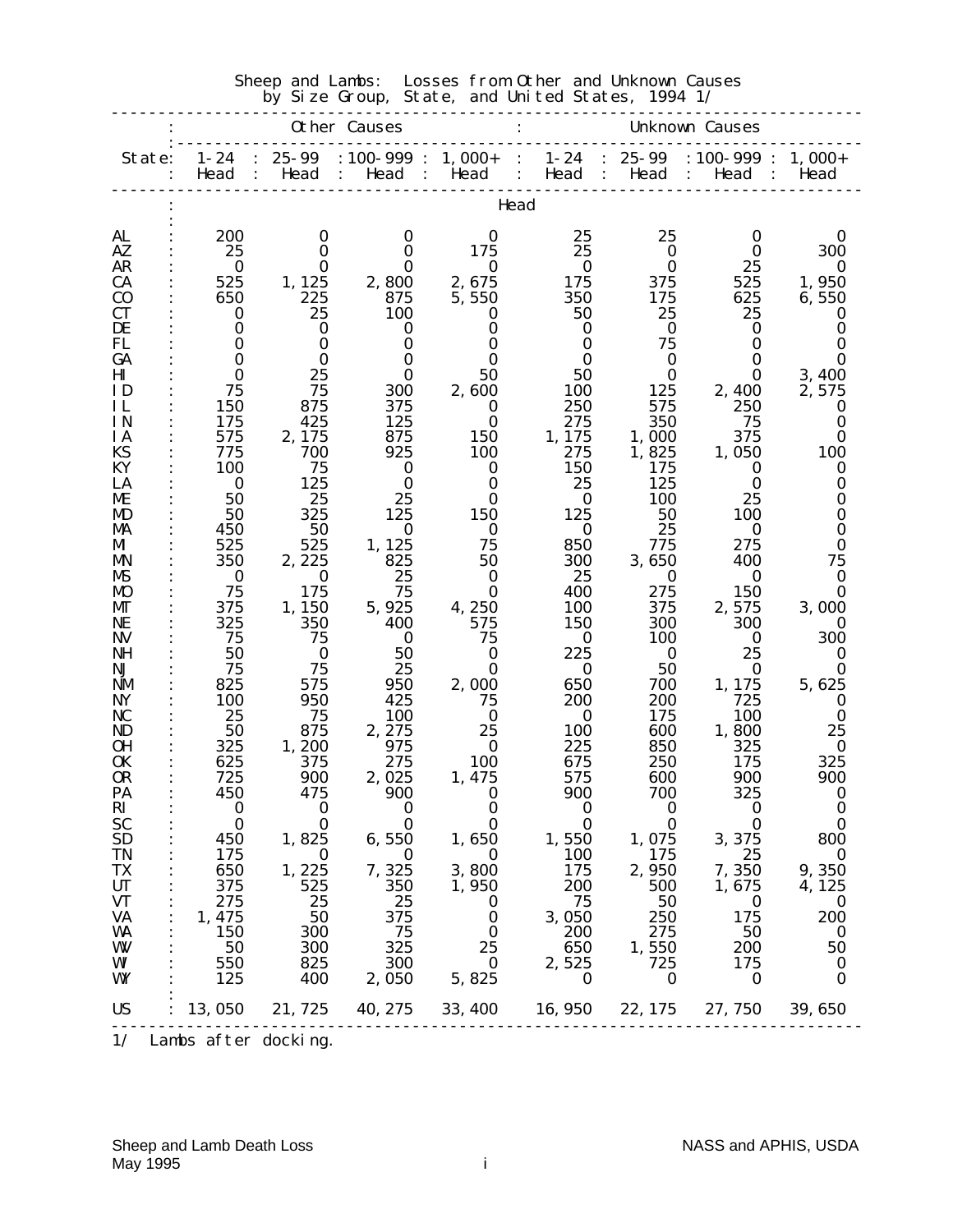|            | All Causes<br>State :---------------------- |         |                                                                      |          |  |  |  |  |  |  |  |
|------------|---------------------------------------------|---------|----------------------------------------------------------------------|----------|--|--|--|--|--|--|--|
|            |                                             |         | $: 1 - 24$ Head $: 25 - 99$ Head $: 100 - 999$ Head $: 1,000 +$ Head |          |  |  |  |  |  |  |  |
|            |                                             |         | Head                                                                 |          |  |  |  |  |  |  |  |
| AZ         | 1,550                                       | 25      | 50                                                                   | 2,375    |  |  |  |  |  |  |  |
| <b>CA</b>  | 1,750                                       | 7,300   | 4,925                                                                | 10,025   |  |  |  |  |  |  |  |
| $\bf{C0}$  | 1,050                                       | 1,750   | 4,025                                                                | 13, 175  |  |  |  |  |  |  |  |
| ID         | 1,900                                       | 1,050   | 4, 250                                                               | 13,800   |  |  |  |  |  |  |  |
| MГ         | 1,450                                       | 2,825   | 14,850                                                               | 15, 875  |  |  |  |  |  |  |  |
| <b>NV</b>  | 475                                         | 425     | 250                                                                  | 3,850    |  |  |  |  |  |  |  |
| NM         | 1,425                                       | 1,150   | 2, 475                                                               | 6,950    |  |  |  |  |  |  |  |
| <b>OR</b>  | 2,775                                       | 2,775   | 5,950                                                                | 2,700    |  |  |  |  |  |  |  |
| TX         | 2,075                                       | 5, 150  | 37, 100                                                              | 33, 675  |  |  |  |  |  |  |  |
| <b>UT</b>  | 3,000                                       | 2,600   | 5, 450                                                               | 17, 950  |  |  |  |  |  |  |  |
| WA         | 450                                         | 1,825   | 775                                                                  | 450      |  |  |  |  |  |  |  |
| WY         | 450                                         | 2,800   | 11,800                                                               | 39, 950  |  |  |  |  |  |  |  |
| Total      |                                             |         |                                                                      |          |  |  |  |  |  |  |  |
| $12-Sts$ : | 18, 350                                     | 29, 675 | 91, 900                                                              | 160, 775 |  |  |  |  |  |  |  |

# Lambs: Losses Before Docking From All Causes by Size Group, State, and United States, 1994

 Lambs: Losses Before Docking From Predators and Causes Other Than Predators by Size Group, State, and United States, 1994

|                             |                  |                |               | Predators      |                                                     |         | $\mathbf{r}$         |                  |                | Causes Other Than Predators |                |         |                                 |
|-----------------------------|------------------|----------------|---------------|----------------|-----------------------------------------------------|---------|----------------------|------------------|----------------|-----------------------------|----------------|---------|---------------------------------|
| State:                      | $1 - 24$<br>Head | $\ddot{\cdot}$ | 25-99<br>Head | $\ddot{\cdot}$ | $: 100 - 999 : 1,000 + :$<br>Head<br>$\mathbb{R}^2$ | Head    | $\ddot{\phantom{0}}$ | $1 - 24$<br>Head | $\ddot{\cdot}$ | $: 25 - 99$<br>Head         | $\ddot{\cdot}$ | Head    | $: 100 - 999 : 1,000 +$<br>Head |
|                             |                  |                |               |                |                                                     |         | Head                 |                  |                |                             |                |         |                                 |
| AZ                          | $\bf{0}$         |                | 25            |                | 25                                                  | 2,050   |                      | 1,550            |                | $\bf{0}$                    |                | 25      | 325                             |
| <b>CA</b>                   | 575              |                | 4,350         |                | 2, 175                                              | 4,400   |                      | 1, 175           |                | 2,950                       |                | 2,750   | 5,625                           |
| $\bf CO$                    | 50               |                | 350           |                | 750                                                 | 7,850   |                      | 1,000            |                | 1, 400                      |                | 3, 275  | 5, 325                          |
| <b>ID</b>                   | 1, 475           |                | 50            |                | 1,075                                               | 2,700   |                      | 425              |                | 1,000                       |                | 3, 175  | 11, 100                         |
| MГ                          | 50               |                | 125           |                | 2,900                                               | 6,025   |                      | 1,400            |                | 2,700                       |                | 11, 950 | 9,850                           |
| <b>NV</b>                   | $\bf{0}$         |                | 50            |                | 125                                                 | 2, 125  |                      | 475              |                | 375                         |                | 125     | 1,725                           |
| <b>NM</b>                   | 125              |                | 425           |                | 1,575                                               | 4, 275  |                      | 1,300            |                | 725                         |                | 900     | 2,675                           |
| <b>OR</b>                   | 325              |                | 350           |                | 1, 150                                              | 575     |                      | 2,450            |                | 2, 425                      |                | 4,800   | 2, 125                          |
| TX                          | 500              |                | 2, 200        |                | 27, 100                                             | 27, 200 |                      | 1,575            |                | 2,950                       |                | 10,000  | 6, 475                          |
| <b>UT</b>                   | 325              |                | 425           |                | 1,200                                               | 9,900   |                      | 2,675            |                | 2, 175                      |                | 4, 250  | 8,050                           |
| WA                          | $\bf{0}$         |                | 300           |                | 175                                                 | 125     |                      | 450              |                | 1,525                       |                | 600     | 325                             |
| WY                          | 200              |                | 1,000         |                | 6,300                                               | 27,500  |                      | 250              |                | 1,800                       |                | 5,500   | 12, 450                         |
|                             |                  |                |               |                |                                                     |         |                      |                  |                |                             |                |         |                                 |
| Total<br>$12-S$ ts: $3,625$ |                  |                | 9,650         |                | 44, 550                                             | 94, 725 |                      | 14, 725          |                | 20, 025                     |                | 47, 350 | 66, 050                         |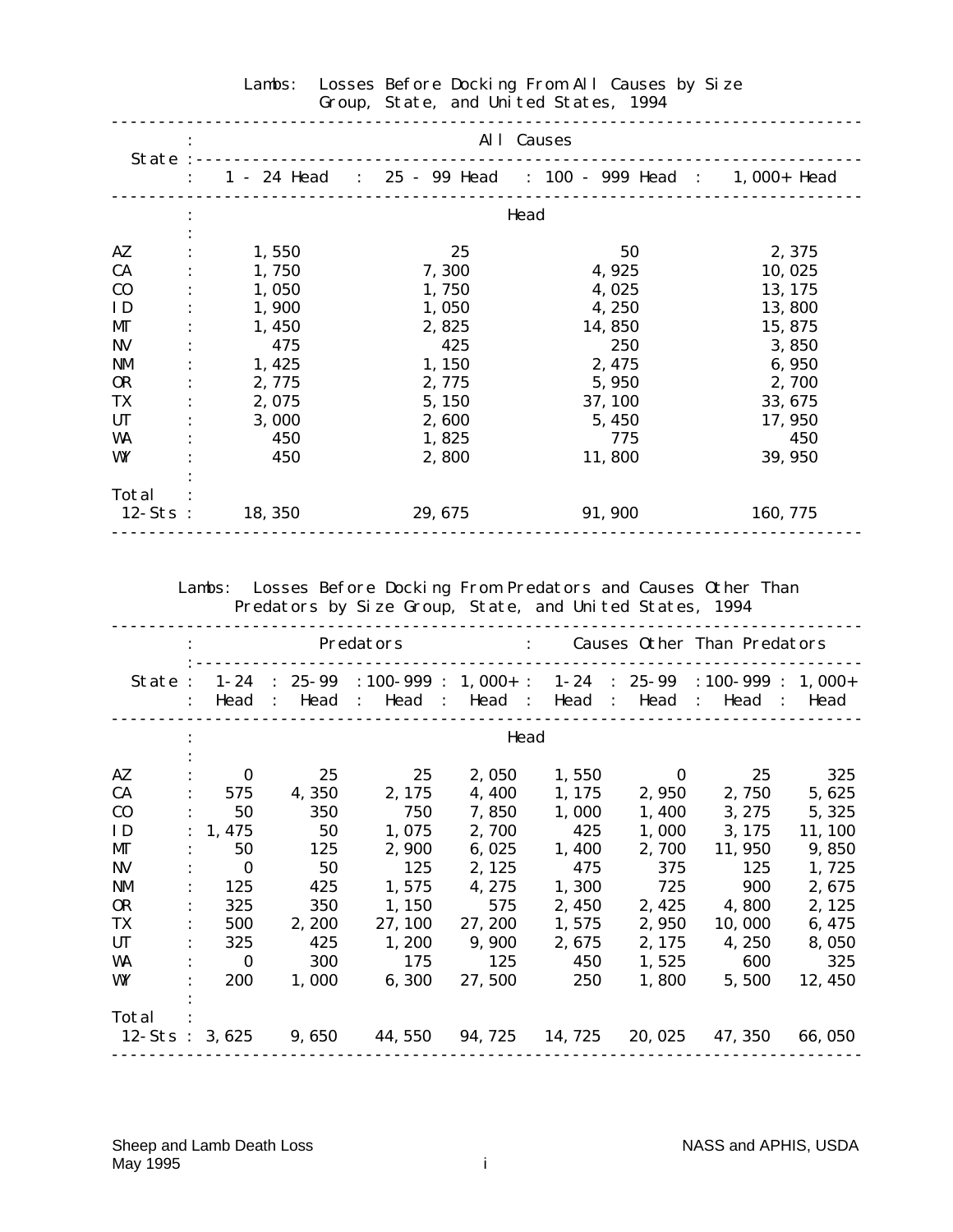|                         |                |          |            | Coyotes |                                                                                                      |         |        |              |              | <b>Dogs</b>   |                              |          |
|-------------------------|----------------|----------|------------|---------|------------------------------------------------------------------------------------------------------|---------|--------|--------------|--------------|---------------|------------------------------|----------|
| State:                  | $\ddot{\cdot}$ | Head :   | Head       |         | $1-24$ : $25-99$ : $100-999$ : $1,000+$ : $1-24$ : $25-99$ : $100-999$ : $1,000+$<br>: Head : Head : |         |        | Head :       | Head         | $\mathcal{L}$ | Head                         | : Head   |
|                         |                |          |            |         |                                                                                                      |         | Head   |              |              |               |                              |          |
| AZ                      |                | $\bf{0}$ | 25         |         | 25                                                                                                   |         | 1,550  | $\bf{0}$     | $\bf{0}$     |               | $\bf{0}$                     | 225      |
| CA                      |                | 25       | 1, 175     |         | 1,575                                                                                                |         | 3,350  | 550          | 2,650        |               | <b>100</b>                   | 525      |
| $\bf{C0}$               |                | 50       | 325        |         | 450                                                                                                  |         | 2,875  | $\bf{0}$     | $\bf{0}$     |               | 150                          | 150      |
| ID                      |                | 1,325    | 25         |         | 850                                                                                                  |         | 2, 100 | 125          | $\bf{0}$     |               | 175                          | 100      |
| MГ                      |                | 25       | <b>100</b> |         | 1,675                                                                                                |         | 2,600  | 25           | 25           |               | 50                           | $\bf{0}$ |
| <b>NV</b>               |                | $\bf{0}$ | 50         |         | 100                                                                                                  |         | 1,550  | $\mathbf{0}$ | $\bf{0}$     |               | $\mathbf{0}$                 | $\bf{0}$ |
| <b>NM</b>               |                | $\bf{0}$ | 375        |         | 925                                                                                                  |         | 2,025  | 75           | $\bf{0}$     |               | 100                          | 25       |
| <b>OR</b>               |                | 325      | 125        |         | 725                                                                                                  |         | 400    | $\mathbf{0}$ | $\mathbf{0}$ |               | 50                           | $\bf{0}$ |
| TX                      |                | 425      | 1,200      |         | 10, 975                                                                                              | 10, 150 |        | 25           | 300          |               | 900                          | $\bf{0}$ |
| <b>UT</b>               |                | 50       | 50         |         | 900                                                                                                  | 7, 325  |        | 225          | $\mathbf{0}$ |               | 25                           | 50       |
| WA                      |                | $\bf{0}$ | 275        |         | 150                                                                                                  |         | 100    | $\bf{0}$     | 25           |               | 25                           | $\bf{0}$ |
| WY                      |                | 50       | 425        |         | <b>3, 100</b>                                                                                        | 16, 425 |        | $\bf{0}$     | 75           |               | 125                          | $\bf{0}$ |
|                         |                |          |            |         |                                                                                                      |         |        |              |              |               |                              |          |
| Total                   |                |          |            |         |                                                                                                      |         |        |              |              |               |                              |          |
| $12-Sts : 2,275$ 4, 150 |                |          |            |         | 21, 450                                                                                              |         |        |              |              |               | 50, 450 1, 025 3, 075 1, 700 | 1,075    |

## Lambs: Losses Before Docking From Coyotes and Dogs by Size Group, State, and United States, 1994

and Bears by Size Group, State, and United States, 1994

|                     |              |              | Mountain Lions, Cougars, Pumas | $\sim$ 1.                                                                                                                      |              |          | <b>Bears</b> |              |
|---------------------|--------------|--------------|--------------------------------|--------------------------------------------------------------------------------------------------------------------------------|--------------|----------|--------------|--------------|
| State:              | $1 - 24$     |              |                                | : $25-99$ : 100-999 : 1,000+ : 1-24 : 25-99 : 100-999 : 1,000+<br>Head : Head : Head : Head : Head : Head : Head : Head : Head |              |          |              |              |
|                     |              |              |                                | Head                                                                                                                           |              |          |              |              |
| AZ                  | $\bf{0}$     | $\Omega$     | $\mathbf{0}$                   | <b>100</b>                                                                                                                     | 0            | 0        | $\bf{0}$     | 175          |
| <b>CA</b>           | $\bf{0}$     | 525          | 225                            | 225                                                                                                                            | 0            | 0        | 50           | 25           |
| C <sub>0</sub>      | 0            | 0            | $\bf{0}$                       | 1,000                                                                                                                          |              |          | 0            | 100          |
| ID                  | 0            | 0            | 0                              | $\Omega$                                                                                                                       |              |          |              | 0            |
| MГ                  | 0            | 0            | 0                              | 100                                                                                                                            |              |          |              | 0            |
| <b>NV</b>           | 0            | $\mathbf 0$  | 0                              | 225                                                                                                                            |              | 0        |              | $\bf{0}$     |
| <b>NM</b>           | 0            | 25           | 175                            | 25                                                                                                                             |              | 25       |              | 25           |
| <b>OR</b>           | 0            | $\bf{0}$     | 125                            | 50                                                                                                                             |              | $\bf{0}$ | 25           | $\bf{0}$     |
| TX                  | 0            | $\Omega$     | <b>300</b>                     | 1,675                                                                                                                          | 0            | 0        | 0            | 75           |
| <b>UT</b>           | 50           | 100          | 25                             | 1,375                                                                                                                          |              | 50       | 0            | 675          |
| <b>WA</b>           | $\bf{0}$     | $\mathbf{0}$ | $\mathbf{0}$                   | $\mathbf 0$                                                                                                                    |              | $\Omega$ |              | $\mathbf{0}$ |
| WY                  | $\mathbf{0}$ | $\Omega$     | 25                             | 375                                                                                                                            | 0            | $\Omega$ |              | 200          |
|                     |              |              |                                |                                                                                                                                |              |          |              |              |
| Total<br>$12-Sts$ : | 50           | 650          | 875                            | 5, 150                                                                                                                         | $\mathbf{0}$ | 75       | 75           | 1, 275       |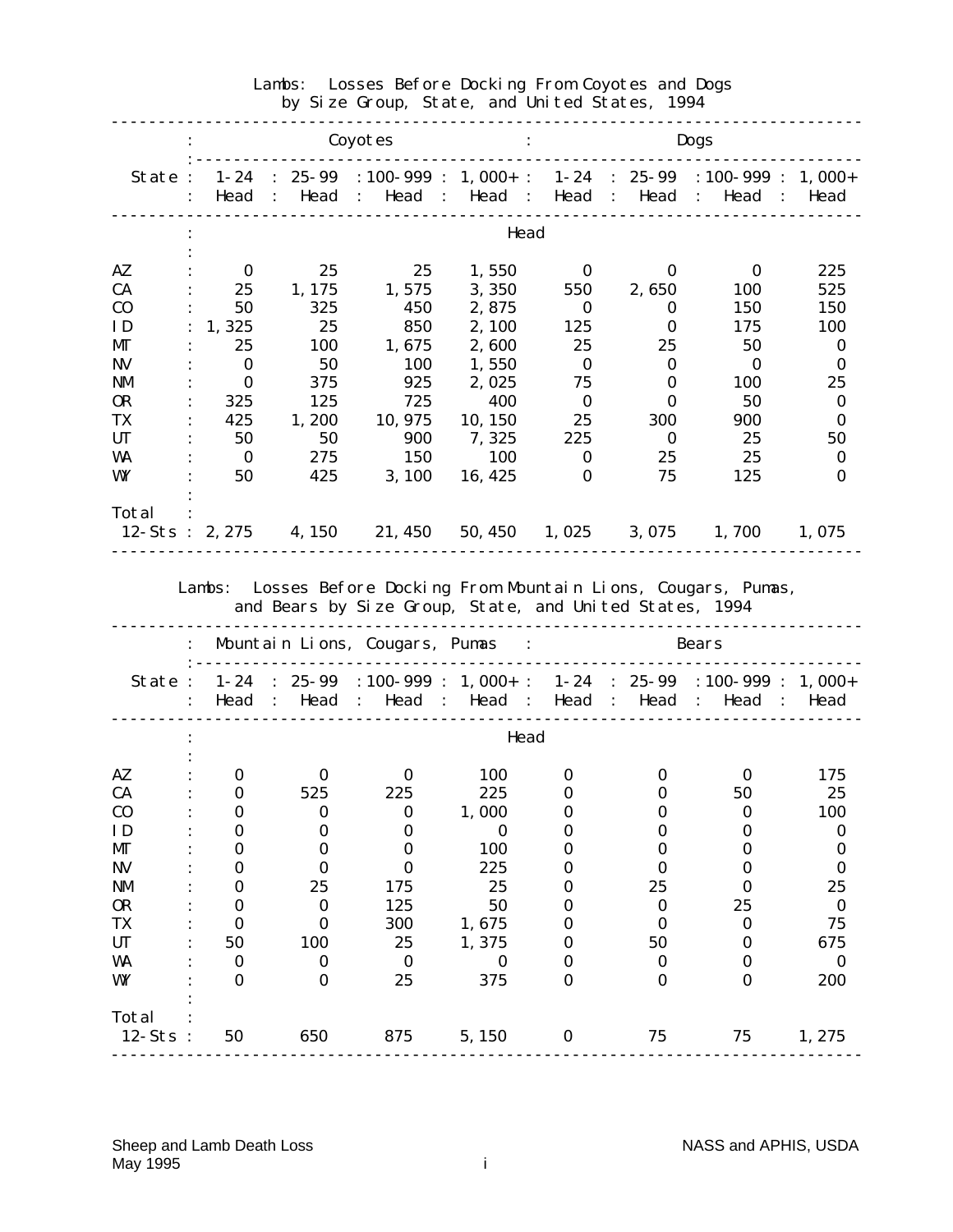|                                                                                                                     |                  |                      | <b>Foxes</b>            |                                                                                                |          |                  | Eagl es                                                        |                      |
|---------------------------------------------------------------------------------------------------------------------|------------------|----------------------|-------------------------|------------------------------------------------------------------------------------------------|----------|------------------|----------------------------------------------------------------|----------------------|
| State:                                                                                                              | $1 - 24$<br>Head | Head                 | Head :<br>$\mathcal{L}$ | $: 25-99 : 100-999 : 1,000+ :$<br>Head :                                                       | Head     | Head             | $1-24$ : 25-99 : 100-999 : 1,000+<br>Head<br>$\mathcal{L}$     | : Head               |
|                                                                                                                     |                  |                      |                         | Head                                                                                           |          |                  |                                                                |                      |
| $A\mathbf{Z}$                                                                                                       | $\bf{0}$         | $\bf{0}$             | $\bf{0}$                | $\bf{0}$                                                                                       | $\bf{0}$ | $\bf{0}$         | $\bf{0}$                                                       | $\bf{0}$             |
| CA                                                                                                                  | $\bf{0}$         | $\bf{0}$             | $\bf{0}$                | 25                                                                                             | $\bf{0}$ | $\bf{0}$         | 175                                                            | 100                  |
| C <sub>0</sub>                                                                                                      | $\bf{0}$         | 25                   | 150                     | 1, 125                                                                                         | $\bf{0}$ | $\bf{0}$         | $\bf{0}$                                                       | 2,600                |
| ID                                                                                                                  | $\bf{0}$         | 25                   | 50                      | 125                                                                                            | $\bf{0}$ | 0                | $\bf{0}$                                                       | $\bf{0}$             |
| MГ                                                                                                                  | $\bf{0}$         | $\bf{0}$             | 900                     | 1,400                                                                                          | $\bf{0}$ | 0                | 275                                                            | 1,725                |
| <b>NV</b>                                                                                                           | $\bf{0}$         | $\bf{0}$             | $\bf{0}$                | $\bf{0}$                                                                                       | $\bf{0}$ | 0                | 25                                                             | $\bf{0}$             |
| $\mathbf{N}\mathbf{M}$                                                                                              | $\bf{0}$         | $\bf{0}$             | $\bf{0}$                | $\bf{0}$                                                                                       | $\bf{0}$ | $\bf{0}$         | 275                                                            | 875                  |
| <b>OR</b>                                                                                                           | $\bf{0}$         | 150                  | 75                      | $\bf{0}$                                                                                       | $\bf{0}$ | 25               | 50                                                             | 125                  |
| TX                                                                                                                  | 25               | 300                  | 2,400                   | 1,450                                                                                          | $\bf{0}$ | 75               | 7,775                                                          | 5,675                |
| <b>UT</b>                                                                                                           | $\bf{0}$         | $\bf{0}$             | 75                      | 300                                                                                            | $\bf{0}$ | $\bf{0}$         | 175                                                            | 150                  |
| WA                                                                                                                  | $\bf{0}$         | $\bf{0}$             | $\bf{0}$                | $\bf{0}$                                                                                       | $\bf{0}$ | $\bf{0}$         | $\bf{0}$                                                       | $\bf{0}$             |
| WY                                                                                                                  | 100              | 400                  | 1,800                   | 4,200                                                                                          | 50       | 100              | 975                                                            | 6,075                |
|                                                                                                                     |                  |                      |                         |                                                                                                |          |                  |                                                                |                      |
| Total                                                                                                               |                  |                      |                         |                                                                                                |          |                  |                                                                |                      |
| $12-Sts$ :                                                                                                          | 125              | 900                  | 5,450                   | 8,625                                                                                          | 50       | 200              | 9,725                                                          | 17, 325              |
|                                                                                                                     |                  | Lambs:               |                         | Losses Before Docking From Bobcats and Wolves<br>by Size Group, State, and United States, 1994 |          |                  |                                                                |                      |
|                                                                                                                     |                  |                      | <b>Bobcats</b>          |                                                                                                |          |                  | <b>Wolves</b>                                                  |                      |
| State:                                                                                                              | $1 - 24$<br>Head | Head                 | $\mathbf{I}$            | $: 25-99 : 100-999 : 1,000+ :$<br>Head : Head :                                                | Head :   | Head             | $1-24$ : 25-99 : 100-999 : 1,000+<br>Head<br>$\sim$ 100 $\sim$ | : Head               |
|                                                                                                                     |                  |                      |                         | Head                                                                                           |          |                  |                                                                |                      |
|                                                                                                                     |                  |                      |                         |                                                                                                |          |                  |                                                                |                      |
|                                                                                                                     | $\bf{0}$         | $\bf{0}$             | $\bf{0}$                | $\bf{0}$                                                                                       | $\bf{0}$ | 0                | $\bf{0}$                                                       | $\bf{0}$             |
|                                                                                                                     | 0                | $\bf{0}$             | 25<br>$\bf{0}$          | $\bf{0}$<br>$\bf{0}$                                                                           | $\bf{0}$ | 0<br>0           | 25<br>$\bf{0}$                                                 | 100<br>$\bf{0}$      |
|                                                                                                                     | $\bf{0}$         | $\bf{0}$<br>0        | 0                       |                                                                                                | $\bf{0}$ | $\bf{0}$         |                                                                |                      |
|                                                                                                                     | $\bf{0}$         | 0                    | 0                       | $\bf{0}$                                                                                       | $\bf{0}$ | 0                | $\bf{0}$<br>0                                                  | $\bf{0}$             |
|                                                                                                                     | $\bf{0}$         |                      | $\bf{0}$                | 100                                                                                            | $\bf{0}$ | O                | 0                                                              | 100                  |
|                                                                                                                     | $\bf{0}$         | 0                    |                         | 125                                                                                            | 0        | 0                |                                                                | $\bf{0}$             |
|                                                                                                                     | $\bf{0}$         | $\bf{0}$             | 100                     | 1,300                                                                                          | 0        |                  | $\boldsymbol{0}$                                               | $\boldsymbol{0}$     |
|                                                                                                                     | $\bf{0}$         | $\bf{0}$             | $\bf{0}$                | $\bf{0}$                                                                                       | 0        | $\boldsymbol{0}$ | $\bf{0}$                                                       | $\bf{0}$             |
|                                                                                                                     | 25               | 200                  | 3,875                   | 5,675                                                                                          | 0        | 75               | 125                                                            | 125                  |
|                                                                                                                     | $\bf{0}$         | $\bf{0}$             | $\bf{0}$                | 25                                                                                             | $\bf{0}$ | $\bf{0}$<br>0    | $\bf{0}$                                                       | $\bf{0}$             |
|                                                                                                                     | $\bf{0}$         | $\bf{0}$<br>$\bf{0}$ | $\bf{0}$                | $\bf{0}$                                                                                       | $\bf{0}$ | $\bf{0}$         | $\boldsymbol{0}$<br>$\bf{0}$                                   | $\bf{0}$<br>$\bf{0}$ |
| $A\mathbf{Z}$<br>CA<br>C <sub>0</sub><br>ID<br>МГ<br>$N$ V<br><b>NM</b><br><b>OR</b><br>TX<br><b>UT</b><br>WA<br>WY | $\bf{0}$         |                      | 50                      | 150                                                                                            | $\bf{0}$ |                  |                                                                |                      |
| Total                                                                                                               |                  |                      |                         |                                                                                                |          |                  |                                                                |                      |

# Lambs: Losses Before Docking From Foxes and Eagles by Size Group, State, and United States, 1994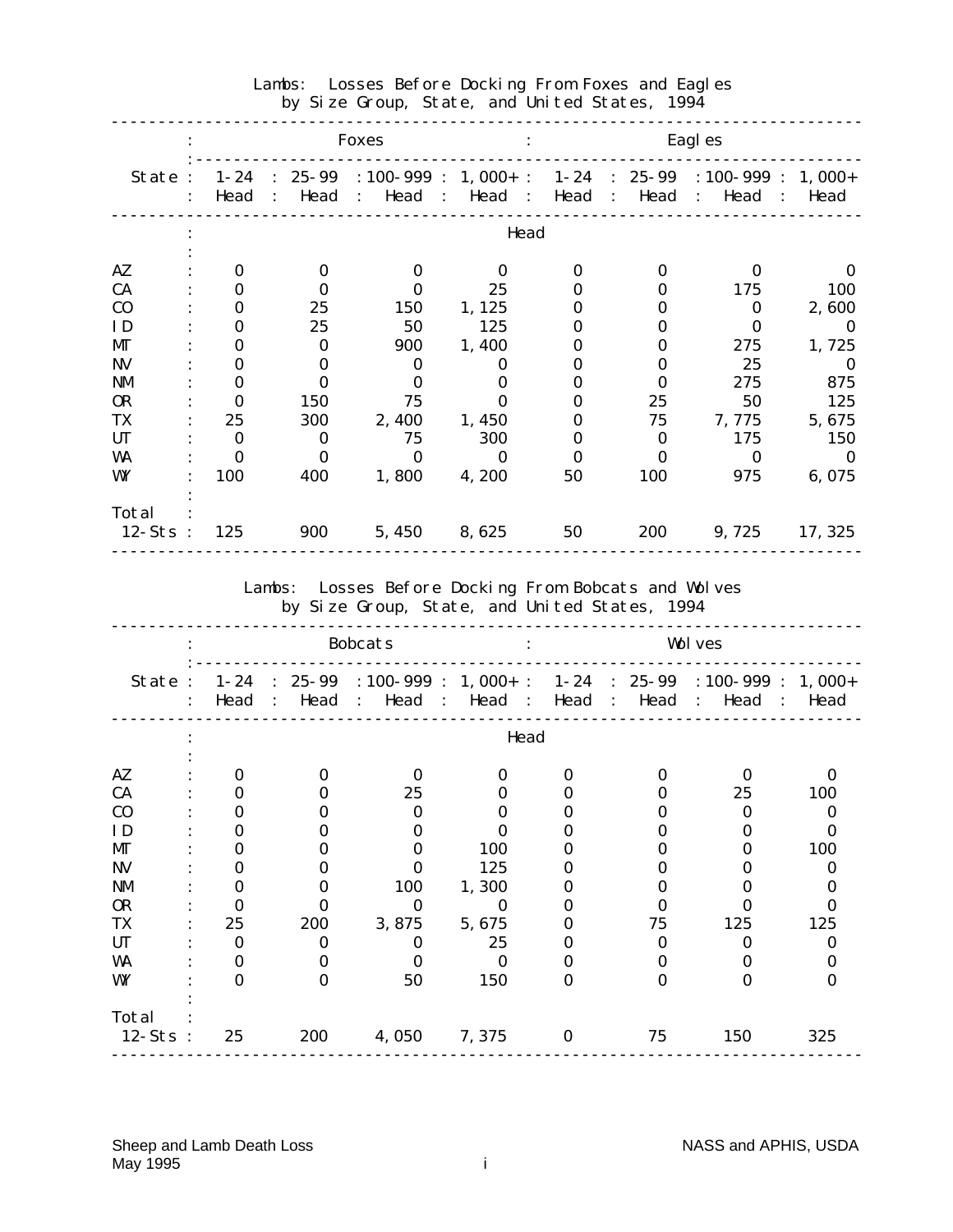|                | All Other Animals |                                                             |              |          |  |  |  |  |  |  |  |
|----------------|-------------------|-------------------------------------------------------------|--------------|----------|--|--|--|--|--|--|--|
| State:         |                   | : 1 - 24 Head : 25 - 99 Head : 100 - 999 Head : 1,000+ Head |              |          |  |  |  |  |  |  |  |
|                |                   |                                                             | Head         |          |  |  |  |  |  |  |  |
| AZ             | $\bf{0}$          |                                                             | 0            | 0        |  |  |  |  |  |  |  |
| <b>CA</b>      | o                 |                                                             |              | 50       |  |  |  |  |  |  |  |
| C <sub>0</sub> | O                 |                                                             |              | 0        |  |  |  |  |  |  |  |
| ID             | 25                |                                                             |              | 375      |  |  |  |  |  |  |  |
| MГ             | $\bf{0}$          |                                                             |              | 0        |  |  |  |  |  |  |  |
| NV             | $\bf{0}$          |                                                             |              | 225      |  |  |  |  |  |  |  |
| <b>NM</b>      | 50                |                                                             |              |          |  |  |  |  |  |  |  |
| <b>OR</b>      | 0                 | 50                                                          | 100          |          |  |  |  |  |  |  |  |
| TX             | $\mathbf{0}$      | 50                                                          | 750          | 2,375    |  |  |  |  |  |  |  |
| <b>UT</b>      | 0                 | 225                                                         | 0            | $\bf{0}$ |  |  |  |  |  |  |  |
| WA             | O                 | 0                                                           | $\mathbf{0}$ | 25       |  |  |  |  |  |  |  |
| WY             | $\Omega$          |                                                             | 225          | 75       |  |  |  |  |  |  |  |
| Total          |                   |                                                             |              |          |  |  |  |  |  |  |  |
| $12-Sts$ :     | 75                | 325                                                         | 1,075        | 3, 125   |  |  |  |  |  |  |  |

#### Lambs: Losses Before Docking From All Other Animals by Size Group, State, and United States, 1994

 Lambs: Losses Before Docking From Digestive and Respiratory Problems by Size Group, State, and United States, 1994

|            |                      |                    |          | Di gesti ve Problems                                                                                                           |       |          |                         | : Respiratory Problems      |        |
|------------|----------------------|--------------------|----------|--------------------------------------------------------------------------------------------------------------------------------|-------|----------|-------------------------|-----------------------------|--------|
| State:     | $\ddot{\phantom{a}}$ | $1 - 24$<br>Head : | Head     | : $25-99$ : $100-999$ : $1,000+$ : $1-24$ : $25-99$ : $100-999$ : $1,000+$<br>$\therefore$ Head $\therefore$ Head $\therefore$ |       | Head     | $\sim$ 1.               | Head : Head<br>$\mathbf{r}$ | Head   |
|            |                      |                    |          |                                                                                                                                |       | Head     |                         |                             |        |
| AZ         |                      | $\bf{0}$           | $\bf{0}$ | $\bf{0}$                                                                                                                       | 0     | 25       | $\mathbf{0}$            | $\mathbf{0}$                | 100    |
| CA         |                      | $\mathbf{0}$       | $\bf{0}$ | 175                                                                                                                            | 1,025 | 225      | 500                     | 450                         | 600    |
| $\bf CO$   |                      | 50                 | 150      | 200                                                                                                                            | 500   | 75       | 375                     | 775                         | 575    |
| ID         |                      | $\mathbf{0}$       | 75       | 200                                                                                                                            | 825   | 50       | 175                     | 350                         | 1,425  |
| MГ         |                      | 75                 | 250      | 1,325                                                                                                                          | 850   | 75       | 425                     | 2,050                       | 950    |
| <b>NV</b>  |                      | $\bf{0}$           | 25       | $\bf{0}$                                                                                                                       | 50    | $\bf{0}$ | 50                      | 25                          | 25     |
| NM         |                      | 100                | 50       | 50                                                                                                                             | 150   | 25       | 25                      | 50                          | 25     |
| <b>OR</b>  |                      | 75                 | 200      | 425                                                                                                                            | 350   | 175      | 200                     | 875                         | 550    |
| TX         |                      | $\bf{0}$           | 125      | 475                                                                                                                            | 775   | 1,275    | 200                     | 250                         | 75     |
| <b>UT</b>  |                      | 200                | 225      | 275                                                                                                                            | 800   | 125      | 175                     | 450                         | 1,200  |
| WA         |                      | $\mathbf{0}$       | 125      | $\bf{0}$                                                                                                                       | 225   | 75       | 225                     | 175                         | 25     |
| WY         |                      | 25                 | 100      | 250                                                                                                                            | 1,875 | 25       | 175                     | 600                         | 575    |
| Total      |                      |                    |          |                                                                                                                                |       |          |                         |                             |        |
| $12-Sts$ : |                      | 525                | 1,325    | 3, 375                                                                                                                         |       |          | $7,425$ $2,150$ $2,525$ | 6,050                       | 6, 125 |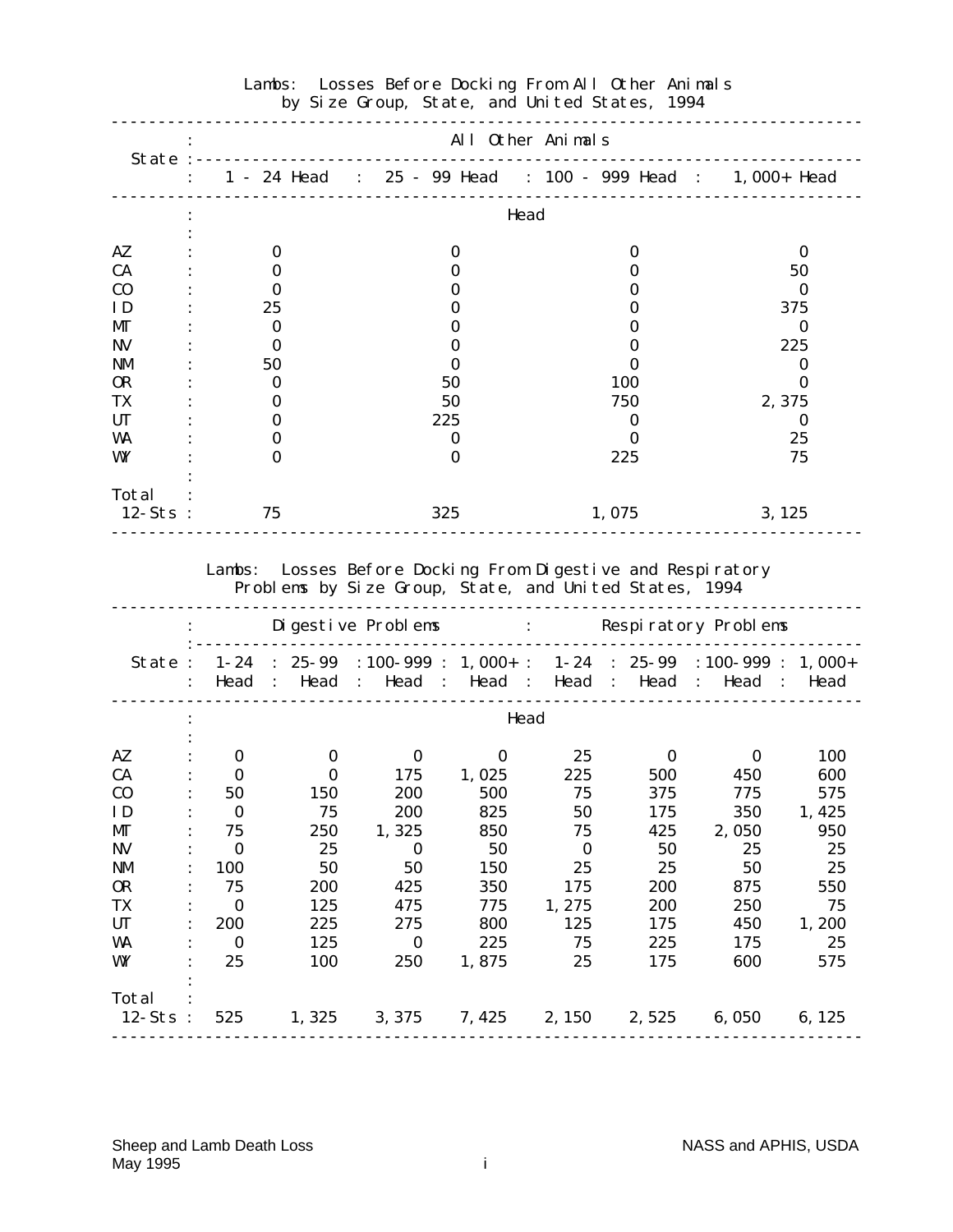|                                                                                     |                      |          | Metabolic Problems : Weather Related Causes                                                                                     |                       |                      |                        |                                                 |                |
|-------------------------------------------------------------------------------------|----------------------|----------|---------------------------------------------------------------------------------------------------------------------------------|-----------------------|----------------------|------------------------|-------------------------------------------------|----------------|
|                                                                                     |                      |          | State: 1-24: 25-99:100-999: 1,000+: 1-24: 25-99:100-999: 1,000+<br>Head : Head : Head : Head : Head : Head : Head : Head : Head |                       |                      |                        |                                                 |                |
|                                                                                     |                      |          |                                                                                                                                 | Head                  |                      |                        |                                                 |                |
| $A\mathbf{Z}$                                                                       | $\bf{0}$             | $\bf{0}$ | $\bf{0}$                                                                                                                        | 75                    | $\bf{0}$             | $\bf{0}$               | $\bf{0}$                                        | <b>100</b>     |
| CA                                                                                  | $\bf{0}$             | 25       | 150                                                                                                                             | 700                   | 50                   | 250                    | 900                                             | 875            |
| C <sub>0</sub>                                                                      | 50                   | 25       | 50                                                                                                                              | 575                   | 100                  | 175                    | 1,050                                           | 675            |
| ID                                                                                  | $\bf{0}$             | $\bf{0}$ | 25                                                                                                                              | 375                   | 75                   | 75                     | 525                                             | 1,625          |
| МГ                                                                                  | 50                   | 25       | 225                                                                                                                             | 275                   | 125                  | 750                    | 3,600                                           | 3,525          |
| <b>NV</b>                                                                           | 275                  | 25       | 25                                                                                                                              | 50                    | 25                   | 25                     | 50                                              | 1,250          |
| <b>NM</b>                                                                           | 75                   | $\bf{0}$ | 100                                                                                                                             | 25                    | 100                  | 250                    | 150                                             | 1,525          |
| <b>OR</b>                                                                           | $\bf{0}$             | 100      | 875                                                                                                                             | 200                   | 325                  | 650                    | 525                                             | 375            |
| TX                                                                                  | $\bf{0}$             | 100      | 250                                                                                                                             | 50                    | 25                   | 525                    | 2,350                                           | 1,350          |
| <b>UT</b>                                                                           | 150                  | 50       | 325                                                                                                                             | 1,200                 | 350                  | 575                    | 850                                             | 1,800          |
| WA                                                                                  | 75                   | 50       | $\bf{0}$                                                                                                                        | $\bf{0}$              | 25                   | 225                    | 75                                              | 25             |
| WY                                                                                  | $\bf{0}$             | 175      | 150                                                                                                                             | 700                   | 50                   | 350                    | 2,000                                           | 4,700          |
| Total                                                                               |                      |          |                                                                                                                                 |                       |                      |                        |                                                 |                |
|                                                                                     |                      |          |                                                                                                                                 |                       |                      |                        | 575 2, 175 4, 225 1, 250 3, 850 12, 075 17, 825 |                |
| $12-Sts$ :                                                                          | 675                  |          | Lambs: Losses Before Docking From Theft and Poisoning<br>by Size Group, State, and United States, 1994                          |                       |                      |                        |                                                 |                |
|                                                                                     |                      |          | Theft                                                                                                                           | $\sim 100$ M $_\odot$ |                      |                        | Poi soni ng                                     |                |
|                                                                                     |                      |          | State: 1-24: 25-99:100-999: 1,000+: 1-24: 25-99:100-999: 1,000+<br>Head : Head : Head : Head : Head : Head : Head : Head : Head |                       |                      |                        |                                                 |                |
|                                                                                     |                      |          |                                                                                                                                 | Head                  |                      |                        |                                                 |                |
|                                                                                     | $\bf{0}$             | $\bf{0}$ | $\bf{0}$                                                                                                                        | $\bf{0}$              | $\bf{0}$             | $\bf{0}$               | $\bf{0}$                                        | $\bf{0}$       |
|                                                                                     | 0                    | 0        | 50                                                                                                                              | 175                   | $\bf{0}$             | 0                      | $\bf{0}$                                        | 25             |
|                                                                                     |                      | 0        | $\bf{0}$                                                                                                                        |                       | $\bf{0}$             | 0                      |                                                 | $\bf{0}$       |
|                                                                                     | $\bf{0}$<br>$\bf{0}$ | 0        | $\bf{0}$                                                                                                                        | $\bf{0}$<br>$\bf{0}$  | $\bf{0}$             | 0                      | $\boldsymbol{0}$<br>$\bf{0}$                    | $\bf{0}$       |
|                                                                                     | $\boldsymbol{0}$     | 0        | $\bf{0}$                                                                                                                        | $\bf{0}$              | 0                    | $\boldsymbol{0}$       |                                                 |                |
|                                                                                     | $\boldsymbol{0}$     | 0        | $\bf{0}$                                                                                                                        | $\bf{0}$              | 0                    | $\boldsymbol{0}$       | 25<br>$\bf{0}$                                  | 50<br>$\bf{0}$ |
|                                                                                     | 0                    | 0        | $\bf{0}$                                                                                                                        | $\bf{0}$              | 0                    | 75                     | 25                                              | 25             |
|                                                                                     | 0                    | 0        | $\bf{0}$                                                                                                                        | $\bf{0}$              | $\boldsymbol{0}$     | $\bf{0}$               |                                                 | $\bf{0}$       |
|                                                                                     | 0                    | 0        | $\bf{0}$                                                                                                                        | $\bf{0}$              | $\bf{0}$             | $\boldsymbol{0}$       | 150                                             | $\bf{0}$       |
| AZ<br>CA<br>C <sub>0</sub><br>ID<br>МГ<br><b>NV</b><br><b>NM</b><br><b>OR</b><br>TX |                      | 0        |                                                                                                                                 |                       |                      |                        | 125                                             |                |
|                                                                                     | 0                    |          | $\bf{0}$                                                                                                                        | $\bf{0}$              | 50                   | $\boldsymbol{0}$       | $\bf{0}$                                        | $\bf{0}$       |
|                                                                                     | $\bf{0}$<br>$\bf{0}$ | 0<br>0   | $\bf{0}$<br>$\bf{0}$                                                                                                            | $\bf{0}$<br>$\bf{0}$  | $\bf{0}$<br>$\bf{0}$ | $\boldsymbol{0}$<br>25 | $\boldsymbol{0}$<br>$\bf{0}$                    | 0<br>175       |
| <b>UT</b><br><b>WA</b><br>WY<br>Total                                               |                      |          |                                                                                                                                 |                       |                      |                        |                                                 |                |

 Lambs: Losses Before Docking From Metabolic Problems and Weather Related Causes by Size Group, State, and United States, 1994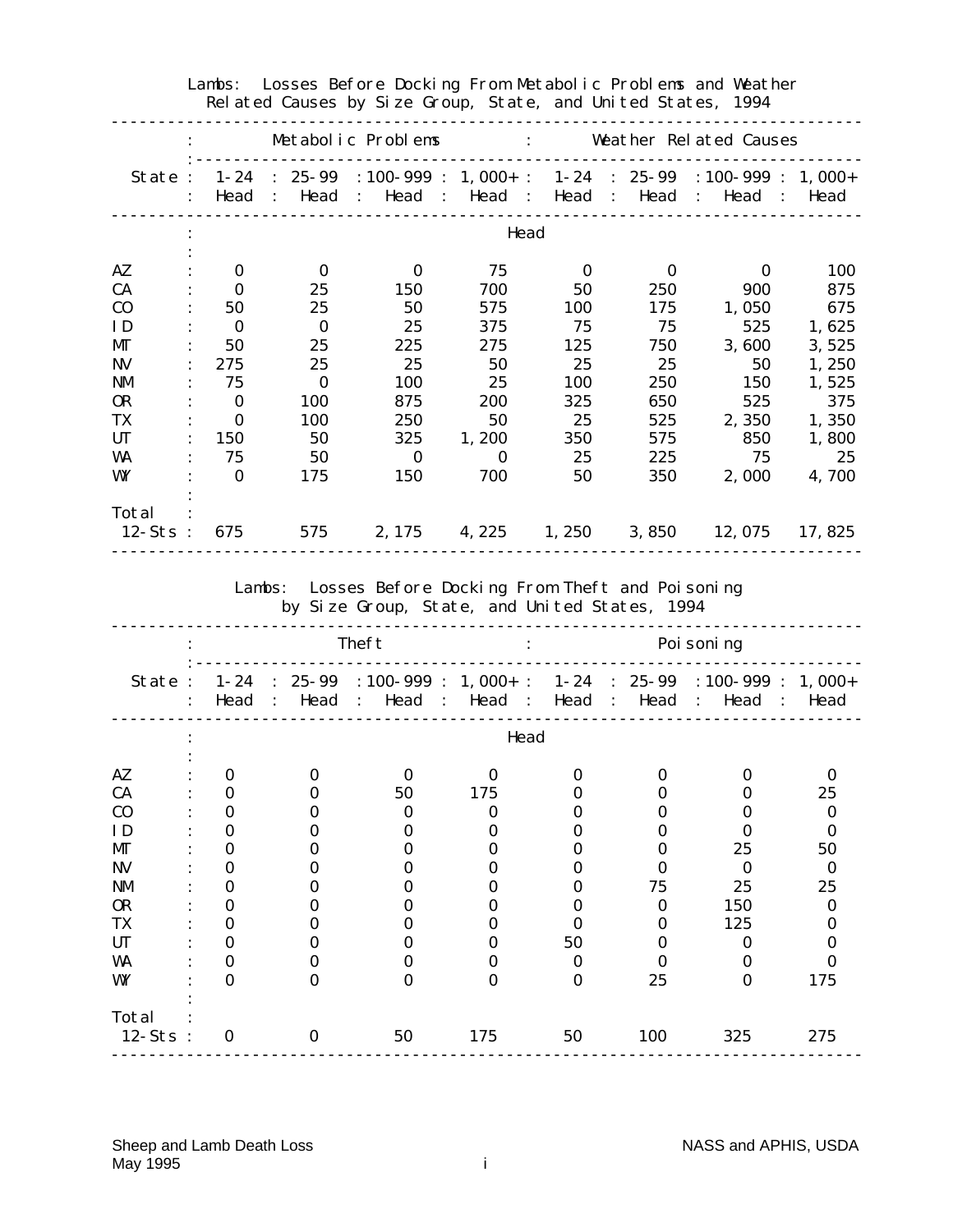|                           |                  |                        | Other Causes                                                                                  |                                 |              |              | <b>Unknown Causes</b> |            |
|---------------------------|------------------|------------------------|-----------------------------------------------------------------------------------------------|---------------------------------|--------------|--------------|-----------------------|------------|
| State:                    | $1 - 24$<br>Head | Head<br>$\ddot{\cdot}$ | : $25-99$ : $100-999$ : $1,000+$ : $1-24$ : $25-99$ : $100-999$ : $1,000+$<br>: Head : Head : |                                 | Head         |              | : Head : Head         | : Head     |
|                           |                  |                        |                                                                                               | Head                            |              |              |                       |            |
| AZ                        | 1,300            | $\bf{0}$               | $\bf{0}$                                                                                      | 50                              | $\mathbf{0}$ | $\Omega$     | 0                     | 0          |
| <b>CA</b>                 | 50               | 325                    | 275                                                                                           | 200                             | 350          | 350          | 100                   | 975        |
| C <sub>0</sub>            | 225              | $\bf{0}$               | 425                                                                                           | 250                             | $\bf{0}$     | 275          | 250                   | 1,375      |
| ID                        | 25               | 25                     | 100                                                                                           | 1,550                           | 50           | 125          | 1, 150                | 1,575      |
| MГ                        | 50               | <b>150</b>             | 425                                                                                           | 75                              | 25           | 125          | 600                   | 500        |
| <b>NV</b>                 | $\bf{0}$         | $\bf{0}$               | $\mathbf{0}$                                                                                  | $\mathbf{0}$                    | 25           | 100          | $\bf{0}$              | 250        |
| <b>NM</b>                 | 700              | <b>200</b>             | <b>100</b>                                                                                    | $\mathbf{0}$                    | 175          | $\bf{0}$     | 75                    | 725        |
| <b>OR</b>                 | 25               | $\bf{0}$               | 75                                                                                            | <b>100</b>                      | 375          | 100          | 325                   | <b>100</b> |
| TX                        | $\bf{0}$         | 100                    | 1, 150                                                                                        | 750                             | 25           | 1,300        | 4,525                 | 2,075      |
| <b>UT</b>                 | 25               | 50                     | $\mathbf{0}$                                                                                  | <b>250</b>                      | 125          | $\bf{0}$     | 950                   | 2,300      |
| WA                        | 50               | $\bf{0}$               | 75                                                                                            | $\Omega$                        | 50           | 125          | 25                    | $\bf{0}$   |
| WY                        | 50               | 125                    | 350                                                                                           | 325                             | $\mathbf{0}$ | $\mathbf{0}$ | $\mathbf{0}$          | 0          |
| Total<br>$12-S$ ts: 2,500 |                  | 975                    |                                                                                               | $2,975$ $3,550$ $1,200$ $2,500$ |              |              | 8,000                 | 9,875      |
|                           |                  |                        |                                                                                               |                                 |              |              |                       |            |

# Lambs: Losses Before Docking From Other and Unknown Causes by Size Group, State, and United States, 1994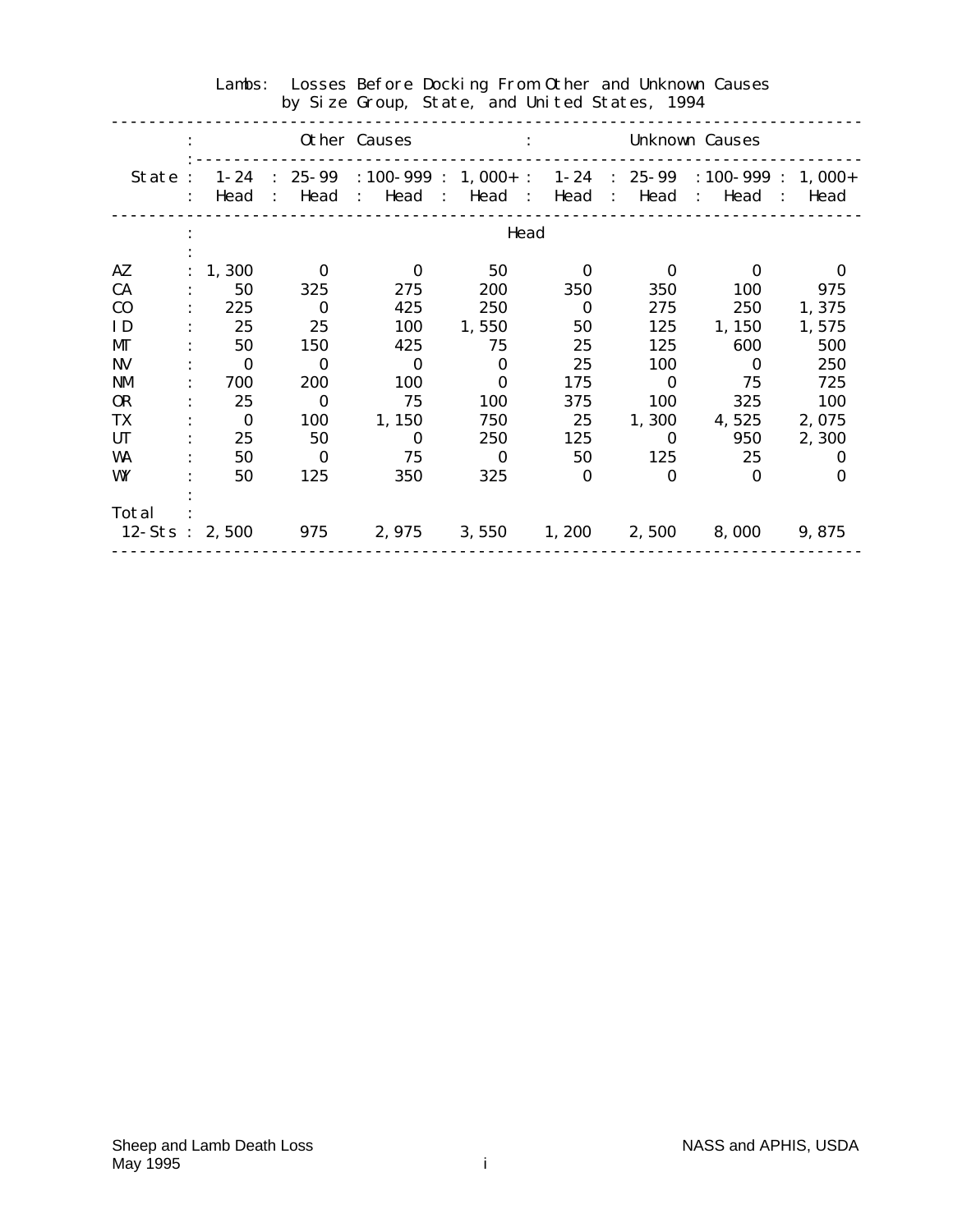|                        | State: Aversion :      | $\ddot{\cdot}$<br><b>Fencing</b><br>$\mathbb{R}^{\mathbb{Z}}$ |                  | Fright : Guard<br>$\therefore$ | Tactics : Animals : Husbandry : | <b>Other</b>    |
|------------------------|------------------------|---------------------------------------------------------------|------------------|--------------------------------|---------------------------------|-----------------|
|                        |                        |                                                               |                  |                                |                                 |                 |
|                        |                        |                                                               | Percent of Total |                                |                                 |                 |
|                        |                        |                                                               |                  |                                |                                 |                 |
| AL                     | 2.00                   | 42.00                                                         | 4.00             | 28.00                          | 22.00                           | 2.00            |
| AZ                     | .00                    | 38.89                                                         | 13.89            | 13.89                          | 30.56                           | 2.78            |
| <b>AR</b>              | 2.70                   | 27.03                                                         | 2.70             | 29.73                          | 27.03                           | 10.81           |
| CA                     | 2.88                   | 34.59                                                         | 14.41            | 19.07                          | 22.39                           | 6.65            |
| $\bf CO$               | .67                    | 20.40                                                         | 9.87             | 30.27                          | 36.32                           | 2.47            |
| CT                     | .00                    | 41.67                                                         | 5.56             | 16.67                          | 30.56                           | 5.56            |
| DE<br>FL               | .00<br>2.04            | 20.00<br>32.65                                                | .00<br>10.20     | 20.00<br>20.41                 | 60.00<br>28.57                  | .00<br>6.12     |
| GA                     | .00                    | 64.71                                                         | .00              | 29.41                          | 5.88                            | .00             |
| $\mathbf{H}\mathbf{I}$ | .00                    | 54.55                                                         | .00              | 9.09                           | 36.36                           | .00             |
| ID                     | .72                    | 22.30                                                         | 10.07            | 34.53                          | 29.86                           | 2.52            |
| IL                     | .51                    | 31.90                                                         | 6.58             | 26.84                          | 30.13                           | 4.05            |
| IN                     | .78                    | 37.98                                                         | 6.20             | 25.58                          | 24.03                           | 5.43            |
| IA                     | .44                    | 27.07                                                         | 6.11             | 27.95                          | 32.75                           | 5.68            |
| KS                     | .39                    | 29.41                                                         | 12.94            | 21.96                          | 32.94                           | 2.35            |
| KY                     | .92                    | 37.61                                                         | 3.67             | 28.44                          | 22.94                           | 6.42            |
| LA                     | .00                    | 60.00                                                         | 2.22             | 13.33                          | 24.44                           | .00             |
| МE                     | .00                    | 46.55                                                         | 8.62             | 17.24                          | 22.41                           | 5.17            |
| MD                     | 2.22                   | 53.33                                                         | 4.44             | 17.78                          | 22.22                           | .00             |
| MA                     | .00                    | 45.45                                                         | 3.03             | 22.73                          | 24.24                           | 4.55            |
| MI                     | .55                    | 48.09                                                         | 4.37             | 18.58                          | 25.68                           | 2.73            |
| <b>MN</b>              | .39                    | 45.56                                                         | 4.25             | 17.37                          | 27.80                           | 4.63            |
| MS                     | .00                    | 31.82                                                         | 4.55             | 22.73                          | 31.82                           | 9.09            |
| <b>MO</b>              | .63                    | 18.24                                                         | 5.66             | 36.48                          | 37.74                           | 1.26            |
| MГ                     | .69                    | 18.35                                                         | 8.26             | 42.43                          | 25.69                           | 4.59            |
| NE                     | .00                    | 20.00                                                         | 8.10             | 24.29                          | 38.57                           | 9.05            |
| <b>NV</b>              | .00                    | 30.30                                                         | 3.03             | 22.73                          | 36.36                           | 7.58            |
| <b>NH</b>              | .00                    | 50.00                                                         | 2.94             | 22.06                          | 22.06                           | 2.94            |
| NJ                     | .00                    | 58.67                                                         | 1.33             | 9.33                           | 22.67                           | 8.00            |
| NM                     | 1.33                   | 38.00                                                         | 6.00             | 26.00                          | 16.67                           | 12.00           |
| NY                     | .58                    | 47.67                                                         | 5.23             | 15.70                          | 27.33                           | 3.49            |
| NC                     | .00                    | 57.83                                                         | 3.61             | 21.69                          | 12.05                           | 4.82            |
| ND                     | .36                    | 14.96                                                         | 7.30             | 41.24                          | 31.75                           | 4.38            |
| 0H                     | .58                    | 45.03                                                         | 4.68             | 22.81                          | 22.81                           | 4.09            |
| <b>OK</b>              | 1.55                   | 27.13                                                         | 4.65             | 45.74                          | 17.05                           | 3.88            |
| <b>OR</b>              | 1.27                   | 37.97                                                         | 7.38             | 20.04                          | 29.32                           | 4.01            |
| PA                     | .85                    | 49.57                                                         | 4.27             | 19.66                          | 22.22                           | 3.42            |
| RI                     | $\cdot$ . 00           | 48.57                                                         | 8.57             | 14.29                          | 25.71                           | 2.86            |
| <b>SC</b>              | .00                    | 50.00                                                         | .00              | 12.50                          | 37.50                           | $\ldots 00$     |
| <b>SD</b>              | .28                    | 12.71                                                         | 8.01             | 36.46                          | 38.95                           | 3.59            |
| TN                     | .00                    | 37.68                                                         | 7.25             | 27.54                          | 17.39                           | 10.14           |
| TX                     | 1.25                   | 25.98                                                         | 4.45             | 33.81                          | 21.35                           | 13.17           |
| <b>UT</b>              | .50                    | 15.17                                                         | 9.95             | 35.07                          | 37.56                           | 1.74            |
| <b>VT</b><br>VA        | .82<br>.43             | 53.28                                                         | 5.74<br>3.48     | 19.67                          | 19.67<br>33.48                  | .82<br>$\,$ .00 |
| WA                     | 1.09<br>$\ddot{\cdot}$ | 33.04<br>33.70                                                | 4.35             | 29.57<br>34.78                 | 23.91                           | 2.17            |
| W                      | .00                    | 40.00                                                         | 5.71             | 28.57                          | <b>20.00</b>                    | 5.71            |
| WI                     | .95                    | 46.67                                                         | .95              | 30.48                          | 14.29                           | 6.67            |
| WY                     | 1.07                   | 14.44                                                         | 8.23             | 30.55                          | 42.36                           | 3.34            |
|                        |                        |                                                               |                  |                                |                                 |                 |
| <b>US</b>              | .82                    | 29.58 7.19                                                    |                  | 28.16                          | 29.59                           | 4.67            |
|                        |                        |                                                               |                  |                                |                                 |                 |

 Sheep and Lambs: Non-Lethal Predator Control Measures Used on Farms and Ranches by Kind, State, and United States, 1994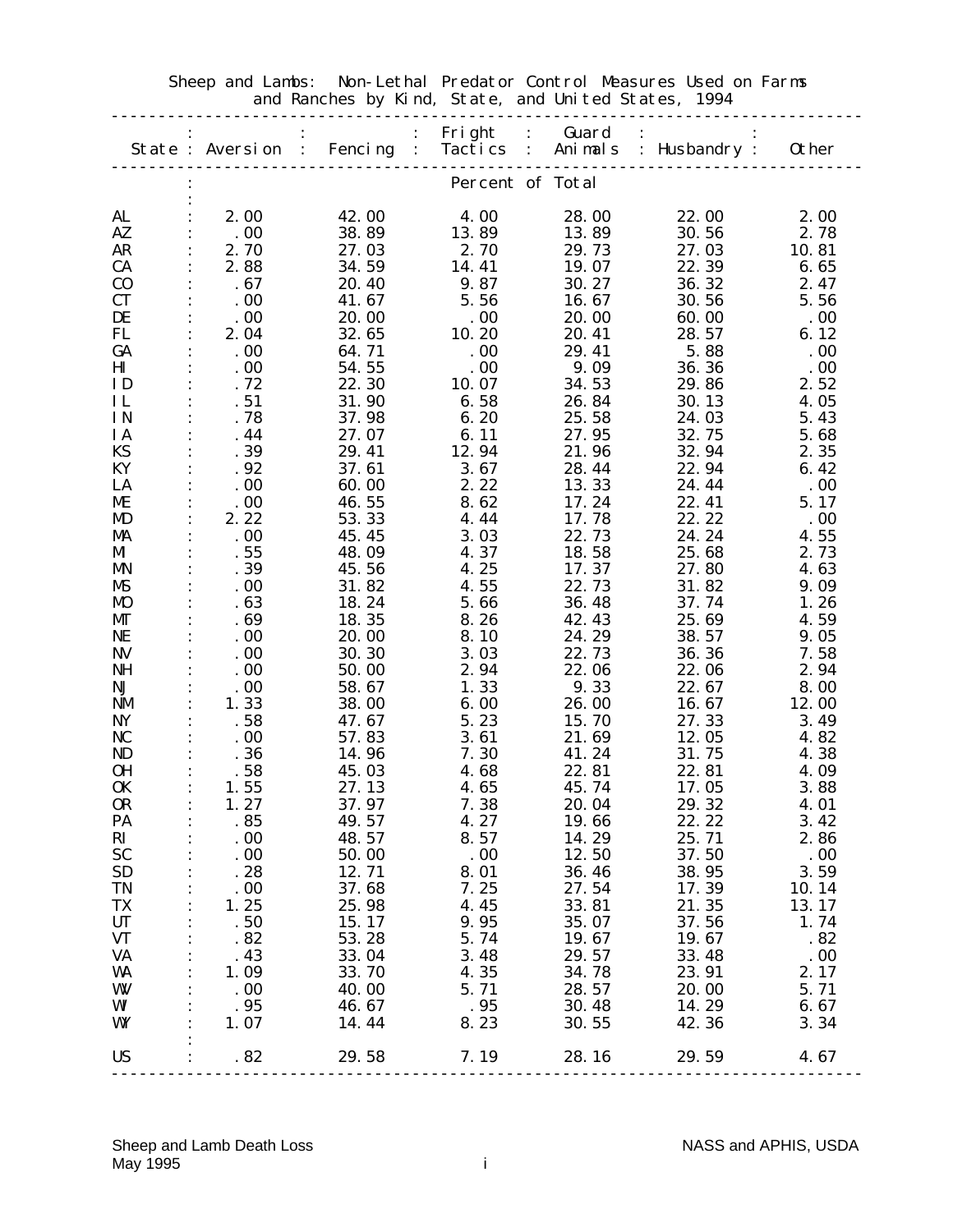| AL<br>$A\mathbf{Z}$<br><b>AR</b><br><b>CA</b><br>C <sub>0</sub><br><b>CT</b><br>DE<br>FL<br>GA<br>$\mathbf{H}\mathbf{I}$<br>ID<br>IL<br><b>IN</b><br><b>IA</b><br>KS<br>KY<br>LA<br>ME<br>MD<br>MA<br>MI<br><b>MN</b><br><b>MS</b><br>MO<br>МT<br><b>NE</b><br><b>NV</b><br><b>NH</b><br>NJ<br><b>NM</b> | 4.32<br>1.39<br>6.67<br>3.31<br>4.74<br>3.38<br>2.72<br>3.08<br>6.16<br>. 19<br>1.92<br>.82<br>1.20<br>.38<br>2.03<br>2.39<br>3.97<br>9.54<br>2.13 | <b>Dollars</b><br>3/<br>.42<br>.91<br>. 19<br>1.01<br>.00<br>.00<br>.05<br>.00<br>.00<br>.59<br>.03<br>.04<br>.04<br>.04<br>.59<br>.00 |
|----------------------------------------------------------------------------------------------------------------------------------------------------------------------------------------------------------------------------------------------------------------------------------------------------------|----------------------------------------------------------------------------------------------------------------------------------------------------|----------------------------------------------------------------------------------------------------------------------------------------|
|                                                                                                                                                                                                                                                                                                          |                                                                                                                                                    |                                                                                                                                        |
|                                                                                                                                                                                                                                                                                                          |                                                                                                                                                    |                                                                                                                                        |
|                                                                                                                                                                                                                                                                                                          |                                                                                                                                                    |                                                                                                                                        |
|                                                                                                                                                                                                                                                                                                          |                                                                                                                                                    |                                                                                                                                        |
|                                                                                                                                                                                                                                                                                                          |                                                                                                                                                    |                                                                                                                                        |
|                                                                                                                                                                                                                                                                                                          |                                                                                                                                                    |                                                                                                                                        |
|                                                                                                                                                                                                                                                                                                          |                                                                                                                                                    |                                                                                                                                        |
|                                                                                                                                                                                                                                                                                                          |                                                                                                                                                    |                                                                                                                                        |
|                                                                                                                                                                                                                                                                                                          |                                                                                                                                                    |                                                                                                                                        |
|                                                                                                                                                                                                                                                                                                          |                                                                                                                                                    |                                                                                                                                        |
|                                                                                                                                                                                                                                                                                                          |                                                                                                                                                    |                                                                                                                                        |
|                                                                                                                                                                                                                                                                                                          |                                                                                                                                                    |                                                                                                                                        |
|                                                                                                                                                                                                                                                                                                          |                                                                                                                                                    |                                                                                                                                        |
|                                                                                                                                                                                                                                                                                                          |                                                                                                                                                    |                                                                                                                                        |
|                                                                                                                                                                                                                                                                                                          |                                                                                                                                                    |                                                                                                                                        |
|                                                                                                                                                                                                                                                                                                          |                                                                                                                                                    |                                                                                                                                        |
|                                                                                                                                                                                                                                                                                                          |                                                                                                                                                    |                                                                                                                                        |
|                                                                                                                                                                                                                                                                                                          |                                                                                                                                                    | .00                                                                                                                                    |
|                                                                                                                                                                                                                                                                                                          |                                                                                                                                                    | .09                                                                                                                                    |
|                                                                                                                                                                                                                                                                                                          | .95                                                                                                                                                | .00                                                                                                                                    |
|                                                                                                                                                                                                                                                                                                          | 2.76                                                                                                                                               | .23                                                                                                                                    |
|                                                                                                                                                                                                                                                                                                          | 2.15                                                                                                                                               | .04                                                                                                                                    |
|                                                                                                                                                                                                                                                                                                          | 1.08                                                                                                                                               | 1.02                                                                                                                                   |
|                                                                                                                                                                                                                                                                                                          | 2.73                                                                                                                                               | .17                                                                                                                                    |
|                                                                                                                                                                                                                                                                                                          | 1.18                                                                                                                                               | .55                                                                                                                                    |
|                                                                                                                                                                                                                                                                                                          | .68<br>1.18                                                                                                                                        | 1.24<br>.33                                                                                                                            |
|                                                                                                                                                                                                                                                                                                          | 3.81                                                                                                                                               | .00                                                                                                                                    |
|                                                                                                                                                                                                                                                                                                          | 8.43                                                                                                                                               | .00                                                                                                                                    |
|                                                                                                                                                                                                                                                                                                          | 1.54                                                                                                                                               | .44                                                                                                                                    |
| <b>NY</b>                                                                                                                                                                                                                                                                                                | 1.59                                                                                                                                               | .01                                                                                                                                    |
| NC                                                                                                                                                                                                                                                                                                       | 2.90                                                                                                                                               | .09                                                                                                                                    |
| ND                                                                                                                                                                                                                                                                                                       | .86                                                                                                                                                | .05                                                                                                                                    |
| <b>OH</b>                                                                                                                                                                                                                                                                                                | .88                                                                                                                                                | .06                                                                                                                                    |
| <b>OK</b>                                                                                                                                                                                                                                                                                                | 1.76                                                                                                                                               | .20                                                                                                                                    |
| <b>OR</b>                                                                                                                                                                                                                                                                                                | 2.03                                                                                                                                               | .28                                                                                                                                    |
| PA                                                                                                                                                                                                                                                                                                       | 5.00                                                                                                                                               | .00                                                                                                                                    |
| RI                                                                                                                                                                                                                                                                                                       | 3.35                                                                                                                                               | .00                                                                                                                                    |
| <b>SC</b>                                                                                                                                                                                                                                                                                                | 11.43                                                                                                                                              | .00                                                                                                                                    |
| <b>SD</b><br><b>TN</b>                                                                                                                                                                                                                                                                                   | .42<br>3.56                                                                                                                                        | .28<br>.53                                                                                                                             |
| <b>TX</b>                                                                                                                                                                                                                                                                                                | .51                                                                                                                                                | .50                                                                                                                                    |
| <b>UT</b>                                                                                                                                                                                                                                                                                                | 2.01                                                                                                                                               | .98                                                                                                                                    |
| $\pmb{V}\pmb{T}$                                                                                                                                                                                                                                                                                         | 1.93                                                                                                                                               | .39                                                                                                                                    |
| <b>VA</b>                                                                                                                                                                                                                                                                                                | 2.17                                                                                                                                               | .06                                                                                                                                    |
| <b>WA</b>                                                                                                                                                                                                                                                                                                | 1.29                                                                                                                                               | .03                                                                                                                                    |
| W                                                                                                                                                                                                                                                                                                        | 2.14                                                                                                                                               | .08                                                                                                                                    |
| WI                                                                                                                                                                                                                                                                                                       | .27                                                                                                                                                | .01                                                                                                                                    |
| WY                                                                                                                                                                                                                                                                                                       | 2.92                                                                                                                                               | 1.57                                                                                                                                   |
| <b>US</b>                                                                                                                                                                                                                                                                                                | 1.77                                                                                                                                               | .50                                                                                                                                    |

#### Non-Lethal and Lethal Predator Control Measures: Average Dollars Spent per Breeding Animal by State and United States, 1994

2/ Predator taxes, hiring private trappers or hunters, hiring aerial hunters, livestock protection collars, etc.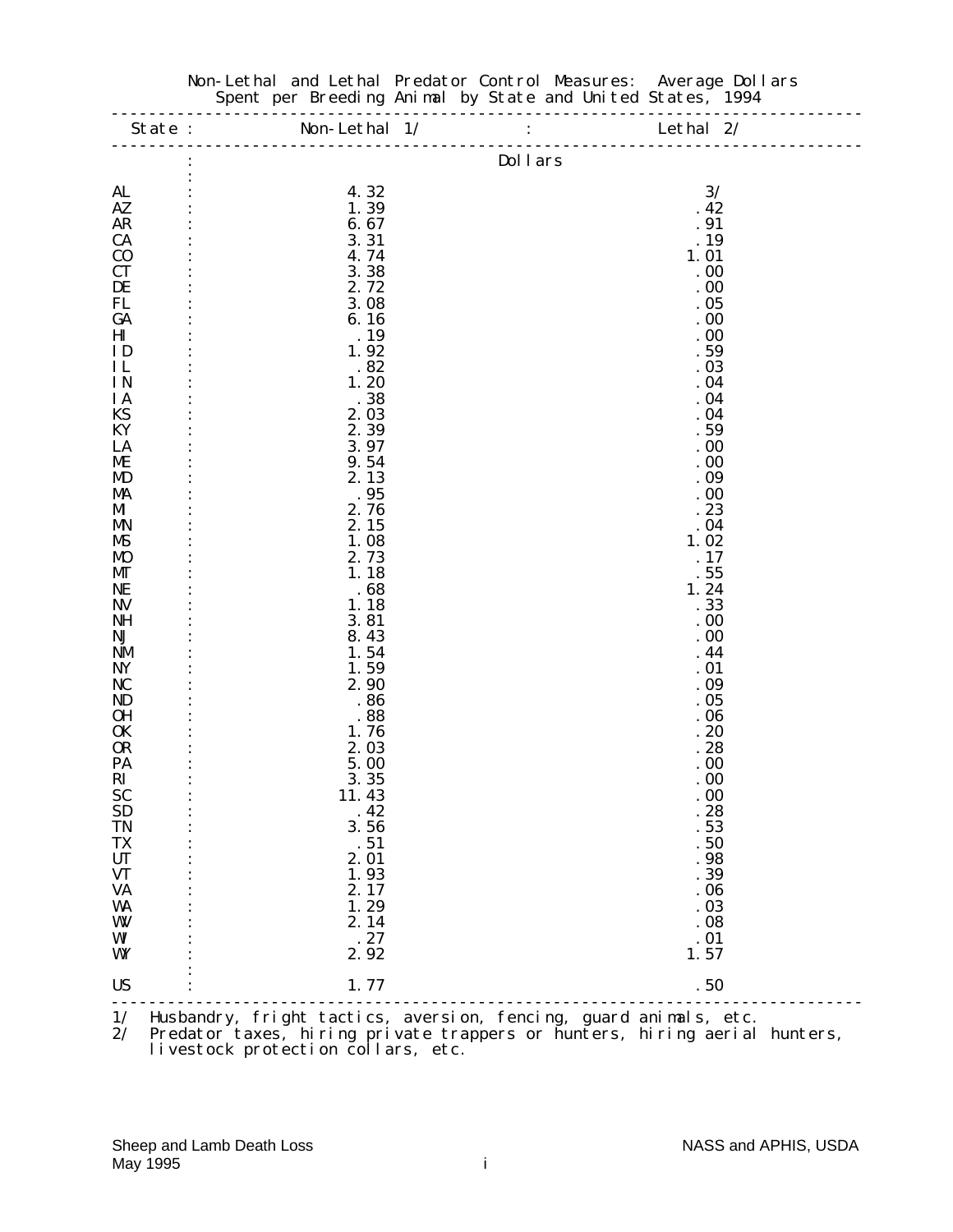#### **Reliability of Sheep and Lamb Death Loss Estimates**

**Survey Procedures:** A random sample of U. S. producers was surveyed to provide data for these estimates. Survey procedures ensured that all sheep and lamb producers, regardless of size, had a chance to be included in the survey. (Alaska was excluded.) Large producers were sampled more heavily than small operations. Data were collected from about 75,000 operators during the first half of January by mail, telephone, and face-to-face personal interviews. An additional non-probability survey was also conducted in a few western states. Regardless of when operators responded, they were asked to Regardless of when operators responded, they were asked to report death losses for sheep and lambs for the 1994 calendar year. Based on the original data collected during January, a report entitled "Sheep and Goat Predator Loss" was issued April 27, 1995. This report contained data for death loss by cause for predators only and was on a State and Regional level. Value of the losses was also included.

This report contains additional data by size on breeding inventory on January 1, 1994. Size groups included 1 - 24 head, 25 - 99 head, 100 - 999 head and over 1,000 head.

**Estimating Procedures:** Total sheep and lamb death losses from all causes were published in the "Meat Animals - Production,

Disposition and Income - 1994 Summary" report released April 13, 1995. In setting the estimates in the report, first total predator and non-predator losses were estimated as a percent of total losses set previously, then specific predator and non-predator losses were estimated, also using a percentage. The same procedure was used to estimate size groups within each of the specific predator and non-predator classes. Further refinement was necessary to assure bal ancing.

All published estimates were rounded to the nearest 25 head. State estimates of less than 25 head are not published, but are included in the U. S. totals. Throughout the report, a - (dash) indicates that some deaths were reported, but the number is less than 25 head. A zero indicates no deaths were reported. This does not indicate that no deaths occurred, but the sample from the survey did not indicate any. However, the estimates in this report should be a good indication of where the death losses occurred and which size groups were impacted most.

**Reliability:** Since all sheep operators were not included in the sample, survey estimates are subject to sampling variability. Survey results are also subject to non-sampling errors, such as omissions, duplications, and mistakes in reporting, recording, and processing the data. The effects of these non-sampling errors cannot be measured directly. They are minimized through rigid quality controls in the data collection process and through a careful review of all reported data for consistency and reasonableness.

#### **Terms and Definitions**

**Lambs**: Less than one year old. In the Eastern United States there is no distinction between losses before and after docking. All losses are included in after docking. In the Western United States, the lamb losses are split between before and after docking.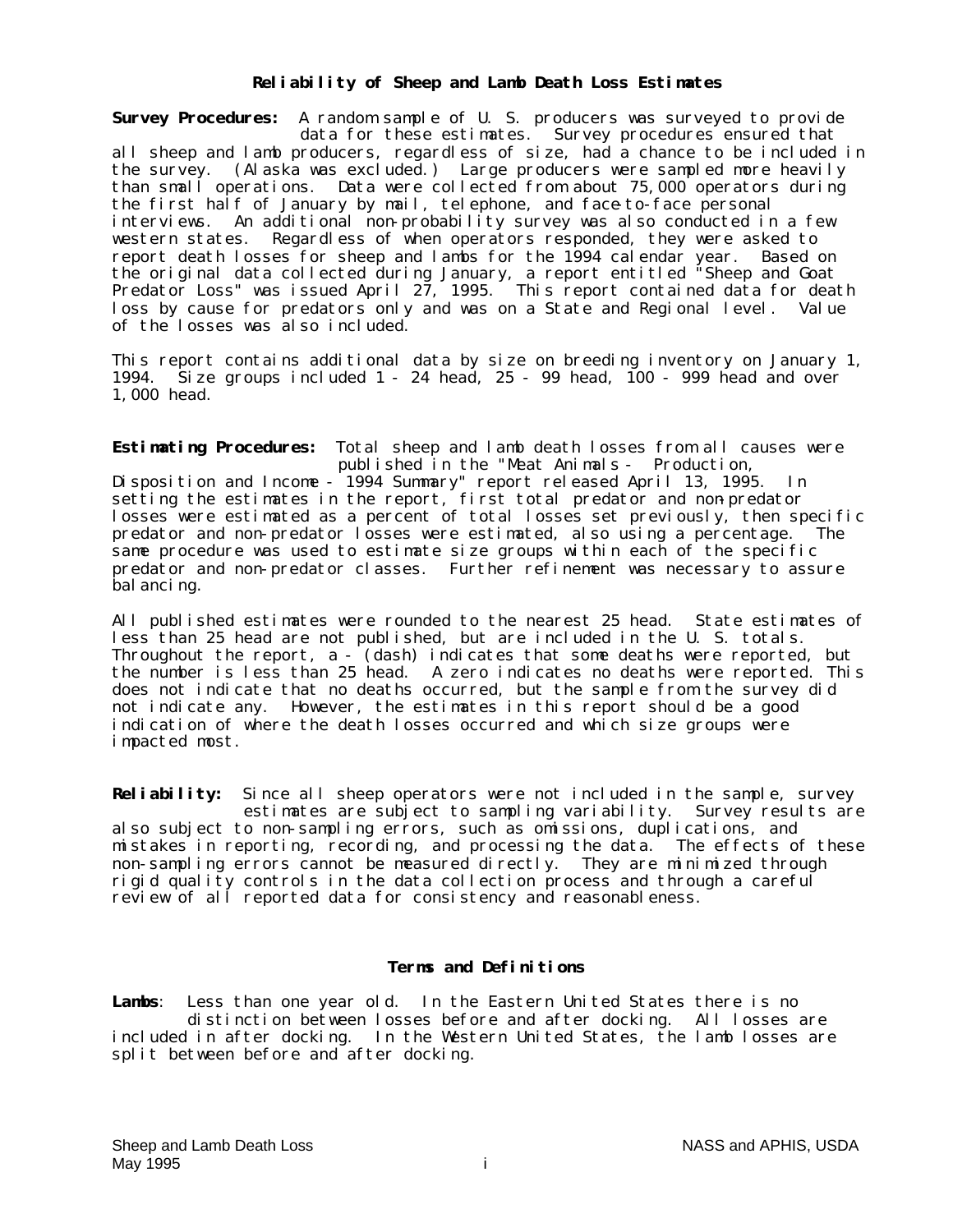# **Index**

#### **Page Page**

| Sheep and Lamb Losses by State |  |  |  |  |  |  |
|--------------------------------|--|--|--|--|--|--|
|--------------------------------|--|--|--|--|--|--|

|                                                          | $\boldsymbol{2}$                   |
|----------------------------------------------------------|------------------------------------|
|                                                          | $\overline{7}$<br>$\boldsymbol{6}$ |
|                                                          | 3                                  |
|                                                          | 8                                  |
|                                                          | $\overline{5}$                     |
|                                                          | 11                                 |
|                                                          | 9                                  |
|                                                          | $\boldsymbol{4}$                   |
|                                                          | 12                                 |
|                                                          | 10                                 |
|                                                          | 8<br>10                            |
|                                                          | 12                                 |
|                                                          | 9                                  |
|                                                          |                                    |
| Sheep and Lamb Losses by State by Size Group             |                                    |
|                                                          | $\boldsymbol{2}$                   |
|                                                          | 20                                 |
|                                                          | 19                                 |
|                                                          | 16                                 |
|                                                          | 21                                 |
|                                                          | 18                                 |
|                                                          | 24                                 |
|                                                          | 22                                 |
|                                                          | 17                                 |
|                                                          | 25                                 |
|                                                          | 23                                 |
|                                                          | 21<br>23                           |
|                                                          | 25                                 |
|                                                          | 22                                 |
|                                                          |                                    |
| Lamb Losses Before Docking by State by Size Group        |                                    |
| All Causes by State, Predators, Non-Predators            | 26                                 |
|                                                          | 29                                 |
|                                                          | 28                                 |
|                                                          | 27                                 |
|                                                          | 29                                 |
|                                                          | 28<br>31                           |
|                                                          | 30                                 |
|                                                          | 27                                 |
|                                                          | 31                                 |
|                                                          | 30                                 |
|                                                          | 29                                 |
|                                                          | 30                                 |
|                                                          | 31                                 |
|                                                          | 30                                 |
| Non-Lethal Predator Control Measures, Percent of Total   |                                    |
|                                                          | 31                                 |
|                                                          |                                    |
| Non-Lethal and Lethal Predator Control Measures, Average |                                    |
| Dollars Spent per Breeding Animal by State               | 32                                 |